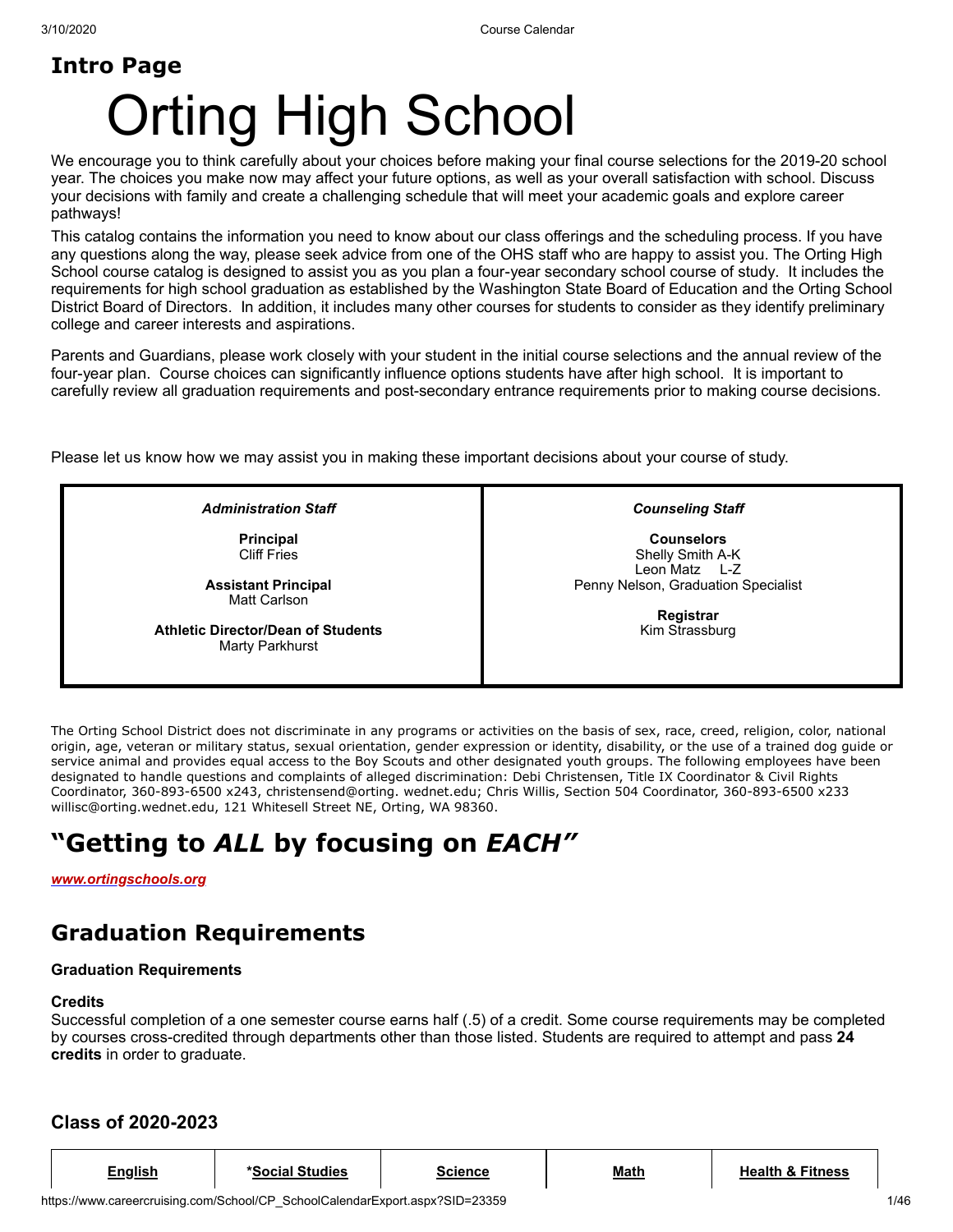| 4 Credits                             | 3 Credits                               | 3 Credits                                                                   | 3 Credits                                                     | 1.5 Credits                                          |
|---------------------------------------|-----------------------------------------|-----------------------------------------------------------------------------|---------------------------------------------------------------|------------------------------------------------------|
| English 9                             |                                         | <b>Physical Science</b>                                                     | Integrated Math I<br>or<br>Intensive Integrated               | $9th$ grade PE (0.5)<br>Health $(0.5)$<br>(Required) |
| English 10                            | World History or<br>AP World History or | Biology or<br>AP Biology                                                    | Integrated Math II                                            | PE Elective (1.0 credit) to<br>be taken grade 10-12  |
| English 11 or<br>AP Language          | US History or<br>AP US History          | 3 <sup>rd</sup> Year Science (1.0<br>credit) to be taken grade<br>$11 - 12$ | Integrated Math III<br>or<br>3 <sup>rd</sup> year Math        |                                                      |
| English 12 or<br><b>AP Literature</b> | CWP or<br><b>AP Government</b>          |                                                                             | 4th year of Math is highly<br>recommended for all<br>students |                                                      |

| <u>World Language</u> | <b>Fine Arts</b>                    | <b>Career and Tech.</b> | <b>General Elective</b> |
|-----------------------|-------------------------------------|-------------------------|-------------------------|
| 2 Credits (9-12)      | 2 Credits (9-12)                    | <b>Education</b>        | 4 Credits (9-12)        |
| *HSBP                 | 1 credit required - 1 credit **HSBP | 1 Credit (9-12)         |                         |

*Washington State History is required for graduation. If taken in 7th/8th grade and passed, this meets the State requirement. If a student did not take and pass a WSH course, they will be given an alternative option to meet this requirement during High School.*

**\*\****High School and Beyond Plan (HSBP) of individual student may alter this requirement: Please see your school counselor.*

Students must complete all requirements for graduation prior to participating in graduation ceremonies. An Orting High School diploma will only be awarded to students who have the following requirements:

- $\bullet$ Earn 24 credits in required areas
- Complete a High School and Beyond Plan
- **Complete a Graduation Pathway**

## **Graduation Pathways**

[In 2019, the Washington State Legislature provided students with multiple pathways to graduation by passing House Bill](https://app.leg.wa.gov/billsummary?BillNumber=1599&Year=2019&Initiative=false) (HB) 1599. HB 1599 expands the ways Washington students show their readiness for their next step after high school. Building off a robust plan (High School and Beyond Plan) and quality instruction across core academic areas, completing a [graduation pathway](https://www.k12.wa.us/sites/default/files/public/ossi/k12supports/pubdocs/Graduation%20Pathways%20by%20Cohort.pdf) helps prepare students for what comes after high school graduation. It also signals to employers and postsecondary education/training institutions a student's readiness for that step. For more information about graduation pathway requirments click [here](https://www.k12.wa.us/student-success/graduation/graduation-requirements/graduation-pathways).

#### **Pathway to Graduation Minimum Requirement**

| Complete sequence of CTE courses which includes the<br>potential to earn college credit or earn an industry<br>recognized credential | Must complete 2.0 CTE credits in the same program area<br>(Family Consumer Science, STEM, Agriculture, Skilled<br>&Technical Sciences, Health Sciences |
|--------------------------------------------------------------------------------------------------------------------------------------|--------------------------------------------------------------------------------------------------------------------------------------------------------|
| ASVAB Score                                                                                                                          | Must meet minimum entrance score for any branch of the<br>armed services                                                                               |
| Smarter Balanced HS Assessment or WA-AIM (ELA and/or  Must meet minimum cutoff scores for SBA in English and                         |                                                                                                                                                        |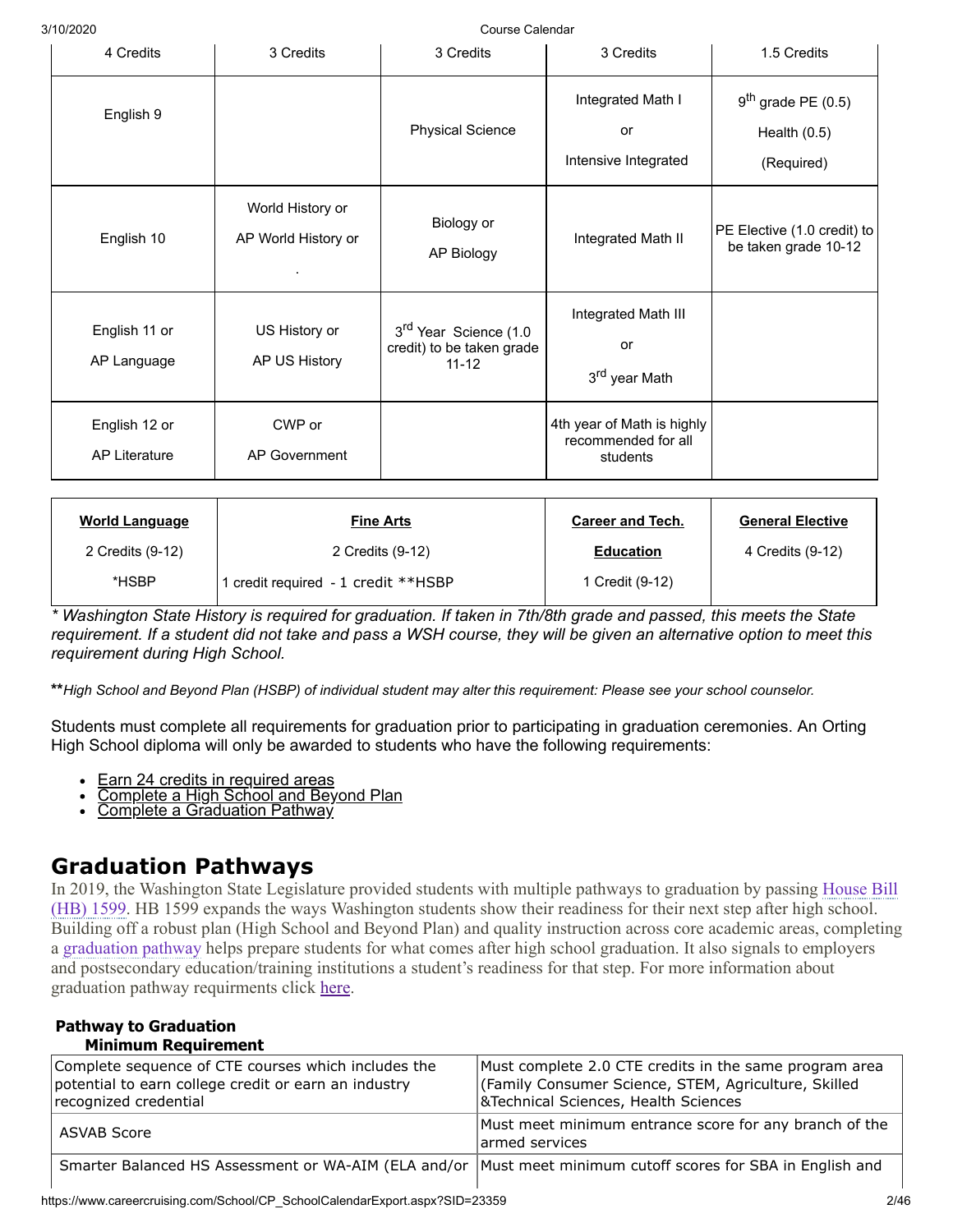| 3/10/2020                                                                                      | Course Calendar                                                              |
|------------------------------------------------------------------------------------------------|------------------------------------------------------------------------------|
| math)                                                                                          | Math                                                                         |
| SAT or ACT scores on ELA and/or math sections                                                  | Must meet minimum cutoff scores for SAT or ACT                               |
| Earn College Credit in ELA and/or math                                                         | Must earn High School credit for a Dual Credit College<br>articulated course |
| AP Courses or Exams in ELA and/or math                                                         | Must earn a C+ or higher in the course or score a 3 or<br>Higher on the exam |
| Combination of ELA and math option from any of the<br>General Postsecondary Education Pathways | Can use a minimum from any area listed above for Math<br>and/or English      |

## **Credit Recovery**

Credit Retrieval Options

Orting High School uses on-line curriculum in conjunction with a certificated staff member to support students in need of credit retrieval. This program is essential for students who have failed one or more classes and are in jeopardy of not graduating on time with their class. OHS has credit recovery after school, during the school day and during the summer. Consult with your guidance counselor as to which option may be best for you.

Students can obtain credit retrieval registration forms for Summer School in the counseling center and must have a parent and counselor signature in order to submit payment for retrieval. Credits may be retrieved at a cost of \$75 per session; less if student qualifies for free/reduced lunch. Students are expected to complete their credit recovery courses within a 3-week timeline. Interested students can see their school counselor for more information.

**This program is not for students who want to attain credit in advance (credit attainment), but is solely for retrieval of lost credit.**

## **Post High School Entrance Considerations**

**APPRENTICESHIP REQUIREMENTS** Students interested in entering this formal training for a specific occupation must be at least 18 years old and have a high school diploma. They must complete an application form, go through an interview process, and pass a skills test.

**MILITARY REQUIREMENTS** Students who earn a high school diploma, meet the minimum score on the Armed Service Vocational Aptitude Battery (ASVAB), and are at least 17 years of age qualify for military entrance requirements. It is also recommended that applicants be in good physical condition.

**COMMUNITY AND TECHNICAL COLLEGE REQUIREMENTS** Students who satisfy Orting High School graduation requirements are eligible for admission to two-year colleges. Students interested in this type of institution should meet with their school counselor to discuss appropriate courses.

## **FOUR-YEAR COLLEGE/UNIVERSITY REQUIREMENTS COLLEGE ACADEMIC DISTRIBUTION REQUIREMENTS**

**(CADR)** CADR reflect the minimum number of credits required in six subject areas (see below) that students must earn to be eligible for routine admission consideration by four-year public baccalaureate institutions.

## **College Academic Distribution Requirements, by Subject Area**

English 4 credits  **\***Lab Science 2 credits **\*\*\*\***Arts 1 credit Math 3 credits to include Algebra II or Integrated Math III **\*\*\*** Social Science/Humanities 3 credits  **\*\***World Language 2 credits, two consecutive years/same language **%**Senior year math-based quantitative course 1 credit Total: **16 credits**

Students are encouraged to take a minimum of three credits of CADR courses each year of high school, including senior year. Students who are unable to complete three CADRs as high school freshmen (grade 9) will be considered for admission provided they meet all other state and institutional admission requirements. Students must take a minimum of 3 credits of CADR courses in grades 10-12.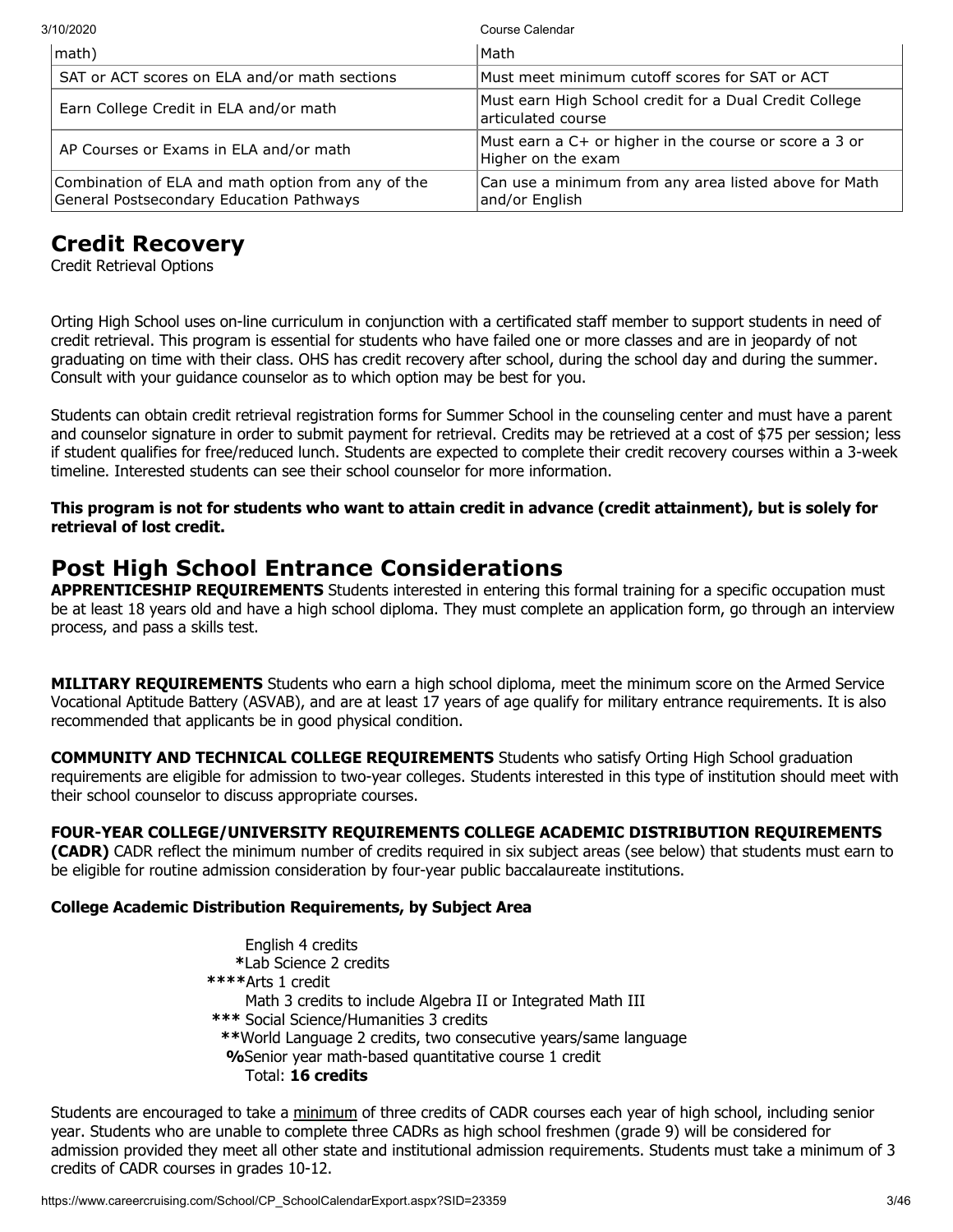% Mathematics – Senior Year: During the senior year of high school, students must earn a credit in a math-based quantitative course, e.g. AP Calculus, Pre-Calculus, Statistics, Applied Math, or appropriate career and technical courses. An algebra-based science course (Physics, Chemistry, AP Computer Science) taken during the senior year also would satisfy this requirement and part of the science requirement below. Note: The senior-year math requirement does not mean a 4th credit of math is required, nor does it require a higher level of math. The intent of this requirement is for seniors to take meaningful math.

\* One credit must be in an algebra-based science course as determined by the school district. One credit must be in biology, chemistry, or physics (this course may also meet the algebra-based requirement). Note: Western Washington University specifies that the algebra-based science course be chemistry or physics.

\*\*World Languages – 2 credits of the same World Language, Native American language, or American Sign Language.

\*\*\*Social Science – 3 credits (history or other social sciences)

\*\*\*\*Arts – 1 credit of fine, visual, or performing arts – or 1 additional credit in other CADR subject areas. Note: The University of Washington and Western Washington University specify one-half credit in fine, visual or performing arts; the other half may be in the arts or in an academic elective.

Students should consult with their local high school counselor to obtain complete information about minimum college admission standards and to be aware of which courses at their high school meet CADR guidelines, as determined by the local school district. Students are recommended to take additional CADR courses beyond the minimum requirements in order to enhance their college admissions resume.

## **Running Start Information**

Running Start is a program designed to give students at *junior* or *senior status* an opportunity to attend a 2-year or technical college while still in high school. Tuition is free, but *there are fees and textbook costs*. Further, Students *must provide their own transportation* to their selected college or technical program.

Students must meet necessary criteria (testing, age limitations, earned high school credit, etc.) before being accepting into a running start program.

All incoming running start students and parents must attend the annual *OHS mandatory running start meeting* (usually held in March), read the *OHS Running Start Handbook*, and *sign and date* the running start *participation agreement form*.

**If your student is on free or reduced lunches, they may be eligible for few waivers. See your counselor for more information.**

New and incoming running start students must agree to join the running start Remind app. To download the OHS Running Start Handbook click [here.](https://drive.google.com/file/d/17ZUsdG_P4bPGfgD2i8kizJ5vOjZZCtTG/view)

## **College in the High School**

A **College in the High School (CHS)** program is a dual credit program in which a **college approved** eligible **high school teacher** offers a **college course on a high school campus** or in a high school environment, and in which eligible students are given the opportunity to earn high school credit to be awarded by a district, and college credit awarded by the participating institution of higher education. Unlike AP or Running Start credits, these credits are 100% transferable to universities and colleges across the nation and internationally.

Students who take advantage of this opportunity and qualify will be officially enrolled at CWU or EWU depending on the course. Successful completion of the course at OHS will result in your student gaining a college transcript, and it will bypass all admission requirements for CWU/EWU, if they receive a B or better. They are already CWU/EWU students. They are also granted a \$500 scholarship if they receive a B or better in the course. The credit will cost \$280 per course.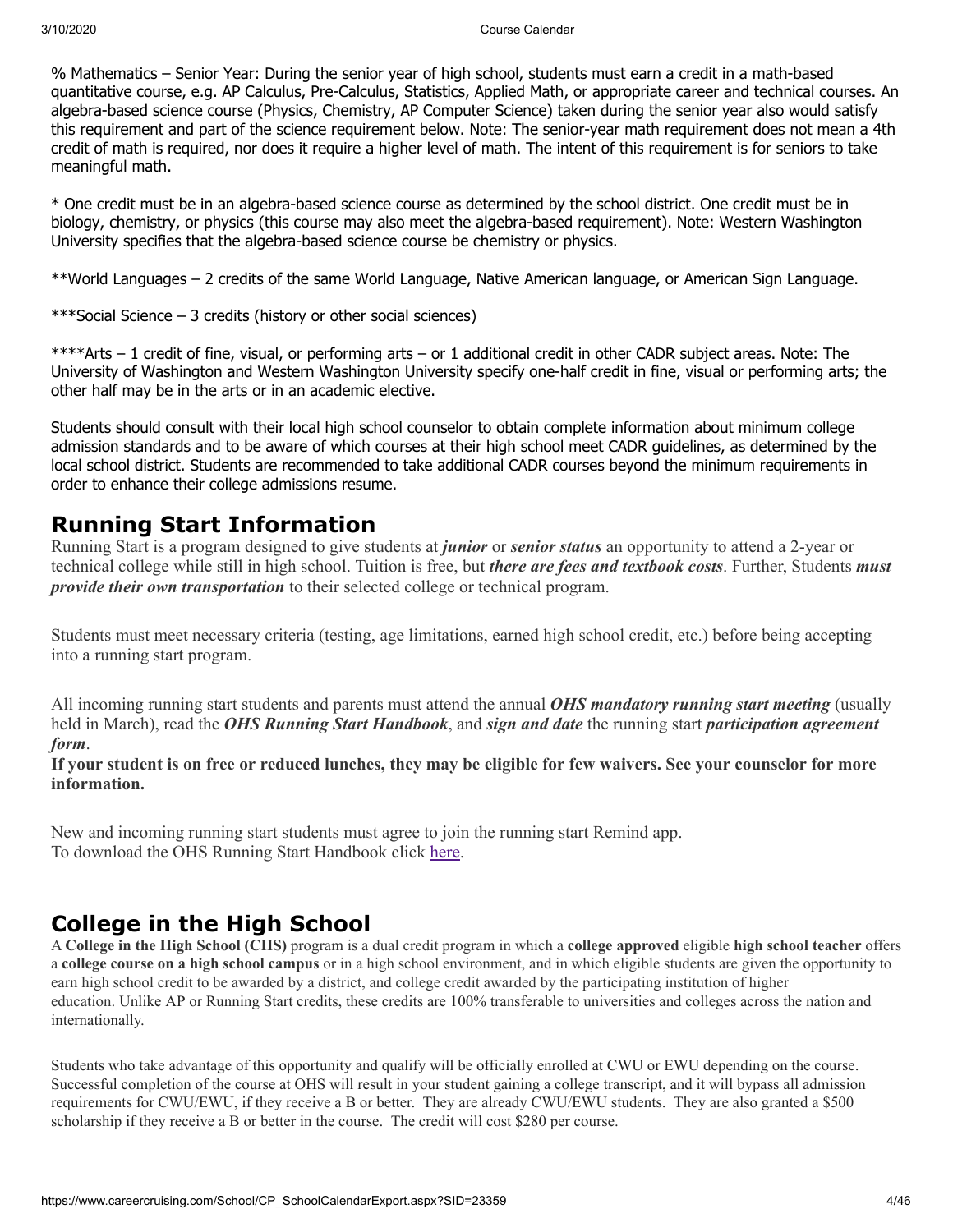OHS currently offers *CHS* in math classes through **Central Washington University**. Students in selected math classes (Pre Calculus, AP Calculus and College Ready Algebra II) are invited to participate. Students must take and pass the Accuplacer college placement exam. Cut scores are determined by courses. See your students' math teacher about Accuplacer scoring. OHS CHS math classes are offered by semester, therefore allowing the opportunity for students to earn college credit at the end of each semester.

**There are tuition costs for CHS**. For Central Washington University, the cost per semester is \$265. For Eastern Washington University, the cost per semester is TBD. Students/parents and guardians are responsible for these costs. If a student **fails the class**, they are **still responsible for tuition**.

## **Benefits of CHS include:**

- Opportunity to earn college credits while remaining at the high school
- Parents/guardians can view grades
- Central Washington University will not charge an application fee for students who earn a B or better in their CHS classes.

See the FAQs from *[OSPI CHS program](https://www.ortingschools.org/cms/lib/WA50000534/Centricity/Domain/345/CHS%20FAQs%208.20.19.pdf)*

## **Advanced Placement Program**

## **Advanced Placement Program**

The Advanced Placement (AP) program, vetted by the College Board, exposes high school students to college-level materials and offers an exam each May, which may qualify for credit or course waiver at colleges. Students earning a 3 or better on AP exams may earn college credit, placement, or a waiver of required courses at many colleges. Students should check with prospective colleges as to how AP is credited, since college rules vary. Advanced Placement courses require more homework and are more challenging to students. High levels of student independence, time management and follow through are required for students to be successful in AP courses. Students should consider carefully before enrolling in an AP course. AP offerings are offered based on student choice and staff availability. Some courses may not be offered during an academic year.

## Parent/Student Commitment Agreement for AP classes

Students who request AP courses will be required to sign a contract that they understand the course consists of a rigorous curriculum, summer homework and an AP exam at the end of the course. Because of Orting High School master schedule implications with regard to staffing and materials/trainings, students are expected to remain in the class for the entire year. Parents and students should recognize enrollment in AP courses requires the school to construct a Master Schedule guaranteeing access to these courses. Because of this, students will not be allowed to drop AP courses during the academic year.

#### **Course Name Grade Level**

| AP Biology                     | $10-12$   |
|--------------------------------|-----------|
| AP Environmental Science       | $9 - 12$  |
| AP Computer Science Principles | $9 - 12$  |
| AP Computer Programming A      | $10 - 12$ |
| <b>AP Calculus</b>             | $11 - 12$ |
| <b>AP Statistics</b>           | $11 - 12$ |
| AP Human Geography             | $9 - 12$  |
| AP World History               | $10 - 12$ |
| AP United States History       | $11 - 12$ |

https://www.careercruising.com/School/CP\_SchoolCalendarExport.aspx?SID=23359 5/46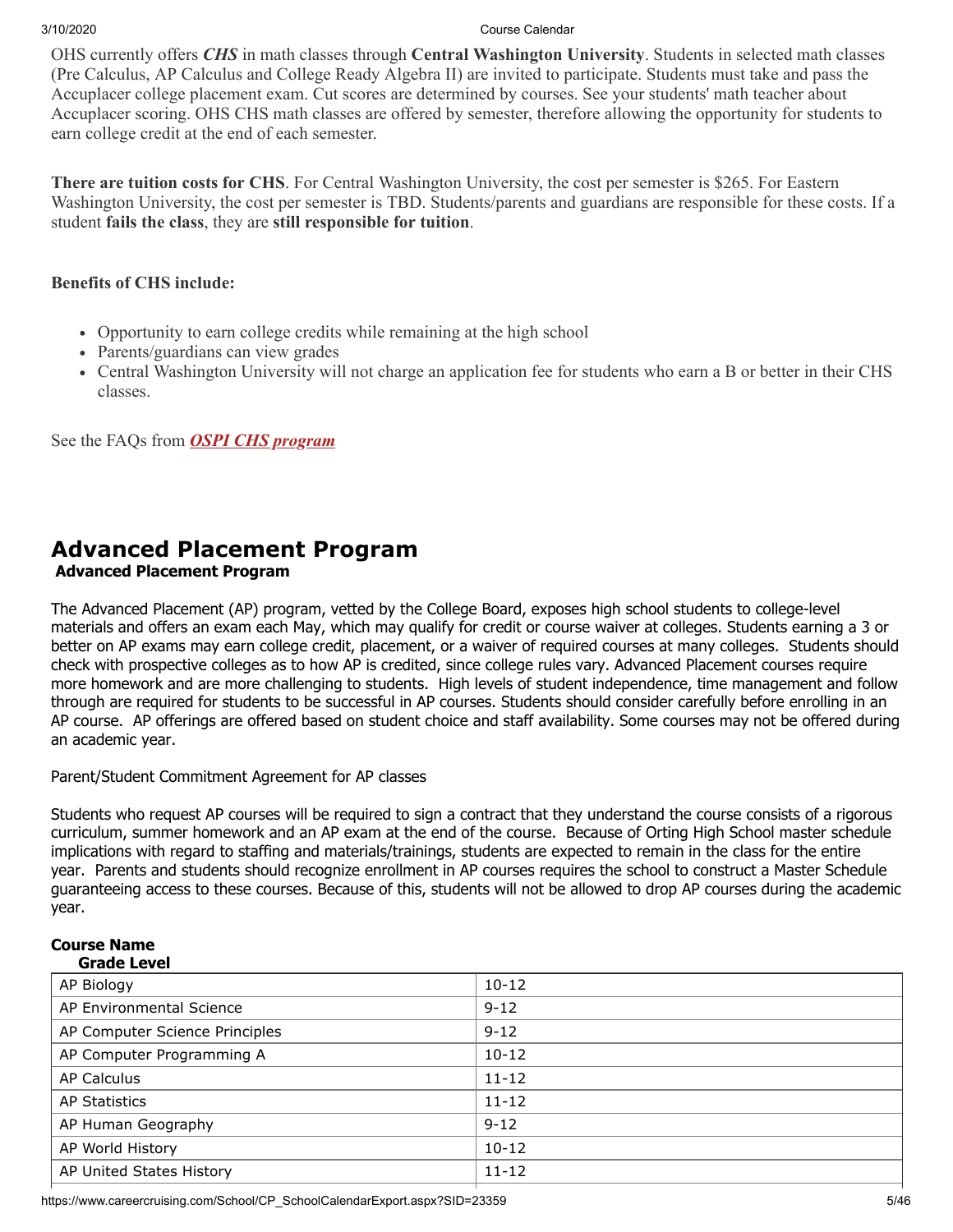| 3/10/2020        | Course Calendar |
|------------------|-----------------|
| l AP Government  | 12              |
| AP Language Arts | ᆠ               |
| AP Literature    | 12              |
| AP Art           | $11 - 12$       |

## **Special Programs and Considerations**

**Special Education** A student with an IEP may be required to take Special Education classes as determined by his or her IEP team. Classes are offered in Reading, Writing, Math, and Life Skills. OHS Case Managers work closely with our counseling and administrative teams to determine placement in courses. Contact your case manager for details or questions with regard to the registration process for students with an IEP.

## **Homeschool or other Special Program Considerations**

Students enrolling in High School from Homeschool or other alternative/special programs will need to consult OHS administration for determination of awarding credits. School Board Policy related to Graduation Requirments can be found [here](https://go.boarddocs.com/wa/orting/Board.nsf/Public#). Search for Policy 2410P.

## **Testing Information**

**PSAT/NMSQT:** (October) Taking this test is the first step necessary to enter the scholarship programs administered by the National Merit Scholarship Corporation. This test may also be helpful in securing other scholarships or financial aid from the colleges to which you apply. In addition, this test will show students their academic strengths and weaknesses. The test may be taken as a practice or warm up for the SAT. The manner of reporting scores also makes it possible for the students to predict their scores on the SAT with reasonable accuracy. SAT test preparation classes and materials/software for interested students are sometimes available at individual high schools.

**PRE-ACT:** (December) The pre-ACT is a practice college entrance exam designed to give students feedback on their academic skills prior to the 11th grade year. All 10th grade students are offered the pre-ACT free of charge at OHS and typically this exam is given in December at OHS during the school day. Score reports are given and interpreted to students by the OHS counseling team. Parents who want more information about their students score can click [here](https://www.act.org/content/act/en/products-and-services/workkeys-for-job-seekers/scores.html), or contact their students school counselor.

**SMARTER BALANCED ASSESSMENT:** (May) The Smarter Balanced Assessment is given to 10th grade students in May. This test assesses competency in High School Math and English Language Arts. Students who successfully pass these tests meet one of the Washington State Graduation Pathway requirements.

**WASHINGTON COMPREHENSIVE ASSESSMENT OF SCIENCE:** (May) The Washington Comprehensive Assessment of Science is given to 11th grade students in May. This test assesses competency in High School Science standards.

**4 YEAR UNIVERSITY/COLLEGE ENTRANCE TESTS:** Either the SAT or the ACT is required for entrance to private and state supported four-year colleges and universities in the state of Washington. ACT and SAT scores may also be required for some scholarship applications. We encourage students to take the SAT/ACT in the spring of their Junior year.

**SAT** (Junior or Senior year, various dates and test sites). The SAT has two sections: Critical Reading and Mathematics. There are also optional SAT II subject tests for specific courses. Students must check entrance requirements for their college of choice to determine which subject tests are required for admission. Students may register online at www.collegeboard.com. Some fee waivers are available for students with free or reduced lunch.

**ACT** (American College Test, junior or senior year, various dates and test sites). The ACT has four sections: English, Reading, Mathematics, and Science. There is also an optional Writing test. Students may register online at www.act.org. Fee waivers may be available for students with free or reduced lunch.

**ASVAB** (Armed Services Vocational Aptitude Battery). Orting High School administers this exam free of charge each year to all 11th and 12th grade students that would like to take it. Students receive information about their academic aptitude and career interests. The test is only required for students interested in enlisting in the military.

**AP TESTS** (Advanced Placement) are given in May and administered at the high school. Students are strongly encouraged to take the AP exam for their corresponding course. These tests are administered to students enrolled in an advanced placement course. The cost for each AP exam is \$91.00 (subject to change) and fee reductions are available to qualified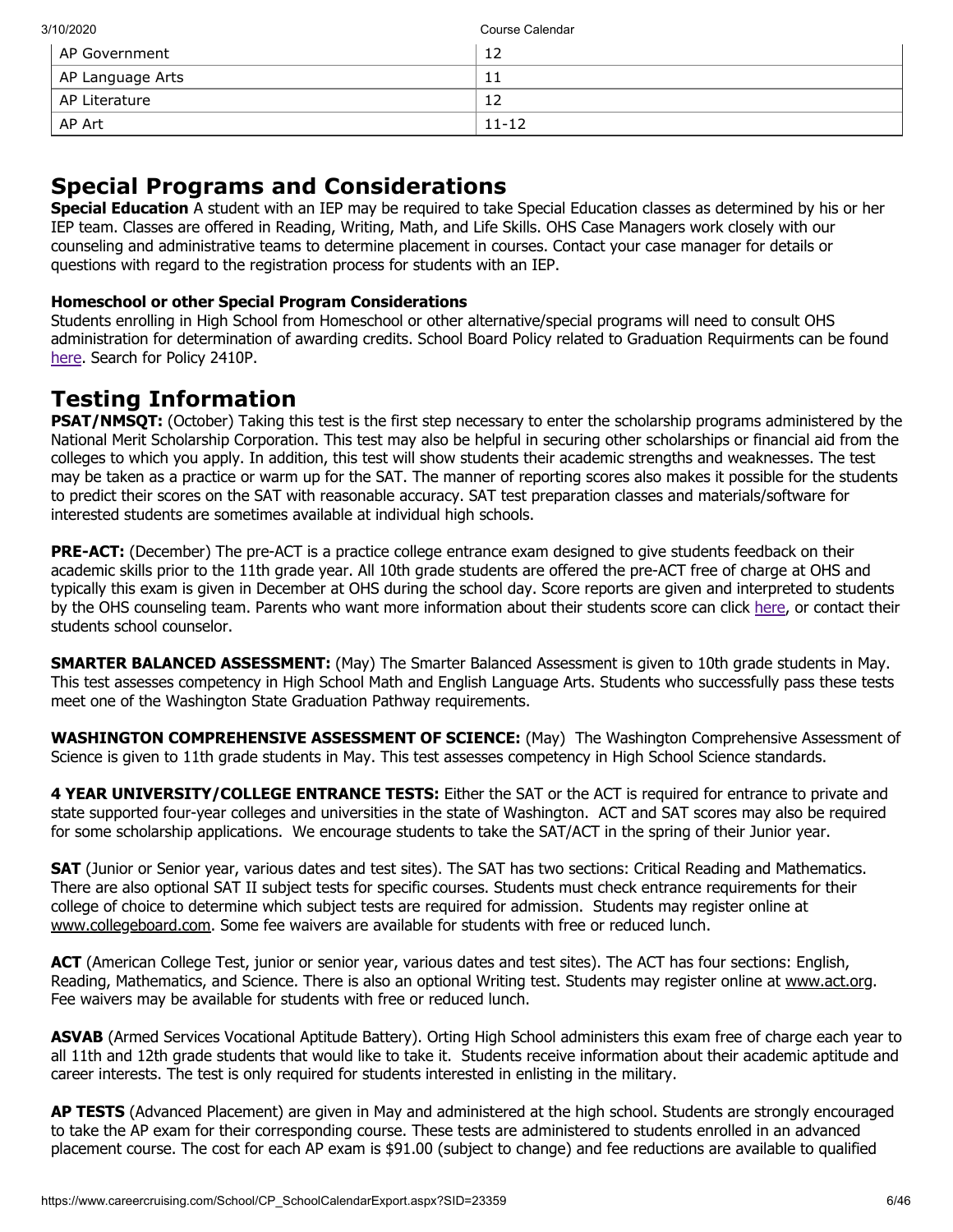students (see your counselor for details). When a student achieves scores on the Advanced Placement tests which meet the minimums set by individual colleges and universities, the student may receive one or more of the following benefits:

Exemption by a college or university for beginning courses. Academic college credit in subjects in which the exam is taken. Eligibility for honors and other special programs.

**ACCUPLACER** Is the exam that most community and technical colleges use for English and Math placement. This is a requirement for Running Start admission and taken at the local community college. This exam is also used to determine eligibility for college credit through our College in the High School courses.

## **Post High School Athletics Information**

## **COLLEGE NCAA Eligibility**

Students interested in college athletics should consult with the NCAA clearing house to ensure that all NCAA requirements are met. Consult www.ncaa.org for more information. Students interested in participating in collegiate athletics must consult with their school counselor.

## What is the NCAA Eligibility Center?

The NCAA Eligibility Center determines whether prospective college athletes are eligible to play sports at NCAA Division I or Division II institutions. It does this by reviewing the student athlete's academic record, SAT or ACT scores, and amateur status to ensure conformity with NCAA rules. Student athletes must register by the spring of the their sixth (6) semester or eleventh grade year with the NCAA Eligibility Center and cleared to be eligible to play NCAA Division I or Division II sports in college and receive athletic aid. Athletes competing at the NCAA Division III, NAIA, college levels do not have to register until 2015; the process itself is a great tool to insure your student/athlete is on track.

## What are the NCAA academic eligibility requirements?

To play sports at a NCAA Division I or Division II institution, the student must:

- Complete the required number of high school "Core" courses (defined below)
- Earn the required minimum grade point average in these core courses
- Earn the required minimum score on the SAT or ACT (for Division I, this is scaled according to the student's GPA in their "Core" courses, at Division II; it's a cut score of 880).

## National Association of Intercollegiate Athletic

NCAA schools are not the only option – depending on the sport there are also potential opportunities at the junior college level and at the NAIA level. Those schools have adopted Division II guidelines and requirements. The minimum core GPA must be 2.30 GPA and students must have 10 of the 16 core credits before the start of seventh (7) semester or senior year.

## How high school courses are classified as core courses?

High schools submit their list of the courses that they offer that meet NCAA core-course criteria. If approved, the courses are added to a database that the NCAA Eligibility Center maintains which is called the "List of Approved Courses (or 48H)". You can view a list of approved core courses on the High School Administration page or pick up a hard copy in the counseling center to see whether your student athletes are enrolled in courses that will count toward NCAA eligibility.

## **Registration Policies GRADE POINT COMPUTATION**

| <b>Marking System</b> | Point Value |
|-----------------------|-------------|
| A                     | 4.0         |
| $A-$                  | 3.7         |
| $B+$                  | 3.3         |
| B                     | 3.0         |
| <b>B-</b>             | 2.7         |
| $C+$                  | 2.3         |
| C                     | 2.0         |
| $\overline{C}$        | 1.7         |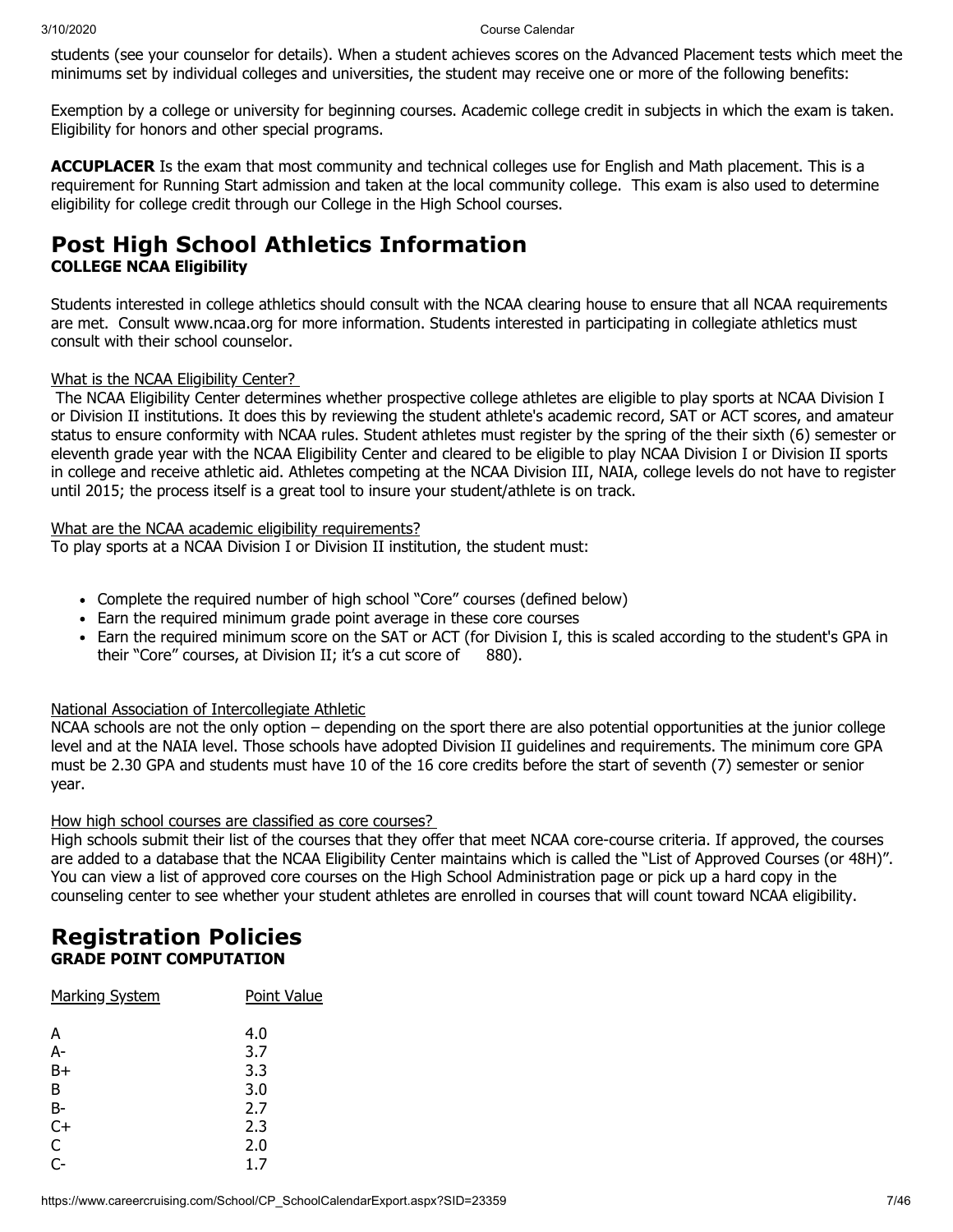| $D+$ | 1.3 |
|------|-----|
| D    | 1.0 |
| F    | 0.0 |

Credit/No (NC) Credit, Satisfactory/Unsatisfactory (S/U) and Pass (P) marks are excluded from the calculation of grade point average. GPA is based on the average of final grades each semester in the subjects taken.

### REPEATING COURSE POLICY

Students who earn a final semester grade of "F" in a required core (English, History, Math, and Science) course for graduation must repeat the required course at some point during their high school career. Upon completion of a make-up credit for a required course, the student's original "F" will remain on the transcript, and is not calculated into the Grade Point Average (GPA). The passing grade from the make-up credit will be used to calculate into the GPA. Students who earn a final semester grade of "D" or "F" in elective Math or World Language courses may repeat one or both semesters with counselor and instructor permission. If the student earns credit for the class by receiving a "D" or higher, credit of the lower grade will be coded as general elective credit. However, the highest grade will be used to calculate GPA upon the student's request.

### VALEDICTORIAN/SALUTATORIAN SELECTION PROCESS

The title of valedictorian/salutatorian for Orting Senior High is awarded to the graduating seniors who have earned the highest cumulative grade point average in a course load of the highest rigor. The valedictorian/salutatorian will be selected using a point system based on a district approved criteria.

## SCHEDULING PRIORITIES

Each student should keep in mind the following priorities:

- 1. **Graduation Requirements** Orting High School's graduation requirements insure that each student will attain a certain level of development and complete a well-rounded program.
- 2. **High School and Beyond Plan** Very few high school students know exactly what they intend to do after graduation. In fact, interests and plans often change with experience and education. It is important, therefore, to take courses that lay a foundation for transitioning to one of many post-secondary options. These after-high school opportunities may include apprenticeship, community college, four-year college/university, military, technical college, work/on-the-job training, or a combination of them.
- 3. **Career Clusters** Career Clusters provide students with a context for studying traditional academics and learning the skills specific to a career. Based on a student's interest, the career clusters help students make wise course selection, generate possible post-secondary options, and explore occupations. Our sixteen Career Clusters are Agriculture, Food and Natural Resources; Architecture and Construction; Arts, Audio-Video Technology and Communications; Business, Management and Administration; Education and Training; Finance; Government and Public Administration; Health Science; Hospitality and Tourism; Human Services; Information Technology; Law, Public Safety, Corrections and Security; Manufacturing; Marketing; Science, Technology, Engineering and Mathematics; Transportation, Distribution and Logistics. Selecting a Cluster provides the student with an area of FOCUS, along with FLEXIBILITY and a VARIETY of ideas to pursue. Follow this link for more [information.](https://www.ortingschools.org/cms/lib/WA50000534/Centricity/Domain/345/UpdatedCareer_Clusters_Powerpoint_000.pdf)
- 4. **Interest and Abilities** Students should be realistic about their ability level and interests and should choose courses which are challenging, rewarding, and motivating. Students are encouraged to enroll in special elective courses. Success indicators are included with some course descriptions to help students make informed decisions. Parents, teachers, and counselors can offer individual assistance to better understand one's interests and abilities in relation to course selections.

## Schedule Change Policy

We encourage students at registration to make thoughtful decisions regarding graduation requirements and career goals that align with being college and career ready, and then commit to those decisions. We encourage students to consider carefully the courses they choose because teachers and classes are determined based on course selections of individual students from the previous spring. Therefore, students who receive the courses they request will not be allowed a schedule change.

Administration reserves the right to change schedules to balance class sizes. Students are expected to choose classes carefully. Students who enroll in courses are considered to have made a commitment for the duration of that course. Students are expected to put in the time and effort needed including meeting with the teacher for help outside school time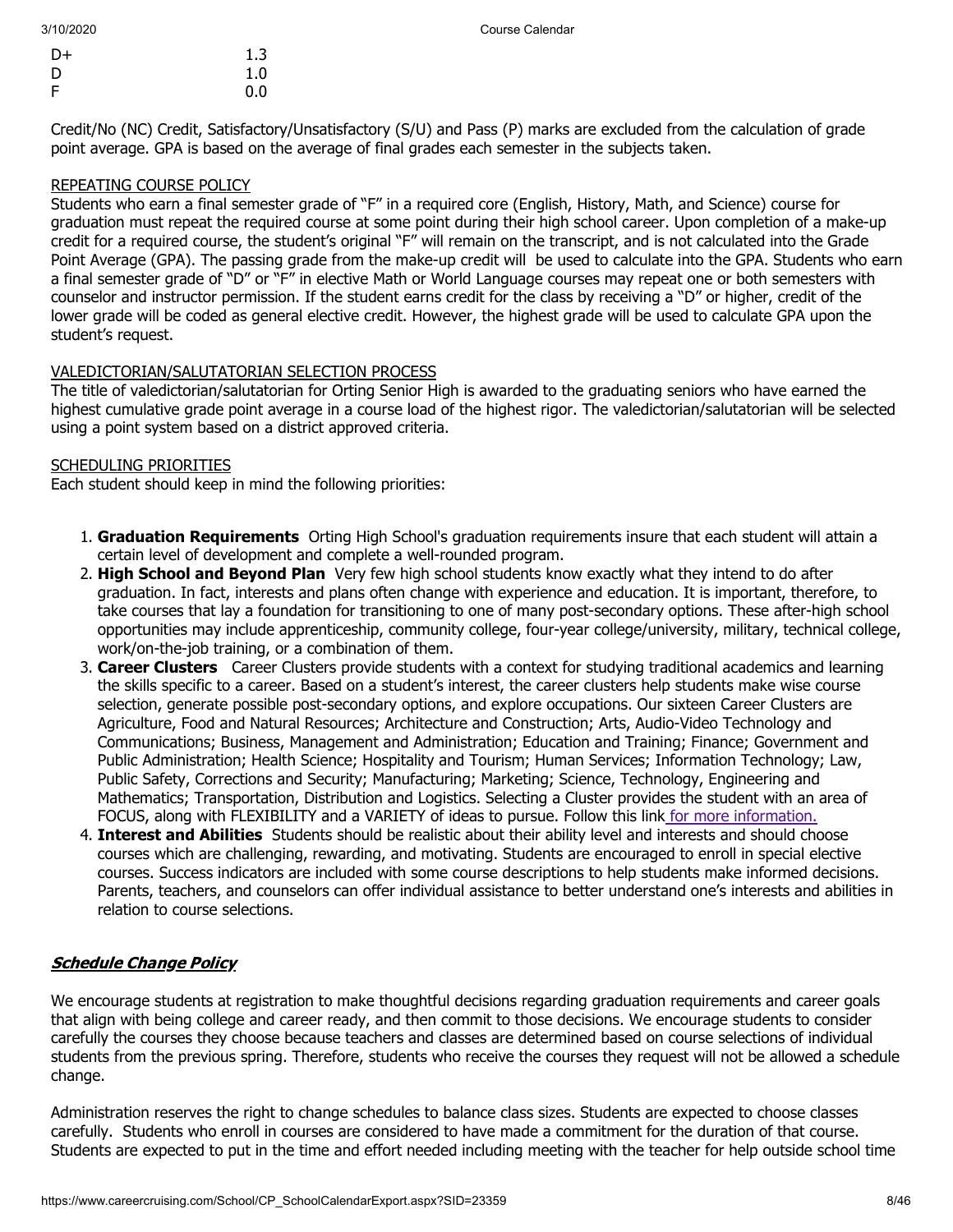and possibly receiving assistance from a tutor. Changes to schedules will be made on a very limited basis. A student may not add a class for credit or drop a class after the fifth day of each semester.

## Adding/Dropping a Class

Student class change requests that are approved after the fourth week of a semester will result in an "F" grade on the transcript. Students whose courses are changed after the fourth week, due to administrative action will be designated by a "W" on the transcript.

\*\*Important: If a student withdraws from Orting High School prior to the end of a semester, only withdrawal grades are issued. Course Credit is applied/awarded by the receiving school district, not Orting, and solely up to their discretion.

## Removal from a Class

Schedule corrections will be made for the following reason:

Incomplete schedule Senior needing a class for graduation Student does not meet the pre-requisite for the class Errors made during data input School placement in course student did not request

## **Procedure to change course selection:**

- Complete a schedule change form (available in the Counseling Office)

Return form to the Counseling Office. The request will be reviewed by the Counseling team and the student will be contacted with a reply

- Changes on days 1-5 will require parent permission on the change of class form
- Changes on days 6-11 will require counselor permission
- Changes after day 11 will require administrative approval

## **Career and Techncial Education Credit Equivalency**

Students who take CTE-equivalent courses may satisfy two graduation requirements while earning one credit for a single course. The purpose of this policy is to create flexibility for students to choose more elective courses or to address other graduation requirements. Orting High School is pleased to offer many opportunities for students to satisfy two graduation requirements with a CTE equivalent course. The courses listed below receive only one (.5) credit per semester, but satisfy two graduation requirements with that .5 credit:

**(S)** = Semester Course, **(Y)** = Year Long Course

- Digital Photography I, II and III Fine Art and Career/Technical Education  $(S)$
- Annual Fine Art and Career/Technical Education (Y)
- American Sign Language I World Language and Career/Technical Education (Y)
- Economics Social Studies and Career/Technical Education (S)
- Sports Medicine I Health and Career/Technical Education  $(Y)$
- Introduction to Medical Careers Health and Career/Technical Education (S)
- Nutrition and Wellness Health and Career/Technical Education (S)
- Anatomy and Physiology Health or Science and Career/Technical Education  $(S)$
- Introduction to Biotechnology -Science and Career/Technical Education (Y)
- STEM I, II Science and Career/Technical Education  $(S)$
- STEM III Science and Career/Technical Education (Y)
- Horticulture  $I -$  Science and Career/Technical Education (Y)
- Greenhouse Management Science and Career/Technical Education (Y)
- AP Environmental Science Science and Career/Technical Education (Y)
- Financial Algebra  $-$  3rd year math and Career/Technical Education (Y)
- AP Computer Science Principles Science and Career/Technical Education (Y)
- AP Computer Science A Programming Science and Career/Technical Education (Y)
- Biology (Natural Resources) Science and Career/Technical Education (Y)
- Anytime Fitness PE and Career/Technical Education (S)
- Electronic Music Production I and II- Fine Arts and Career/Technical Education (S)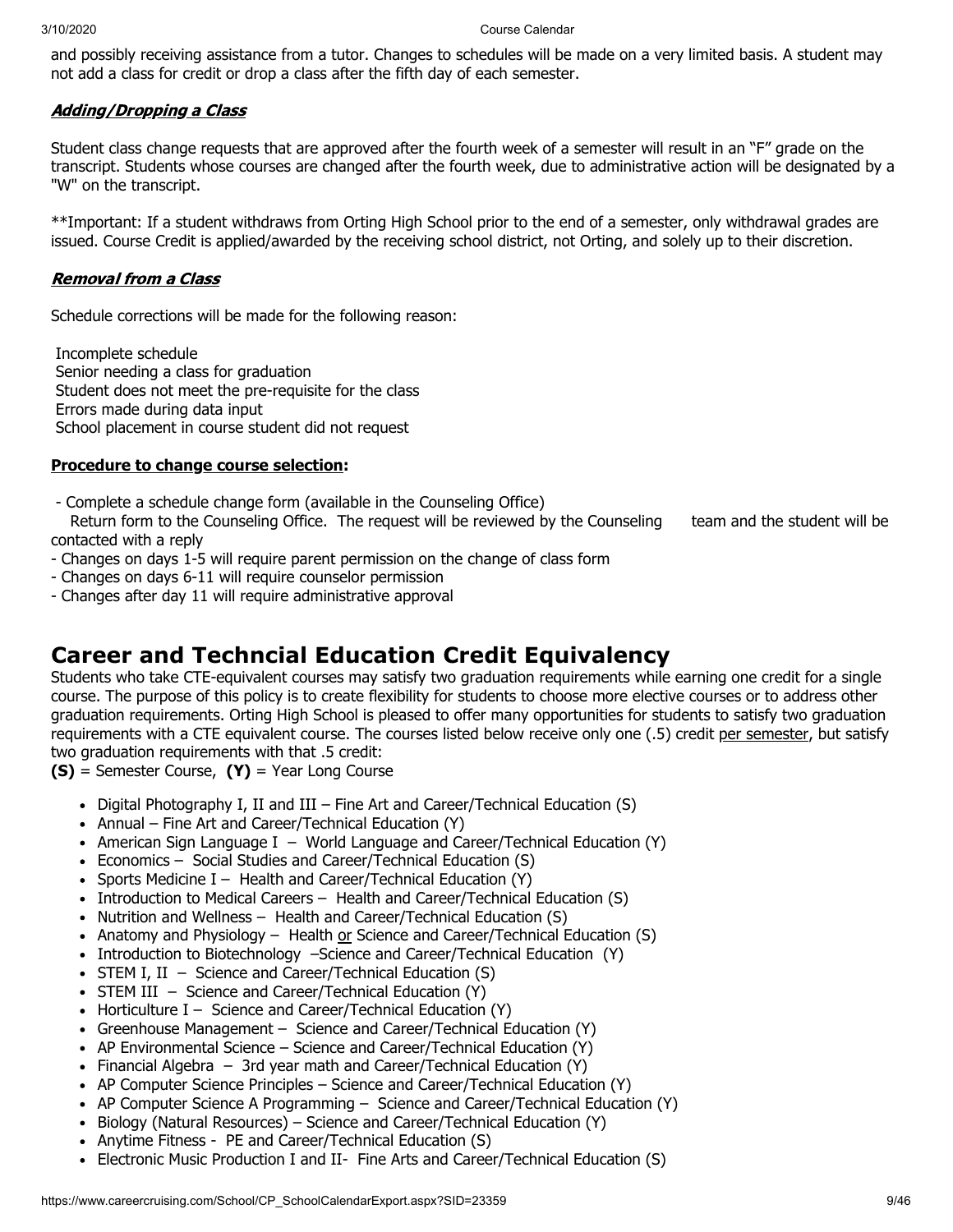## **Career and Technical Education Program Areas**

To see a list of Career and Technical Education courses by CTE program area click here:

## CTE [Porgram](https://www.careercruising.com/schoolfiles/23359/CTEProgramAreas.pdf) Areas

The Orting School District doesnot discriminate on the basis of sex, race, color, national origin, disability, or age in its program or activities and provides equal access to the Boy Scouts and other designated youth groups. The Orting School District offers classes in many career and technical education program areas such as Robotics, Horticulture, Sports Medicine, American Sign Language, Culinary Arts, Computer Science, Digital Photography, and Digi Pen under its open admissions policy. For more information about CTE course offerings and admissions criteria, contact Matt Carlson, Orting High School Assistant Principal at (360) 893-2246 or [carlsonm@orting.wednet.edu.](file:///C:/Users/willisc/Desktop/carlsonm@orting.wednet.edu) Lack of English language proficiency will not be a barrier to admission and participation in career and technical education programs. The following people have been designated to handle inquiries regarding the nondiscrimination policies:

Christopher Willis, Executive Director for Special Services and Intervention Section 504 Coordinator 121 Whitesell St NE Orting, WA 98360 360-893-6500, ext. 233 [willisc@orting.wednet.edu](mailto:willisc@orting.wednet.edu)

Debi Christensen, Executive Director for Human Resources ADA Coordinator Civil Rights Compliance Coordinator Title IX/Sex Equity Officer 121 Whitesell St NE Orting, WA 98360 360-893-6500, ext. 243 [christensend@orting.wednet.edu](mailto:christensend@orting.wednet.edu)

## **Pierce County Skills Center**

Orting School District offers numerous CTE classes. **Course descriptions** can be found in the *OHS Curriculum Guide*. CTE courses are offered each year when students register for classes. Another available resource for CTE credits is the *[Pierce County Skills Center \(PCSC\)](https://www.bethelsd.org/pcsc)*, which is a year-long program open to juniors and seniors who've *met core graduation requirements*. The PCSC also offers free summer school to all grade levels, incoming freshmen to seniors. The PCSC has a separate application process and Orting High School has a supplemental application - both need to be submitted to your counselor to determine program eligibility. The PCSC website details program offerings, open house dates and applications (also found below), which open each March. Students interested in the PCSC must check with their counselor to determine if they are eligible to attend.

- [Pierce County Skills Center Application Information Sheet](https://www.ortingschools.org/cms/lib/WA50000534/Centricity/Domain/345/2020-21%20Application%20Info%20Sheet.pdf)
- [Pierce County Skills Center 2020-21 Application](https://www.ortingschools.org/cms/lib/WA50000534/Centricity/Domain/345/2020-2021%20Application%2001.17.20.pdf)
- [Summer School Information](https://www.ortingschools.org/cms/lib/WA50000534/Centricity/Domain/345/PCSC%20SS%20Information%20Sheet%202020.pdf)

*Please also complete one of the below required OHS documents and return to the counseling center along with your PCSC application by March 27th!* [Orting High School Supplemental PCSC application in PDF](https://www.ortingschools.org/cms/lib/WA50000534/Centricity/Domain/345/PCSC%20and%20OHS%20Supplemental%20Application%202020-21.pdf) [OHS Supplemental PCSC application in Word \(fillable form](https://www.ortingschools.org/cms/lib/WA50000534/Centricity/Domain/345/PCSC%20and%20OHS%20Supplemental%20Application%202020-21.docx)*[\)](https://www.ortingschools.org/cms/lib/WA50000534/Centricity/Domain/345/PCSC%20and%20OHS%20Supplemental%20Application%202020-21.docx)*

## **High School Math course planning**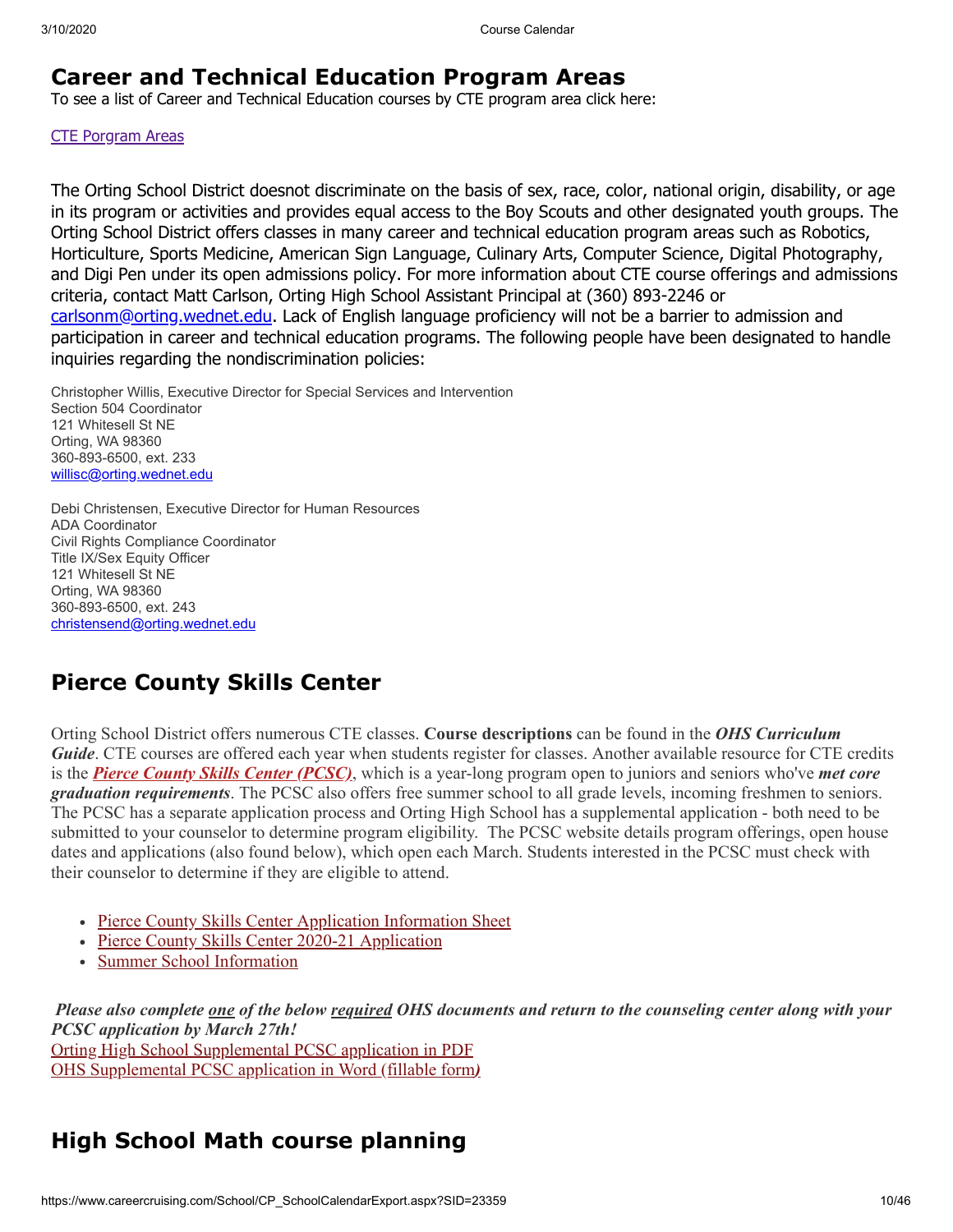Math course selection in High School should be rooted in a students High School and Beyond Plan. There are 16 career clusters and most of the clusters do not require a student to successfully complete [Pre-Calculus](https://www.ortingschools.org/cms/lib/WA50000534/Centricity/Domain/345/UpdatedCareer_Clusters_Powerpoint_000.pdf) or AP Calculus. At Orting High School students must complete three credits of Math and are strongly encouraged to complete four credits of Math. Input from your student's High School and Beyond Plan, School Counselor, Math Instructor and conversations between parents and students helps students determine which math courses are best served for careers beyond OHS. We have created two documents, which are available below, that are intended to help students and parents assess which math courses are right for them. Please review these documents during course registration. If you have any questions please feel free to contact your students School Counselor.

**Math Flow [Chart](https://www.careercruising.com/schoolfiles/23359/MathDecisionTree.pptx)** 

## **CAREER AND TECHNICAL EDUCATION**

## **FIN080 ANNUAL S1**

The Annual class will work together to plan, design and produce the Orting High School yearbook. Layout and design, photography, interviewing, copywriting, managerial tasks, marketing and problem-solving are some of the skills that will be developed and utilized in this course. Students with strengths in writing, digital imaging, computerized layout or photography experience are desired. Students must be willing to commit to high levels of responsibility as numerous after school assignments, deadlines and assignments are necessary for producing the school yearbook. Prerequisites: Leadership, Photography I or II OR Instructor Permission. Success Indicators: Strong organizational skills, ability to manage projects, belief in team building, maintaining confidentiality, ability to problem solve, critical thinking and technology skills.

**COURSE NOTE:** Success Indicators: Strong organizational skills, ability to manage projects, belief in team building, maintaining confidentiality, ability to problem solve, critical thinking and technology skills.

**CREDIT:** 0.5 **TYPE:** Regular **GRADE:** 9-12 **PREREQUISITE:** CTE250 - DIGITAL PHOTOGRAPHY I **or** CTE410 - LEADERSHIP **COREQUISITES:** If you take this course, you must also take FIN081 - ANNUAL S2

## **FIN081 ANNUAL S2**

The Annual class will work together to plan, design and produce the Orting High School yearbook. Layout and design, photography, interviewing, copywriting, managerial tasks, marketing and problem-solving are some of the skills that will be developed and utilized in this course. Students with strengths in writing, digital imaging, computerized layout or photography experience are desired. Students must be willing to commit to high levels of responsibility as numerous after school assignments, deadlines and assignments are necessary for producing the school yearbook. Prerequisites: Leadership, Photography I or II OR Instructor Permission. Success Indicators: Strong organizational skills, ability to manage projects, belief in team building, maintaining confidentiality, ability to problem solve, critical thinking and technology skills.

**COURSE NOTE:** Success Indicators: Strong organizational skills, ability to manage projects, belief in team building, maintaining confidentiality, ability to problem solve, critical thinking and technology skills.

**CREDIT:** 0.5 **TYPE:** Regular **GRADE:** 9-12 **PREREQUISITE:** CTE410 - LEADERSHIP **or** CTE250 - DIGITAL PHOTOGRAPHY I **COREQUISITES:** If you take this course, you must also take FIN080 - ANNUAL S1

## **CTE071 AP COMPUTER SCIENCE PRINCIPLES**

This full year course prepares students for the AP® test in computer science. Topics covered will include Java programming language, search, sorting, object oriented programming, program implementation, program analysis and standard algorithms.

**CREDIT:** 0.5 **TYPE:** Advanced Placement **GRADE:** 9-12 **COREQUISITES:** If you take this course, you must also take CTE072 - AP COMPUTER SCIENCE PRINCIPLES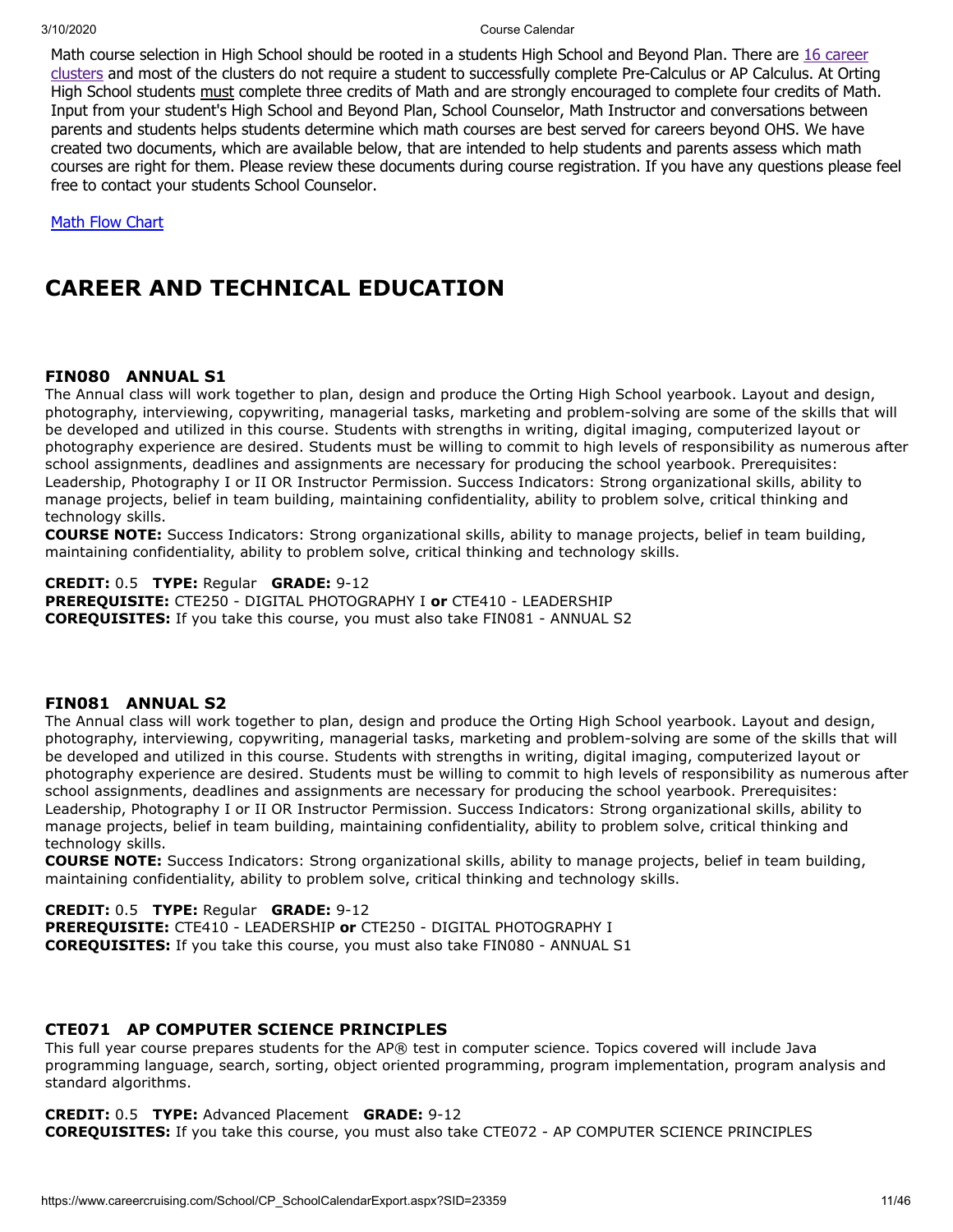## **CTE072 AP COMPUTER SCIENCE PRINCIPLES**

This full year course prepares students for the AP® test in computer science. Topics covered will include Java programming language, search, sorting, object oriented programming, program implementation, program analysis and standard algorithms.

**CREDIT:** 0.5 **TYPE:** Advanced Placement **GRADE:** 9-12

**COREQUISITES:** If you take this course, you must also take CTE071 - AP COMPUTER SCIENCE PRINCIPLES

## **SCI155 AP ENVIRONMENTAL SCIENCE**

This course is a rigorous, college level course and requires higher levels of thinking and work load. Completion of the Advanced Placement Exam is expected. Advanced Placement Environmental Science provides students with the scientific principles, concepts, and methodologies required to understand the interrelationships of the natural world, to identify and analyze environmental problems (both natural and human- made), to evaluate the relative risks associated with these problems and to examine alternative solutions for resolving or preventing them. **COURSE NOTE:** Success Criteria: Strong Study Habits

### **CREDIT:** 0.5 **TYPE:** Advanced Placement **GRADE:** 9-12

**PREREQUISITE:** Commitment to invest the time necessary to perform at a rigorous academic level. **COREQUISITES:** If you take this course, you must also take SCI156 - AP ENVIRONMENTAL SCIENCE

## **SCI156 AP ENVIRONMENTAL SCIENCE**

This course is a rigorous, college level course and requires higher levels of thinking and work load. Completion of the Advanced Placement Exam is expected. Advanced Placement Environmental Science provides students with the scientific principles, concepts, and methodologies required to understand the interrelationships of the natural world, to identify and analyze environmental problems (both natural and human- made), to evaluate the relative risks associated with these problems and to examine alternative solutions for resolving or preventing them. **COURSE NOTE:** Success Indicators: Strong Study Habits.

#### **CREDIT:** 0.5 **TYPE:** Advanced Placement **GRADE:** 9-12

**PREREQUISITE:** Commitment to invest the time necessary to perform at a rigorous academic level. **COREQUISITES:** If you take this course, you must also take SCI155 - AP ENVIRONMENTAL SCIENCE

## **CTE052 CULINARY I FOUNDATIONS**

This class will teach the basics of cooking. We will go over basic culinary skills that include safety and sanitation, measuring, how to read a recipe, knife skills, cooking terms and methods, and utensil and appliance use. We will use these skills to prepare easy recipes. Students will learn to enhance foods with spices, prepare breakfast foods, sandwiches, stocks and sauces. This class will prepare students for more advanced courses in the culinary industry. Success Indicators: Ability to handle criticism, passion for culinary arts, attentiveness to detail, creativity, willingness to practice, values being a team member, having a good business sense.

## **CREDIT:** 0.5 **TYPE:** Regular **GRADE:** 9-12

## **CTE053 CULINARY II FOODS**

This is an advanced foods class that covers gourmet aspects of cooking specific cooking methods, garnishing, and meal preparation. Units include beginning baking, poultry and meats, catering, and careers. Students will master the art of cooking and receive advanced culinary skills that will lead them into the food service industry. Success Indicators: Passion for culinary arts, attentiveness to detail, creativity, willingness to practice, values being a team member, having a good business sense.

#### **CREDIT:** 0.5 **TYPE:** Regular **GRADE:** 9-12 **PREREQUISITE:** CTE052 - CULINARY I FOUNDATIONS **or** CTE054 - INDEPENDENT LIVING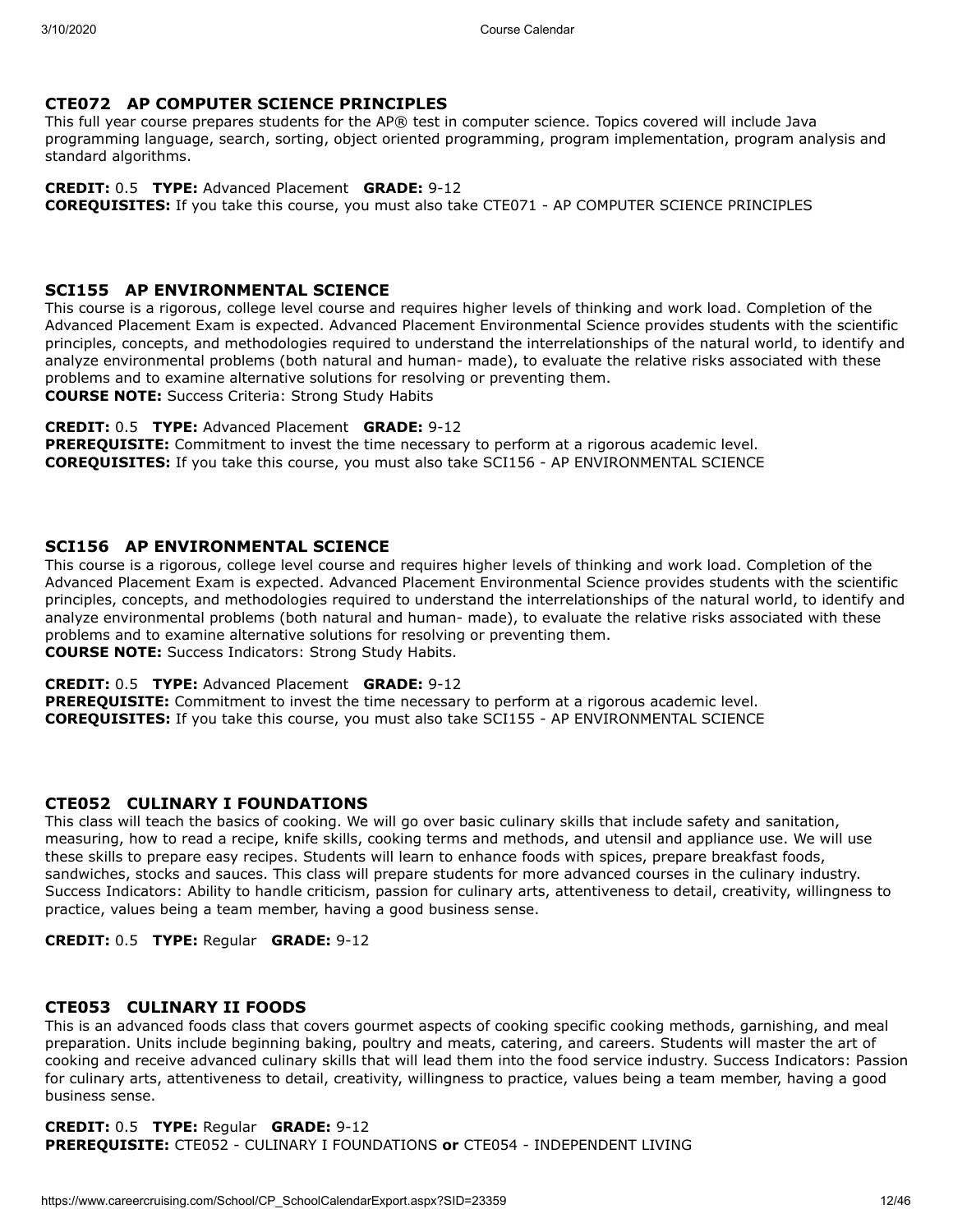## **CTE250 DIGITAL PHOTOGRAPHY I**

In this course students are introduced to the techniques and technology of journalistic, fine art and graphic design digital photography. Students will create color and black and white digital prints and digital portfolios. This course includes a study of the elements and principles of art. Artistic vision is encouraged through class discussion and critiques.

**CREDIT:** 0.5 **TYPE:** Regular **GRADE:** 9-12

## **CTE251 DIGITAL PHOTOGRAPHY II**

In this course students continue developing the skill of journalistic, fine art and digital photography, and will explore industrial photography, studio photography and photo stitching.

## **CREDIT:** 0.5 **TYPE:** Regular **GRADE:** 9-12

**PREREQUISITE:** Successful completion of Digital Photography I.

## **CTE254 ELECTRONIC MUSIC PRODUCTION I**

Using professional DJ software and controllers, you will learn to create seamless mixes in multiple genres, with transitions and effects. Using industry standard Ableton Live 9 software, you will learn to create your own music, and learn the components of a good song. You will also learn the components of a sound system, how to run a sound board, and how to design and run the lighting systems for live shows. We will focus on how each of these techniques translates to various career opportunities, and give you the skills to start exploring various career paths in music production and engineering.

#### **CREDIT:** 0.5 **TYPE:** Regular **GRADE:** 9-12

## **CTE253 ELECTRONIC MUSIC PRODUCTION II**

Take your DJ skills to the next level! Learn scratching techniques, advanced mixing and effects, and how to re-mix on the fly. Using the Lauchpad controllers, you will learn advanced beat-making techniques as we focus on building songs and loops from the ground up. Dig deeper into song production techniques in Ableton Live 9, and learn how to master a track for submission to a label or download site. We will analyze techniques from top DJ's and producers in the industry and learn how to replicate them in our own music production.

**CREDIT:** 0.5 **TYPE:** Regular **GRADE:** 9-12

#### **CTE038 GREENHOUSE SCIENCE S1**

This introductory horticulture course focuses on the scientific principles related to the cultivation of garden and ornamental plants. Includes instruction in specific types of plants; various propagation techniques for different horticultural plant varieties; physiology of horticultural species; and the management of plant development and production. The course is project based with hands on activities both in and out of the classroom including work in the greenhouses and garden plots.

## **CREDIT:** 0.5 **TYPE:** Regular **GRADE:** 9-12

**COREQUISITES:** If you take this course, you must also take CTE039 - GREENHOUSE SCIENCE S2

#### **CTE039 GREENHOUSE SCIENCE S2**

This introductory horticulture course focuses on the scientific principles related to the cultivation of garden and ornamental plants. Includes instruction in specific types of plants; various propagation techniques for different horticultural plant varieties; physiology of horticultural species; and the management of plant development and production. The course is project based with hands on activities both in and out of the classroom including work in the greenhouses and garden plots.

## **CREDIT:** 0.5 **TYPE:** Regular **GRADE:** 9-12

**COREQUISITES:** If you take this course, you must also take CTE038 - GREENHOUSE SCIENCE S1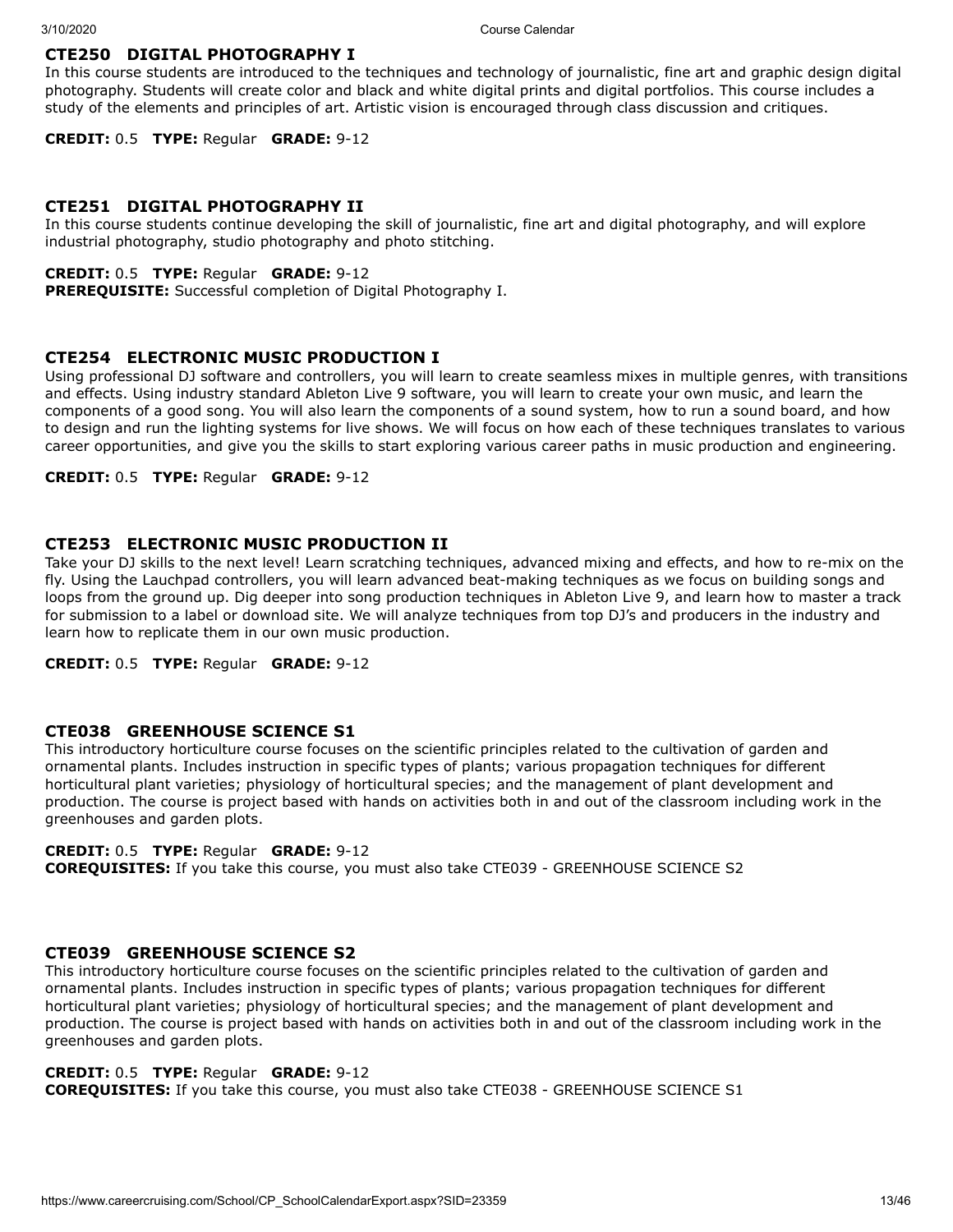## **CTE029 INTRO TO BUSINESS**

Intro to Business and Management is a core course for students who are in the business/marketing pathway. In this course students will be introduced to different topics in business from employability skills, career planning, business organizations, customer service and management and marketing. This course is a prerequisite for the Entrepreneurship/Student Store class.

**CREDIT:** 0.5 **TYPE:** Regular **GRADE:** 9-12

## **CTE338 INTRODUCTION TO MEDICAL CAREERS**

This course provides students the opportunity to explore careers in health care. Instruction includes history of health care, in-depth study ad exposure to health careers, career planning, employability skills, medical terminology, ethics, wellness vs. illness, and safety. This class also offers First Aid and CPR/AED training and certification. **COURSE NOTE:** Success Indicators: Has interest in the medical field, enjoys hands on learning

**CREDIT:** 0.5 **TYPE:** Regular **GRADE:** 9-12

### **CTE410 LEADERSHIP**

This class combines an academic examination of leadership with a hands-on experience in the areas of leadership. Students will learn about the qualities, decision making skills, and personal qualities leaders have displayed through history. Students will also work in coordination with the ASB to plan events such as homecoming, assemblies and other school evens, well planned and smooth in their execution. Class officers and ASB officers are expected to take this course. Outside class commitment is required.

**CREDIT:** 0.5 **TYPE:** Regular **GRADE:** 9-12

#### **CTE344 NUTRITION AND WELLNESS**

Learn about the role nutrition plays in your overall health. Topics covered include nutritional needs, diet analysis, planning balanced meals, the digestive system, and nutrition careers. Students will analyze food choices and physical activities to make recommendations for a healthy life-style. During the course students will also analyze knowledge about long range impact of drugs, alcohol and tobacco use. Success Indicators: Works well in groups (food labs), computer skills, and time management skills.

**COURSE NOTE:** Succes Indicators: Works well in groups (food labs), computer skills, time management skills

**CREDIT:** 0.5 **TYPE:** Regular **GRADE:** 9-12

#### **CTE335 SPORTS MEDICINE I**

This course will provide students with an overview of the field of sports medicine. The course is specifically geared for students who have a special interest in athletics, and/or who may be interested in pursuing a career in sports medicine, physical therapy, athletic training or other health related fields. Success Indicators: Has an interest in the medical field, and enjoys hands-on learning and works well in groups.

**COURSE NOTE:** Success Indicators: Has interest in the medical field, enjoys hands on learning, works well in groups

**CREDIT:** 0.5 **TYPE:** Regular **GRADE:** 9-12

**COREQUISITES:** If you take this course, you must also take CTE337 - SPORTS MEDICINE I

### **CTE337 SPORTS MEDICINE I**

This course will provide students with an overview of the field of sports medicine. The course is specifically geared for students who have a special interest in athletics, and/or who may be interested in pursuing a career in sports medicine, physical therapy, athletic training or other health related fields. Success Indicators: Has an interest in the medical field, and enjoys hands-on learning and works well in groups.

## **CREDIT:** 0.5 **TYPE:** Regular **GRADE:** 9-12

**COREQUISITES:** If you take this course, you must also take CTE335 - SPORTS MEDICINE I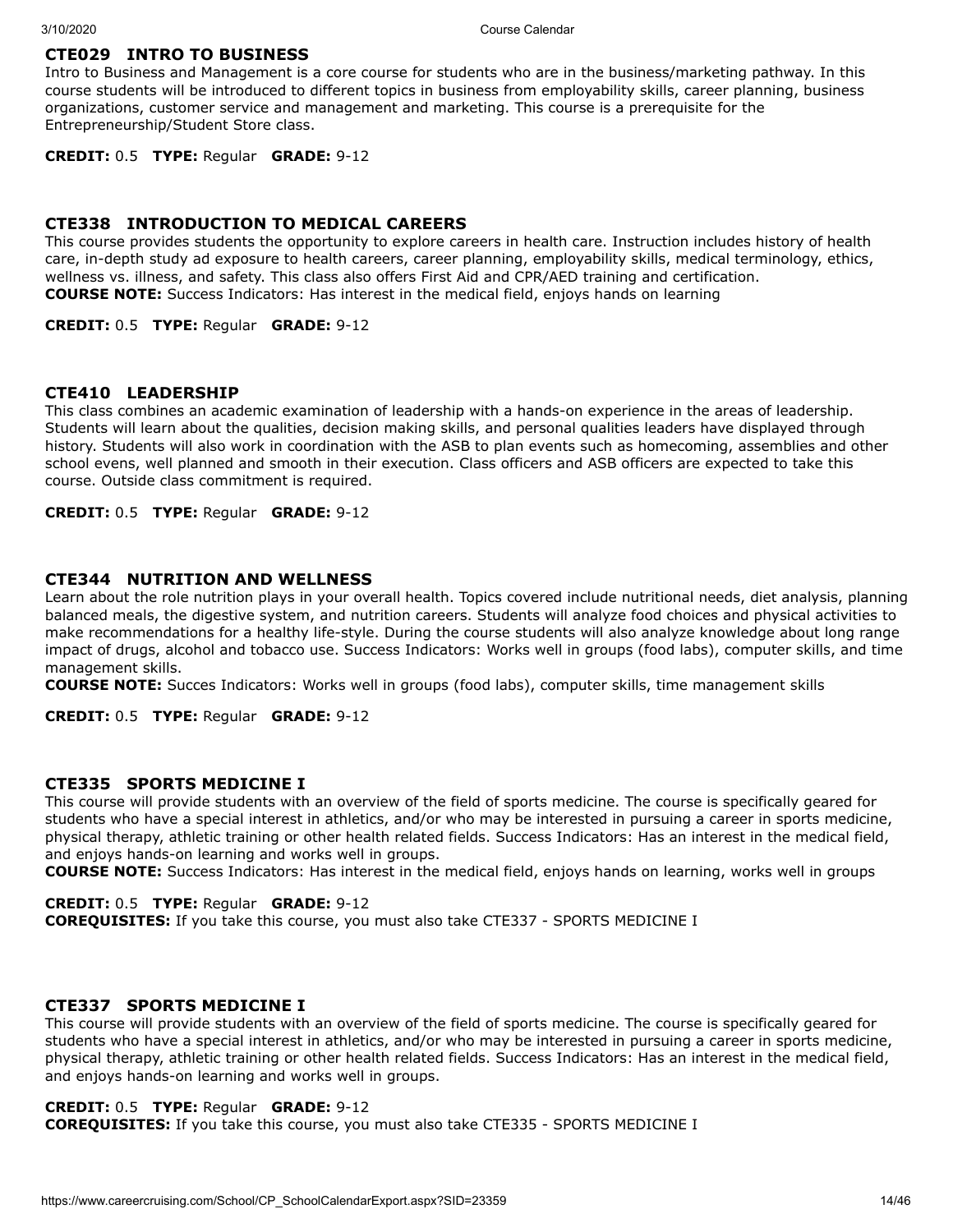## **CTE406 STEM 1**

STEM 1 is designed to provide a common entry point into a pre-engineering pathway for students interested in careers in aerospace, robotics, CAD, CNC, manufacturing, machining, electronics, architecture, fabrication, engineering and other STEM related fields. In this introductory course, students will build foundational skills such as precision measurement, technical drawing, engineering design, computer aided drafting, 3-D printing and design, simple electronics, programming video analysis and safe tool use while completing a variety of projects from many different STEM fields. Students will learn and apply the basics of 3-D printing, laser engraving, soldering, hand tool use and materials science as needed to prototype designs. \*\*\*\*If you have previously taken any of the following courses: Aerospace, Rocketry or Robotics 1 or 2, Register for STEM 2 instead of this course

**COURSE NOTE:** If you have previously taken any of the following courses: Aerospace, Rocketry or Robotics 1 or 2, Register for STEM 2 instead of this course

**CREDIT:** 0.5 **TYPE:** Regular **GRADE:** 9-12

### **CTE407 STEM 2**

STEM 2 is designed to provide STEM pathway students an opportunity to deepen their understanding of the science behind mechanical systems. In STEM 2 students will use project based learning to explore how a system (i.e. robot, rocket, aircraft, electronic circuit) behaves and then apply this knowledge to solving related engineering problems. Some potential phenomena are torque, friction, momentum, stability, mechanical advantage, electrical resistance and efficiency. In addition, students will continue to build upon the skills learned in STEM 1 such as precision measurement, technical drawing, engineering design, computer aided drafting, 3-D printing and design, simple electronics, programming video analysis and safe tool use. \*\*\*\*If you have previously taken 2 or more of the following courses: Aerospace, Rocketry or Robotics 1 or 2, Register for STEM 3 instead of this course.

**COURSE NOTE:** If you have previously taken 1 or more of the following courses: Aerospace, Rocketry or Robotics 1 or 2, you can take this course.

#### **CREDIT:** 0.5 **TYPE:** Regular **GRADE:** 9-12

**PREREQUISITE:** CTE066 - INTRODUCTION TO ROBOTICS **or** CTE067 - ROBOTICS I **or** CTE070 - ROBOTICS II **or** CTE354 - INTRODUCTION TO AEROSPACE TECHNOLOGY **or** CTE355 - INTRODUCTION TO AEROSPACE TECHNOLOGY **or** CTE406 - STEM 1

#### **SCI006 BIOLOGY**

The course objective is to develop an understanding of biological concepts. The concepts are developed through observation, inquiry, problem solving, and interpretation of data. Areas of study include cell structure and function, cellular reproduction, biochemistry, diversity of life, genetics, general ecology and environmental issues. Skills in problem solving, use of the microscope, basic observation, and identification along with computations, as well as some graphing will be developed. Note: This course is a laboratory science class, which fulfills both high school graduation and college entrance requirements.

**CREDIT:** 0.5 **TYPE:** Regular **GRADE:** 10 **PREREQUISITE:** PHYSICAL SCIENCE RECOMMENDED. **COREQUISITES:** If you take this course, you must also take SCI007 - BIOLOGY

### **SCI007 BIOLOGY**

The course objective is to develop an understanding of biological concepts. The concepts are developed through observation, inquiry, problem solving, and interpretation of data. Areas of study include cell structure and function, cellular reproduction, biochemistry, diversity of life, genetics, general ecology and environmental issues. Skills in problem solving, use of the microscope, basic observation, and identification along with computations, as well as some graphing will be developed. Note: This course is a laboratory science class, which fulfills both high school graduation and college entrance requirements.

#### **CREDIT:** 0.5 **TYPE:** Regular **GRADE:** 10

**COREQUISITES:** If you take this course, you must also take SCI006 - BIOLOGY

## **CTE099 ANATOMY AND PHYSIOLOGY**

In this course, students will study the structure and function of the 11 body systems. This course is recommended for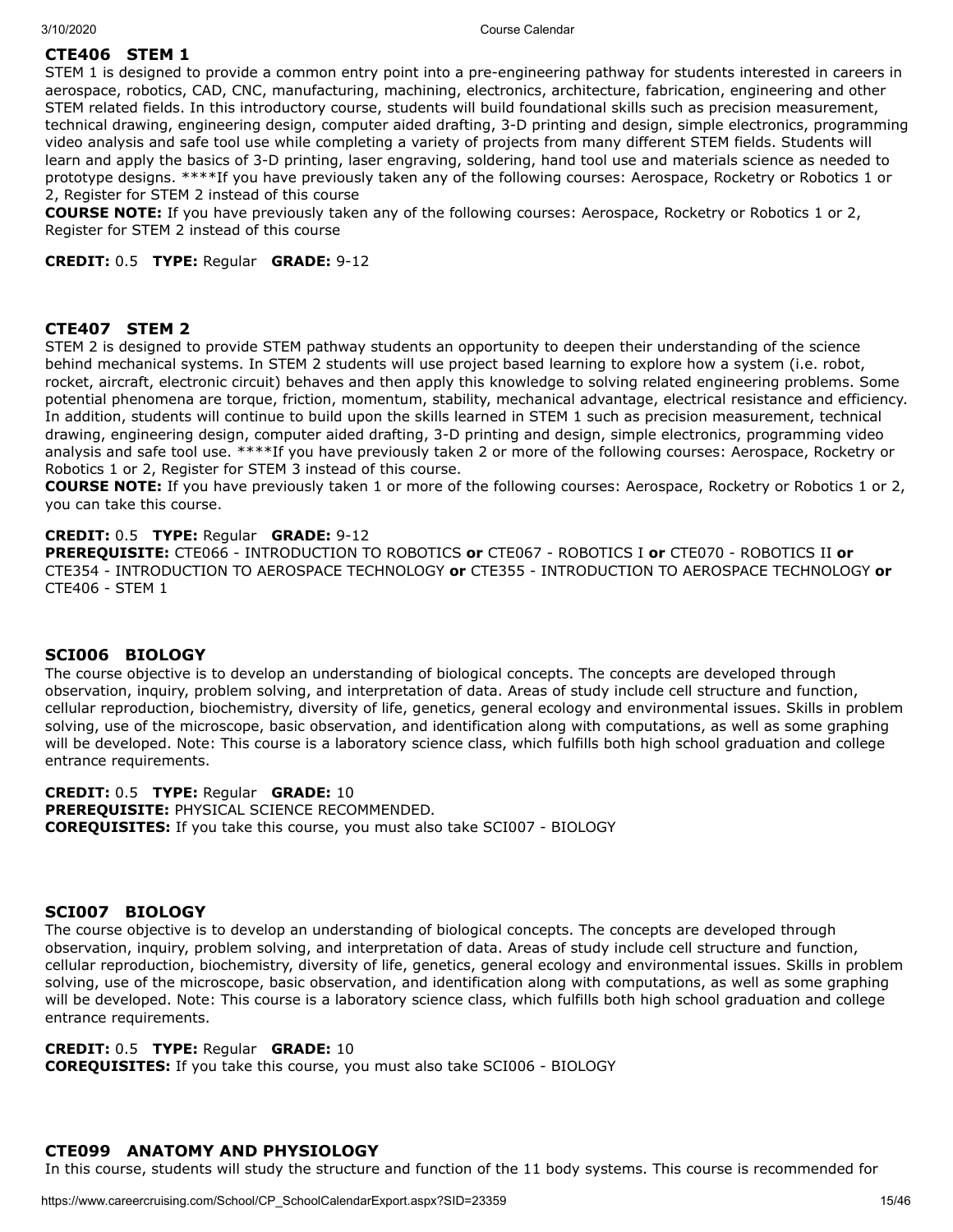students interested in medical, dental, veterinary, or physical education careers. Success Indicators: Students should have an interest in the medical field, strong study habits, and works well in groups.

**CREDIT:** 0.5 **TYPE:** Regular **GRADE:** 10-12

## **PED160 ANYTIME FITNESS**

This course meets at Anytime Fitness on Mondays and Wednesdays, and is designed for the motivated OHS fitness student. Community gym etiquette, cardio-respiratory endurance, muscular strength and endurance, flexibility, body composition and fitness goal setting will be the major focus in this course. Court and field sports are also included.

**CREDIT:** 0.5 **TYPE:** Regular **GRADE:** 10-12

## **CTE402 AP COMPUTER SCIENCE A**

In Computer Science A, we will explore the Java object oriented programming language and how programs actually work. We will create our own programs ranging from basic calculators to simple graphics-based games. Motivated students will be prepared to take the Advanced Placement A exam at the end of the year. Credit from this course can be applied to Career and Technical Education and Math. Please note that cross-crediting DOES NOT APPLY FOR MEETING MINIMUM CORE REQUIREMENTS FOR COLLEGES. In addition to earning high school credit, students can receive advanced standing or college credit by earning a qualifying score on the AP exam administered in May. This test costs approximately \$103, although financial assistance is available for those on free or reduced lunch. AP credit transfers to most public and private colleges and universities.

**COURSE NOTE:** Success Criteria:

Willingness to work outside of class on projects

Desire for a career in technology, game design, electronic device design, science, mathematics, robotics, engineering, computer modeling, economics, e-commerce, space exploration, medical devises or manufacturing.

Ability to overcome frustration and persevere to solve a problem—not afraid to make a mistake.

Willingness to work individually and in groups with attention to details while also keeping in mind the overall

**CREDIT:** 0.5 **TYPE:** Advanced Placement **GRADE:** 10-12

**COREQUISITES:** If you take this course, you must also take CTE403 - AP COMPUTER SCIENCE A

## **CTE403 AP COMPUTER SCIENCE A**

In Computer Science A, we will explore the Java object oriented programming language and how programs actually work. We will create our own programs ranging from basic calculators to simple graphics-based games. Motivated students will be prepared to take the Advanced Placement A exam at the end of the year. Credit from this course can be applied to Career and Technical Education and Math. Please note that cross-crediting DOES NOT APPLY FOR MEETING MINIMUM CORE REQUIREMENTS FOR COLLEGES. In addition to earning high school credit, students can receive advanced standing or college credit by earning a qualifying score on the AP exam administered in May. This test costs approximately \$103, although financial assistance is available for those on free or reduced lunch. AP credit transfers to most public and private colleges and universities.

**CREDIT:** 0.5 **TYPE:** Advanced Placement **GRADE:** 10-12

**COREQUISITES:** If you take this course, you must also take CTE402 - AP COMPUTER SCIENCE A

## **CTE055 CULINARY III S1**

This course requires completion of culinary 1 and 2 and teacher approval for course entrance. It is a year long class that encompasses all skills learned and acquired in culinary 1 and 2 and put into a professional culinary business setting. You will be planning, prepping, shopping, conducting inventory, serving food, and selling food through the Orting Deli. You will learn industry skills through a real professional work experience. Daily tasks include food preparation, financial planning, menu planning, marketing and publicising, and daily food operations. We will be collaborating with the entrepreneurship class in running the business. Great work ethic, communication, and teamwork are skills that will be an asset to success in this class.

## **CREDIT:** 0.5 **TYPE:** Tech Prep **GRADE:** 10-12

**COREQUISITES:** If you take this course, you must also take CTE056 - CULINARY III S2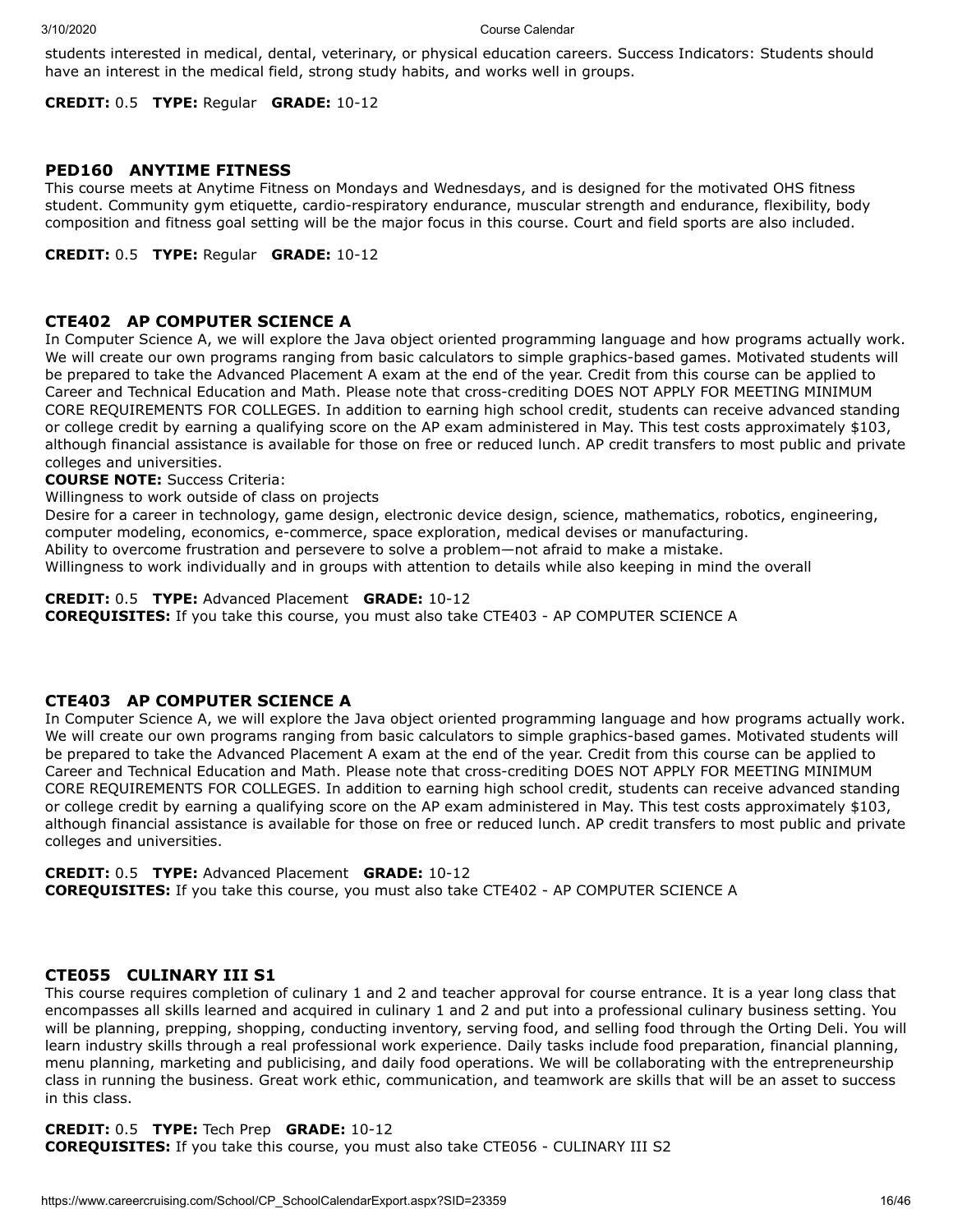## **CTE056 CULINARY III S2**

This course requires completion of culinary 1 and 2 and teacher approval for course entrance. It is a year long class that encompasses all skills learned and acquired in culinary 1 and 2 and put into a professional culinary business setting. You will be planning, prepping, shopping, conducting inventory, serving food, and selling food through the Orting Deli. You will learn industry skills through a real professional work experience. Daily tasks include food preparation, financial planning, menu planning, marketing and publicising, and daily food operations. We will be collaborating with the entrepreneurship class in running the business. Great work ethic, communication, and teamwork are skills that will be an asset to success in this class.

## **CREDIT:** 0.5 **TYPE:** Tech Prep **GRADE:** 10-12

**COREQUISITES:** If you take this course, you must also take CTE055 - CULINARY III S1

## **CTE145 ENTREPRENEURSHIP/THE BIRD FEEDER CAFE AND MARKET S1**

This is an advanced class for students who have taken Intro to Business & Marketing. Students will continue their knowledge in business and marketing; implementing a successful business plan, and also highlighting their knowledge of product, inventory controls, marketing, customer service, management and working as a team in a well run business. Students will learn entrepreneurial skills by engaging in the real world scenario of managing and running the OHS Student Store and Cafe. Students will collaborate with the advanced Culinary III class in running these businesses. Prerequisites: Intro to Business & Marketing or Instructor Permission

## **CREDIT:** 0.5 **TYPE:** Regular **GRADE:** 10-12

**PREREQUISITE:** CTE029 - INTRO TO BUSINESS **or** CTE030 - INTRO TO MARKETING **COREQUISITES:** If you take this course, you must also take CTE146 - ENTREPRENEURSHIP/THE BIRD FEEDER CAFE AND MARKET S2

## **CTE146 ENTREPRENEURSHIP/THE BIRD FEEDER CAFE AND MARKET S2**

This is an advanced class for students who have taken Intro to Business & Marketing. Students will continue their knowledge in business and marketing; implementing a successful business plan, and also highlighting their knowledge of product, inventory controls, marketing, customer service, management and working as a team in a well run business. Students will learn entrepreneurial skills by engaging in the real world scenario of managing and running the OHS Student Store and Cafe. Students will collaborate with the advanced Culinary III class in running these businesses. Prerequisites: Intro to Business & Marketing or Instructor Permission

## **CREDIT:** 0.5 **TYPE:** Regular **GRADE:** 10-12

**PREREQUISITE:** CTE029 - INTRO TO BUSINESS **or** CTE030 - INTRO TO MARKETING **COREQUISITES:** If you take this course, you must also take CTE145 - ENTREPRENEURSHIP/THE BIRD FEEDER CAFE AND MARKET S1

## **CTE041 GREENHOUSE MANAGEMENT S1**

This course introduces students to the use of a greenhouse and related equipment to manipulate the environment in the production of greenhouse crops: flowers, vegetables, and household plants. Attention is also given to the entrepreneurial business and retailing of crops grown.

## **CREDIT:** 0.5 **TYPE:** Regular **GRADE:** 10-12

**COREQUISITES:** If you take this course, you must also take CTE042 - GREENHOUSE MANAGEMENT S2

## **CTE042 GREENHOUSE MANAGEMENT S2**

This course introduces students to the use of a greenhouse and related equipment to manipulate the environment in the production of greenhouse crops: flowers, vegetables, and household plants. Attention is also given to the entrepreneurial business and retailing of crops grown.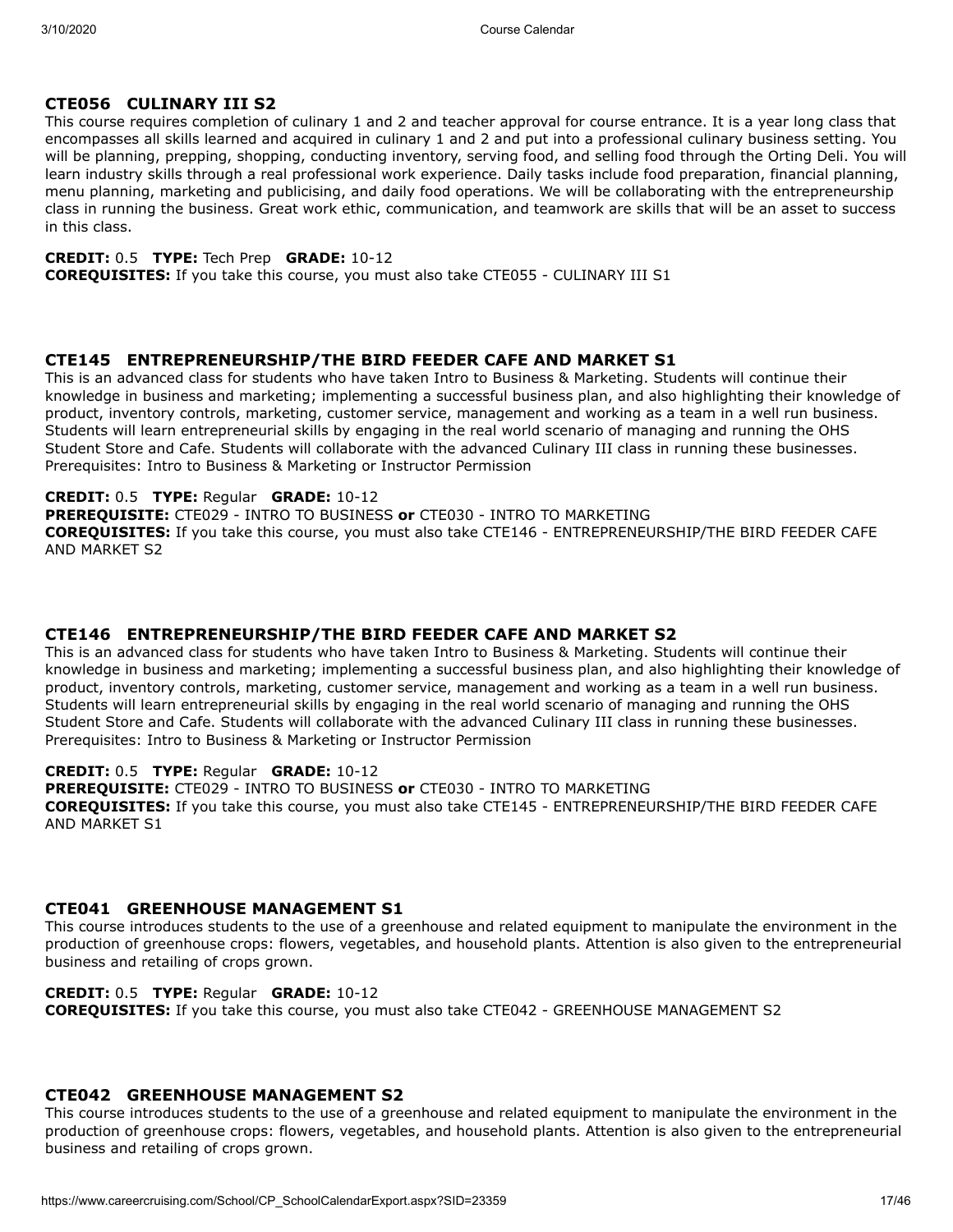#### **CREDIT:** 0.5 **TYPE:** Regular **GRADE:** 10-12

**COREQUISITES:** If you take this course, you must also take CTE041 - GREENHOUSE MANAGEMENT S1

## **CTE340 SPORTS MEDICINE II**

This is an advanced course for students who are interested in the career field of sports medicine. This course is specifically geared for students who have a special interest in athletics, and/or who may be interested in pursuing a career in sports medicine, physical therapy, athletic training or other health-related fields. Success Indicators: Has interest in the medical field, enjoys hands-on learning, and works well in groups.

**COURSE NOTE:** Success Indicators: Has interest in the medical field, enjoys hands on learning, works well in groups

**CREDIT:** 0.5 **TYPE:** Regular **GRADE:** 10-12

**PREREQUISITE:** Sports Medicine I or instructor permission. **COREQUISITES:** If you take this course, you must also take CTE342 - SPORTS MEDICINE II

## **CTE342 SPORTS MEDICINE II**

This is an advanced course for students who are interested in the career field of sports medicine. This course is specifically geared for students who have a special interest in athletics, and/or who may be interested in pursuing a career in sports medicine, physical therapy, athletic training or other health-related fields. Success Indicators: Has interest in the medical field, enjoys hands-on learning, and works well in groups.

## **CREDIT:** 0.5 **TYPE:** Regular **GRADE:** 10-12

**COREQUISITES:** If you take this course, you must also take CTE340 - SPORTS MEDICINE II

## **CTE408 STEM 3**

STEM 3 represents the capstone of the STEM pathway. Students in STEM 3 should have a strong idea of their career field of interest and as a result will spend the year engaged in topic specific research, engineering design, prototyping and testing. Students in STEM 3 should be prepared to work in a small group, or individually depending on the topic of interest. Students in STEM 3 will build advanced skills in problem solving, engineering design, tool use, prototyping and testing as well as research, technical writing, citing sources and keeping an engineering notebook. Students in STEM 3 are expected to showcase their projects through competition in a regional STEM competition and will be required to work with an industry mentor. (Students will be assisted in finding mentors) \*\*\*\*You should only register for this course if you have previously taken 2 or more of the following courses: Aerospace, Rocketry or Robotics 1 or 2. Success Indicators: For STEM 1, 2 and 3 - To be successful in STEM 3, students should have a strong desire for a career in a STEM related field, be willing to learn from mistakes, like solving problems, and enjoy learning new skills like soldering, computer aided drafting and working with hand tools. In addition, students in STEM 3 should like working in teams, be capable of working independently and be willing to communicate ideas through both written reports and oral presentations. Lastly, students should expect to adhere to all health and safety regulations and classroom rules

**COURSE NOTE:** You should only register for this course if you have previously taken 2 or more of the following courses: Aerospace, Rocketry or Robotics 1 or 2.

**CREDIT:** 0.5 **TYPE:** Regular **GRADE:** 10-12

**PREREQUISITE:** CTE067 - ROBOTICS I **or** CTE070 - ROBOTICS II **or** CTE354 - INTRODUCTION TO AEROSPACE TECHNOLOGY **or** CTE355 - INTRODUCTION TO AEROSPACE TECHNOLOGY **or** CTE407 - STEM 2 **COREQUISITES:** If you take this course, you must also take CTE409 - STEM 3

## **CTE409 STEM 3**

STEM 3 represents the capstone of the STEM pathway. Students in STEM 3 should have a strong idea of their career field of interest and as a result will spend the year engaged in topic specific research, engineering design, prototyping and testing. Students in STEM 3 should be prepared to work in a small group, or individually depending on the topic of interest. Students in STEM 3 will build advanced skills in problem solving, engineering design, tool use, prototyping and testing as well as research, technical writing, citing sources and keeping an engineering notebook. Students in STEM 3 are expected to showcase their projects through competition in a regional STEM competition and will be required to work with an industry mentor. (Students will be assisted in finding mentors) \*\*\*\*You should only register for this course if you have previously taken 2 or more of the following courses: Aerospace, Rocketry or Robotics 1 or 2. Success Indicators: For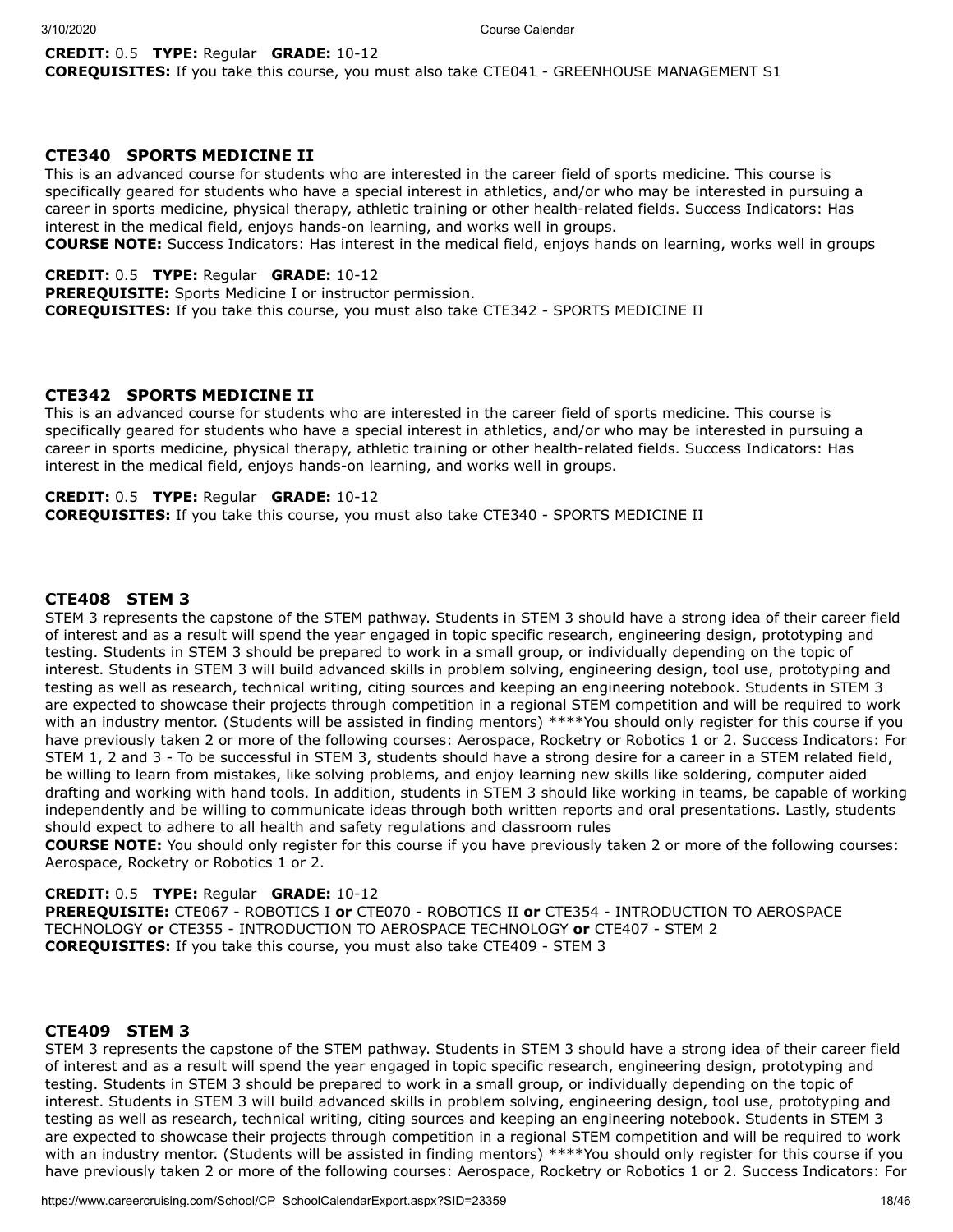STEM 1, 2 and 3 - To be successful in STEM 3, students should have a strong desire for a career in a STEM related field, be willing to learn from mistakes, like solving problems, and enjoy learning new skills like soldering, computer aided drafting and working with hand tools. In addition, students in STEM 3 should like working in teams, be capable of working independently and be willing to communicate ideas through both written reports and oral presentations. Lastly, students should expect to adhere to all health and safety regulations and classroom rules

**COURSE NOTE:** You should only register for this course if you have previously taken 2 or more of the following courses: Aerospace, Rocketry or Robotics 1 or 2.

## **CREDIT:** 0.5 **TYPE:** Regular **GRADE:** 10-12

**PREREQUISITE:** CTE066 - INTRODUCTION TO ROBOTICS **or** CTE067 - ROBOTICS I **or** CTE070 - ROBOTICS II **or** CTE354 - INTRODUCTION TO AEROSPACE TECHNOLOGY **or** CTE355 - INTRODUCTION TO AEROSPACE TECHNOLOGY **COREQUISITES:** If you take this course, you must also take CTE408 - STEM 3

## **CTE353 BIOTECHNOLOGY S1**

This course will explore the world of biotechnology. Students will dig into the properties of DNA to understand forensics, cloning, genetic engineering and microbiology. Hands on laboratory activities will show students how these topics are used in many biomedical professions and explore the interest areas of CSI (crime scene investigation) and genetics research. Students will have the opportunity to join the Technology Student organization. This organization is dedicated to helping young people prepare for future career opportunities.

**CREDIT:** 0.5 **TYPE:** Regular **GRADE:** 11-12 **PREREQUISITE:** Biology **COREQUISITES:** If you take this course, you must also take CTE351 - BIOTECHNOLOGY S2

## **CTE351 BIOTECHNOLOGY S2**

This course will explore the world of biotechnology. Students will dig into the properties of DNA to understand forensics, cloning, genetic engineering and microbiology. Hands on laboratory activities will show students how these topics are used in many biomedical professions and explore the interest areas of CSI (crime scene investigation) and genetics research. Students will have the opportunity to join the Technology Student organization. This organization is dedicated to helping young people prepare for future career opportunities.

## **CREDIT:** 0.5 **TYPE:** Regular **GRADE:** 11-12

**COREQUISITES:** If you take this course, you must also take CTE353 - BIOTECHNOLOGY S1

## **CTE003 CONSUMER MATH III S1**

This course focuses on the application of mathematics and statistics to the finance industry, including the development, critique, and use of various financial models. The course includes instruction in probability theory; statistical analysis; and numerical, computation, and simulation methods. Students will learn about stochastic processes, economics, financial literacy, financial markets, and financial applications.

## **CREDIT:** 0.5 **TYPE:** Regular **GRADE:** 11-12

**COREQUISITES:** If you take this course, you must also take CTE004 - CONSUMER MATH III S2

## **CTE004 CONSUMER MATH III S2**

This course focuses on the application of mathematics and statistics to the finance industry, including the development, critique, and use of various financial models. The course includes instruction in probability theory; statistical analysis; and numerical, computation, and simulation methods. Students will learn about stochastic processes, economics, financial literacy, financial markets, and financial applications.

## **CREDIT:** 0.5 **TYPE:** Regular **GRADE:** 11-12

**COREQUISITES:** If you take this course, you must also take CTE003 - CONSUMER MATH III S1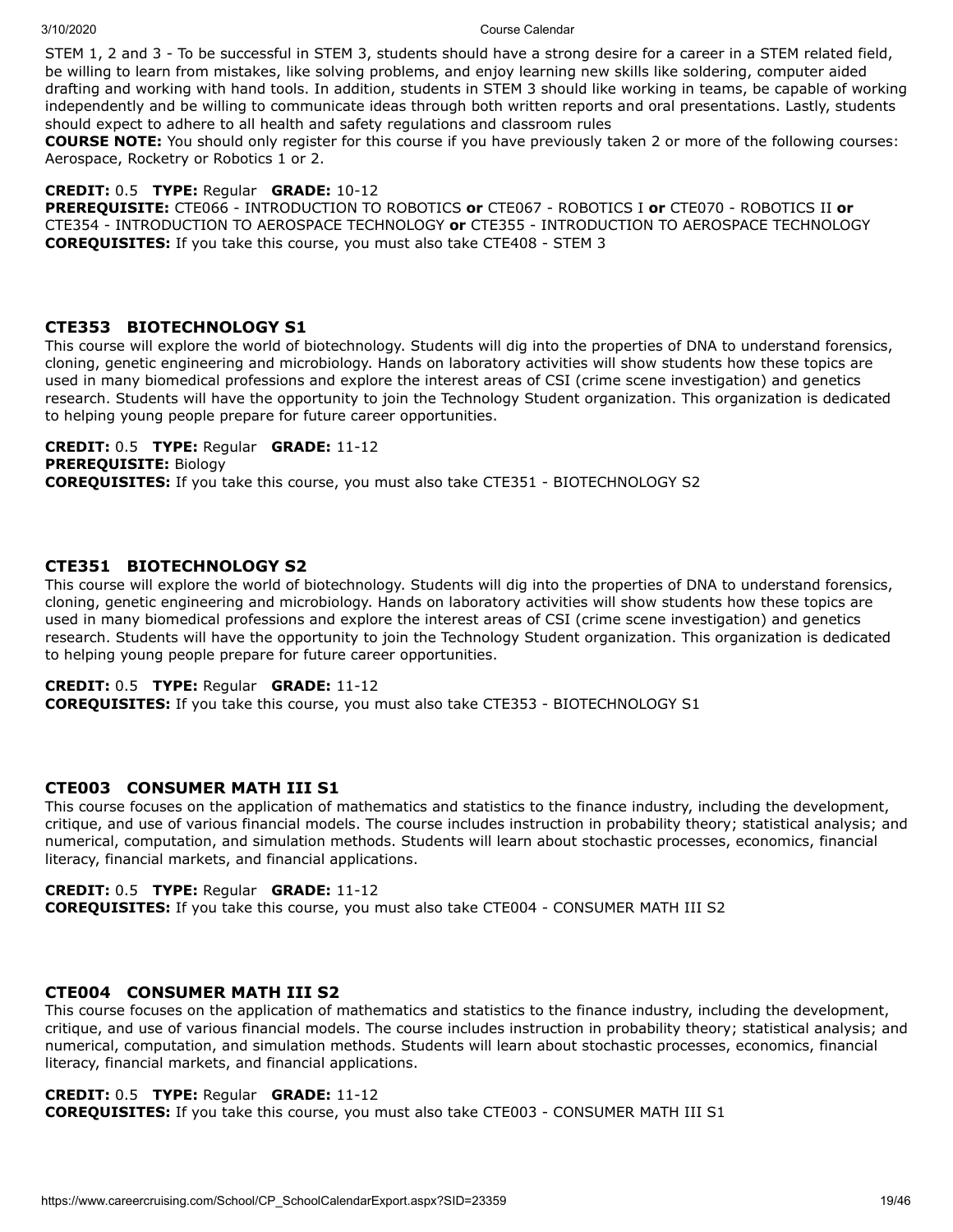## **CTE248 DIGITAL PHOTOGRAPHY 3/COMMERCIAL PHOTOGRAPHY**

In this course students continue developing the skill of journalistic, fine art and digital photography, and will explore industrial photography, studio photography and photo stitching. Emphasis is placed on individual projects, portfolios and personal time management. This course includes a study of the elements and principles of art. Artistic vision is encouraged through class discussion and critiques.

## **CREDIT:** 0.5 **TYPE:** Regular **GRADE:** 11-12

**PREREQUISITE:** CTE250 - DIGITAL PHOTOGRAPHY I **or** CTE251 - DIGITAL PHOTOGRAPHY II

## **CTE411 ECONOMICS**

A course that focuses on what an Economy is and how it works. It addresses the study of the production, conservation and allocation of resources. This courses organizational frameworks include in economic theory, micro- and macroeconomics, comparative economic systems, money and banking systems and international economics. Economics is designed to give students the real world skills necessary to be informed and successful after high school.

## **CREDIT:** 0.5 **TYPE:** Regular **GRADE:** 12

**COREQUISITES:** If you take this course, you must also take SOC100 - CIVICS

## **ENGLISH/LANGUAGE ARTS**

## **ENG104 ENGLISH/LANGUAGE ARTS 9**

This course will serve to build a foundation in the language arts for all students. Grammar, literary elements, reading fluency, writing skills, and vocabulary will combine to form this college preparatory course. This course aligns to state standards, therefore preparing the students for all standardized tests (SAT, ACT, SBA).

## **CREDIT:** 0.5 **TYPE:** Regular **GRADE:** 9

**COREQUISITES:** If you take this course, you must also take ENG105 - ENGLISH/LANGUAGE ARTS 9

## **ENG105 ENGLISH/LANGUAGE ARTS 9**

This course will serve to build a foundation in the language arts for all students. Grammar, literary elements, reading fluency, writing skills, and vocabulary will combine to form this college preparatory course. This course aligns to state standards, therefore preparing the students for all standardized tests (SAT, ACT, SBA).

### **CREDIT:** 0.5 **TYPE:** Regular **GRADE:** 9

**COREQUISITES:** If you take this course, you must also take ENG104 - ENGLISH/LANGUAGE ARTS 9

## **ENG106 ENGLISH/LANGUAGE ARTS 10**

This course integrates literature, composition, grammar, oral presentation and vocabulary. In literature, the development of comprehension skills will be emphasized in the reading of short stories, novels, plays and poetry. Students will review and develop their knowledge of the writing process, basic grammar, usage, and mechanics. Students will write argumentative, descriptive, and informative essays of varying lengths using specific writing processes. The course aligns to state standards, therefore preparing the students for all standardized tests (SAT, ACT, SBA).

## **CREDIT:** 0.5 **TYPE:** Regular **GRADE:** 10

**COREQUISITES:** If you take this course, you must also take ENG107 - ENGLISH/LANGUAGE ARTS 10

## **ENG107 ENGLISH/LANGUAGE ARTS 10**

This course integrates literature, composition, grammar, oral presentation and vocabulary. In literature, the development of comprehension skills will be emphasized in the reading of short stories, novels, plays and poetry. Students will review and develop their knowledge of the writing process, basic grammar, usage, and mechanics. Students will write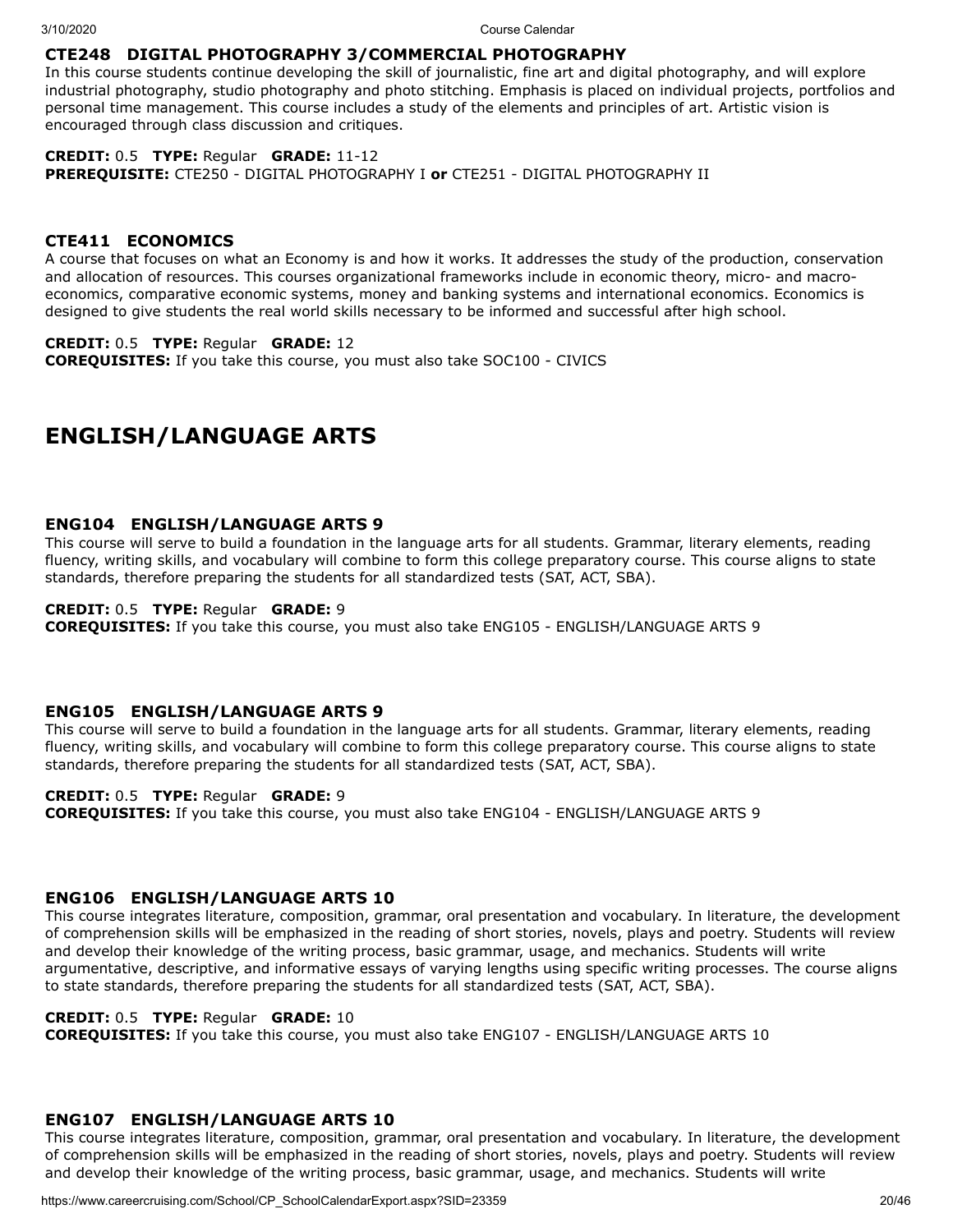argumentative, descriptive, and informative essays of varying lengths using specific writing processes. The course aligns to state standards, therefore preparing the students for all standardized tests (SAT, ACT, SBA).

## **CREDIT:** 0.5 **TYPE:** Regular **GRADE:** 10

**COREQUISITES:** If you take this course, you must also take ENG106 - ENGLISH/LANGUAGE ARTS 10

## **ENG320 AP LANGUAGE AND COMPOSITION**

Course Description: AP English Language and Composition engages students in becoming skilled readers of prose written in a variety of rhetorical contexts, and in becoming skilled writers who compose for a variety of purposes. Students will become aware of the interactions among a writer's purposes, audience expectations, and subjects, as well as the way genre conventions and the resources of language contribute to effectiveness in writing. AP English Language and Composition is a college-level course and requires a large amount of independent reading and writing. The course will be aligned to state standards, therefore preparing the students for all standardized tests (SAT, ACT, SBA). Students are expected to take the AP English Language and Composition Exam.

**COURSE NOTE:** Success Criteria: To be successful in AP Language, students must have a passion and strong ability in reading, writing, and critical thinking. Students must also have a willingness to read texts multiple times, experiment with different organization styles and writing techniques, and complete reading and writing assignments outside of class for homework.

**CREDIT:** 0.5 **TYPE:** Advanced Placement **GRADE:** 11

**COREQUISITES:** If you take this course, you must also take ENG321 - AP LANGUAGE AND COMPOSITION

## **ENG321 AP LANGUAGE AND COMPOSITION**

Course Description: AP English Language and Composition engages students in becoming skilled readers of prose written in a variety of rhetorical contexts, and in becoming skilled writers who compose for a variety of purposes. Students will become aware of the interactions among a writer's purposes, audience expectations, and subjects, as well as the way genre conventions and the resources of language contribute to effectiveness in writing. AP English Language and Composition is a college-level course and requires a large amount of independent reading and writing. The course will be aligned to state standards, therefore preparing the students for all standardized tests (SAT, ACT, SBA). Students are expected to take the AP English Language and Composition Exam.

**COURSE NOTE:** Success Indicators: To be successful in AP Language, students must have a passion and strong ability in reading, writing, and critical thinking. Students must also have a willingness to read texts multiple times, experiment with different organization styles and writing techniques, and complete reading and writing assignments outside of class for homework.

## **CREDIT:** 0.5 **TYPE:** Advanced Placement **GRADE:** 11

**COREQUISITES:** If you take this course, you must also take ENG320 - AP LANGUAGE AND COMPOSITION

## **ENG108 ENGLISH/LANGUAGE ARTS 11**

This course focuses on the literature of the United States from early colonial to present time. The course enhances and connects with the U.S. History class required for juniors. This course will strengthen writing skills through a variety of assignments. Students will read works from authors such as Hawthorne, Poe, Twain, and Steinbeck. Each student will be required to do an oral presentation as part of the curricular requirements. This course aligns to state standards, therefore preparing the students for all standardized tests (SAT, ACT, SBA).

## **CREDIT:** 0.5 **TYPE:** Regular **GRADE:** 11

**COREQUISITES:** If you take this course, you must also take ENG109 - ENGLISH/LANGUAGE ARTS 11

## **ENG109 ENGLISH/LANGUAGE ARTS 11**

This course focuses on the literature of the United States from early colonial to present time. The course enhances and connects with the U.S. History class required for juniors. This course will strengthen writing skills through a variety of assignments. Students will read works from authors such as Hawthorne, Poe, Twain, and Steinbeck. Each student will be required to do an oral presentation as part of the curricular requirements. This course aligns to state standards, therefore preparing the students for all standardized tests (SAT, ACT, SBA).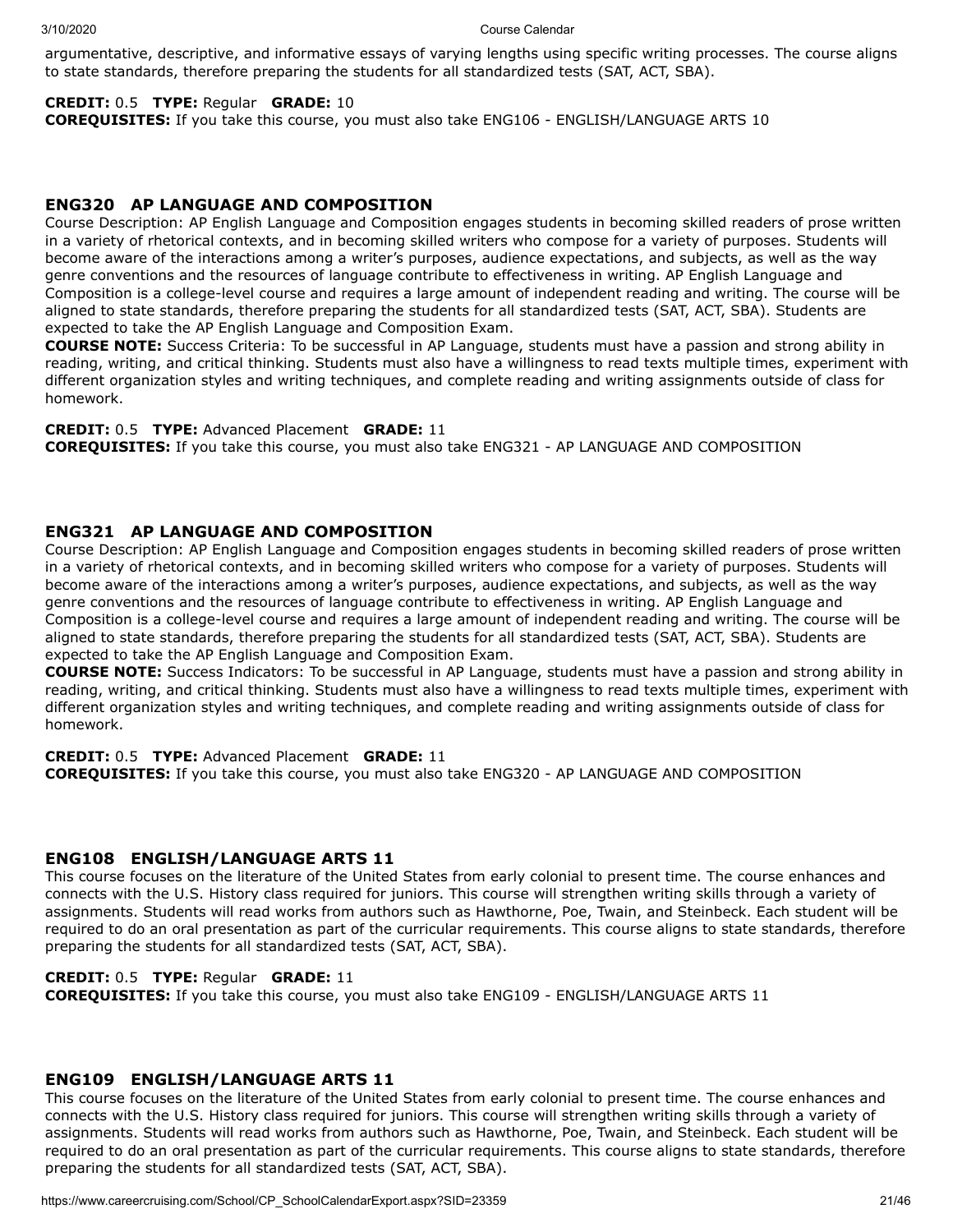### **CREDIT:** 0.5 **TYPE:** Regular **GRADE:** 11

**COREQUISITES:** If you take this course, you must also take ENG108 - ENGLISH/LANGUAGE ARTS 11

## **ENG211 AP LITERATURE**

Course Description: An AP English Literature and Composition course engages students in the careful reading and critical analysis of imaginative literature. Through the close reading of selected texts, students deepen their understanding of the ways writers use language to provide both meaning and pleasure for their readers. As they read, students consider a work's structure, style and themes, as well as such smaller-scale elements as the use of figurative language, imagery, symbolism and tone. Students are expected to prepare for and take the AP Literature exam.

**COURSE NOTE:** Success Criteria: Success Indicators: Resilient, hardworking, and punctual with a strong ability in reading, writing. Must also have a willingness to work hard, learn from constructive criticism, and explore complex subject matter in a literary context. Capable of prioritizing work outside of class.

## **CREDIT:** 0.5 **TYPE:** Advanced Placement **GRADE:** 12

**COREQUISITES:** If you take this course, you must also take ENG212 - AP LITERATURE

#### **ENG212 AP LITERATURE**

Course Description: An AP English Literature and Composition course engages students in the careful reading and critical analysis of imaginative literature. Through the close reading of selected texts, students deepen their understanding of the ways writers use language to provide both meaning and pleasure for their readers. As they read, students consider a work's structure, style and themes, as well as such smaller-scale elements as the use of figurative language, imagery, symbolism and tone. Students are expected to prepare for and take the AP Literature exam.

**CREDIT:** 0.5 **TYPE:** Advanced Placement **GRADE:** 12 **COREQUISITES:** If you take this course, you must also take ENG211 - AP LITERATURE

#### **ENG300 ENGLISH/LANGUAGE ARTS 12**

This course is designed to enhance a student's understanding of literature and further refine writing, reading, and communication and analysis skills. The primary outcomes of this class focus on the "College Readiness" standards highlighted in the Common Core State Standards. Instruction will emphasize critical reading and writing skills using British literature, short works of literature, poetry, and a variety of research and writing strategies.

## **CREDIT:** 0.5 **TYPE:** Regular **GRADE:** 12

**COREQUISITES:** If you take this course, you must also take ENG301 - ENGLISH/LANGUAGE ARTS 12

## **ENG301 ENGLISH/LANGUAGE ARTS 12**

This course is designed to enhance a student's understanding of literature and further refine writing, reading, and communication and analysis skills. The primary outcomes of this class focus on the "College Readiness" standards highlighted in the Common Core State Standards. Instruction will emphasize critical reading and writing skills using British literature, short works of literature, poetry, and a variety of research and writing strategies.

## **CREDIT:** 0.5 **TYPE:** Regular **GRADE:** 12

**COREQUISITES:** If you take this course, you must also take ENG300 - ENGLISH/LANGUAGE ARTS 12

## **FINE ARTS**

## **FIN052 3D ART**

This course is an introduction to three-dimensional art including silk-screening, wire sculpture and pottery. This class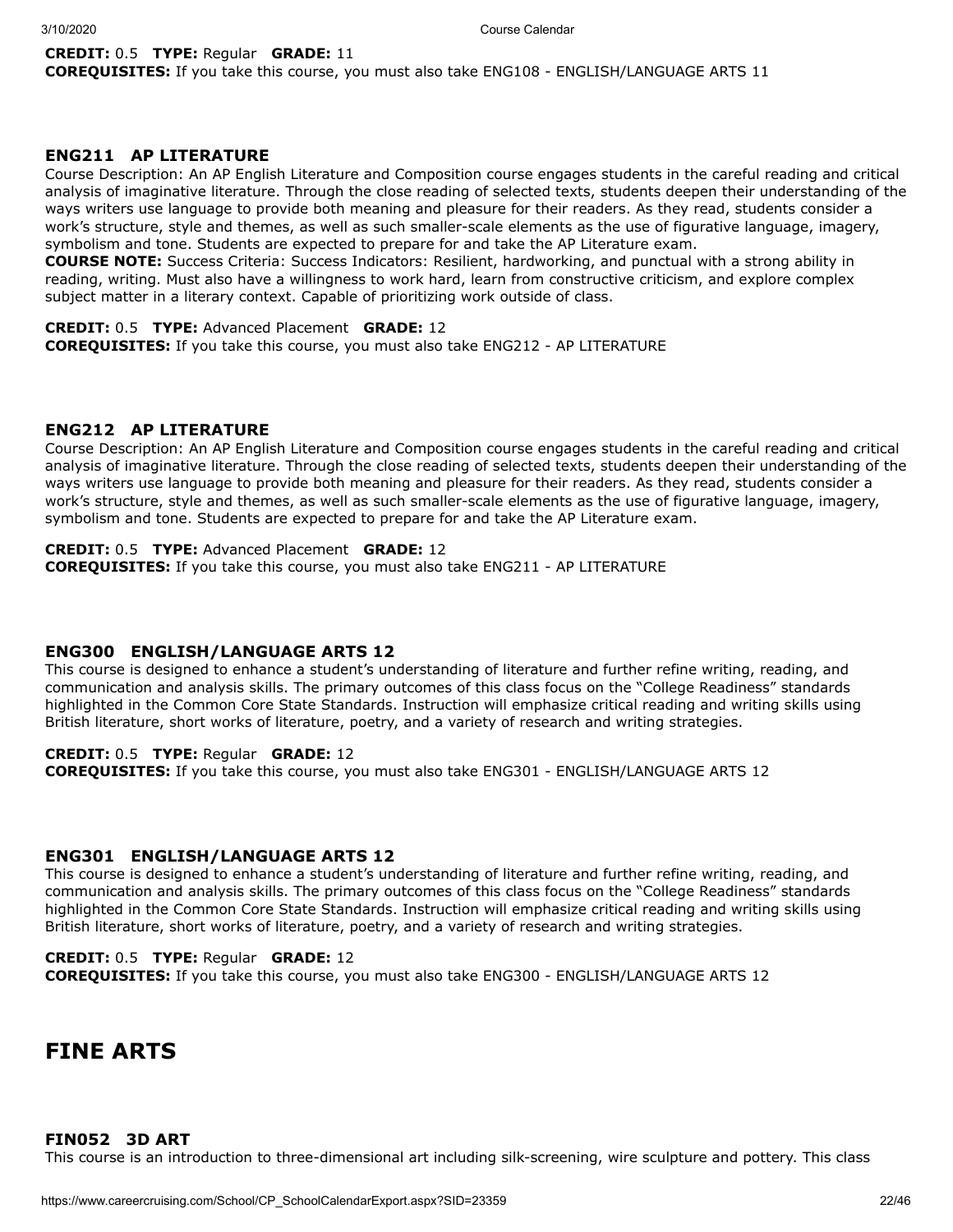provides a hands-on experience and attendance is important. Emphasis is on conceptual development and craftsmanship. The relationship of cultural development and history of art will be explored.

**CREDIT:** 0.5 **TYPE:** Regular **GRADE:** 9-12

## **FIN080 ANNUAL S1**

The Annual class will work together to plan, design and produce the Orting High School yearbook. Layout and design, photography, interviewing, copywriting, managerial tasks, marketing and problem-solving are some of the skills that will be developed and utilized in this course. Students with strengths in writing, digital imaging, computerized layout or photography experience are desired. Students must be willing to commit to high levels of responsibility as numerous after school assignments, deadlines and assignments are necessary for producing the school yearbook. Prerequisites: Leadership, Photography I or II OR Instructor Permission. Success Indicators: Strong organizational skills, ability to manage projects, belief in team building, maintaining confidentiality, ability to problem solve, critical thinking and technology skills.

**COURSE NOTE:** Success Indicators: Strong organizational skills, ability to manage projects, belief in team building, maintaining confidentiality, ability to problem solve, critical thinking and technology skills.

**CREDIT:** 0.5 **TYPE:** Regular **GRADE:** 9-12 **PREREQUISITE:** CTE250 - DIGITAL PHOTOGRAPHY I **or** CTE410 - LEADERSHIP **COREQUISITES:** If you take this course, you must also take FIN081 - ANNUAL S2

### **FIN081 ANNUAL S2**

The Annual class will work together to plan, design and produce the Orting High School yearbook. Layout and design, photography, interviewing, copywriting, managerial tasks, marketing and problem-solving are some of the skills that will be developed and utilized in this course. Students with strengths in writing, digital imaging, computerized layout or photography experience are desired. Students must be willing to commit to high levels of responsibility as numerous after school assignments, deadlines and assignments are necessary for producing the school yearbook. Prerequisites: Leadership, Photography I or II OR Instructor Permission. Success Indicators: Strong organizational skills, ability to manage projects, belief in team building, maintaining confidentiality, ability to problem solve, critical thinking and technology skills.

**COURSE NOTE:** Success Indicators: Strong organizational skills, ability to manage projects, belief in team building, maintaining confidentiality, ability to problem solve, critical thinking and technology skills.

**CREDIT:** 0.5 **TYPE:** Regular **GRADE:** 9-12 **PREREQUISITE:** CTE410 - LEADERSHIP **or** CTE250 - DIGITAL PHOTOGRAPHY I **COREQUISITES:** If you take this course, you must also take FIN080 - ANNUAL S1

## **FIN050 BEGINNING ART**

This course studies the elements of design applied to a variety of projects as students work with a range of twodimensional and 3-dimensional mediums. This course will provide students a base of knowledge for the other visual arts classes such as art concepts and vocabulary, visual problem solving, self-peer critiques, and communication through and about art.

**CREDIT:** 0.5 **TYPE:** Regular **GRADE:** 9-12

## **FIN106 CONCERT BAND**

This course gives students a rigorous, college-preparatory music education through the rehearsal and performance of traditional band literature, pep band music, and culturally expansive pieces with the goal of highlighting the acquired performance skills at community performances and formal competitions. Areas of emphasis are participation in all required performances, active engagement in class rehearsals, reinforcement of concepts through home practice sessions, discussion and journaling of music concepts, and the study of music theory. Class may be repeated for credit. The number of mandatory performances requires a great deal of time beyond normal school hours. Purchase of warm-up and pep method books, as well as a band performance uniform is required. Limited scholarships are available via the Orting Performing Arts Booster Club.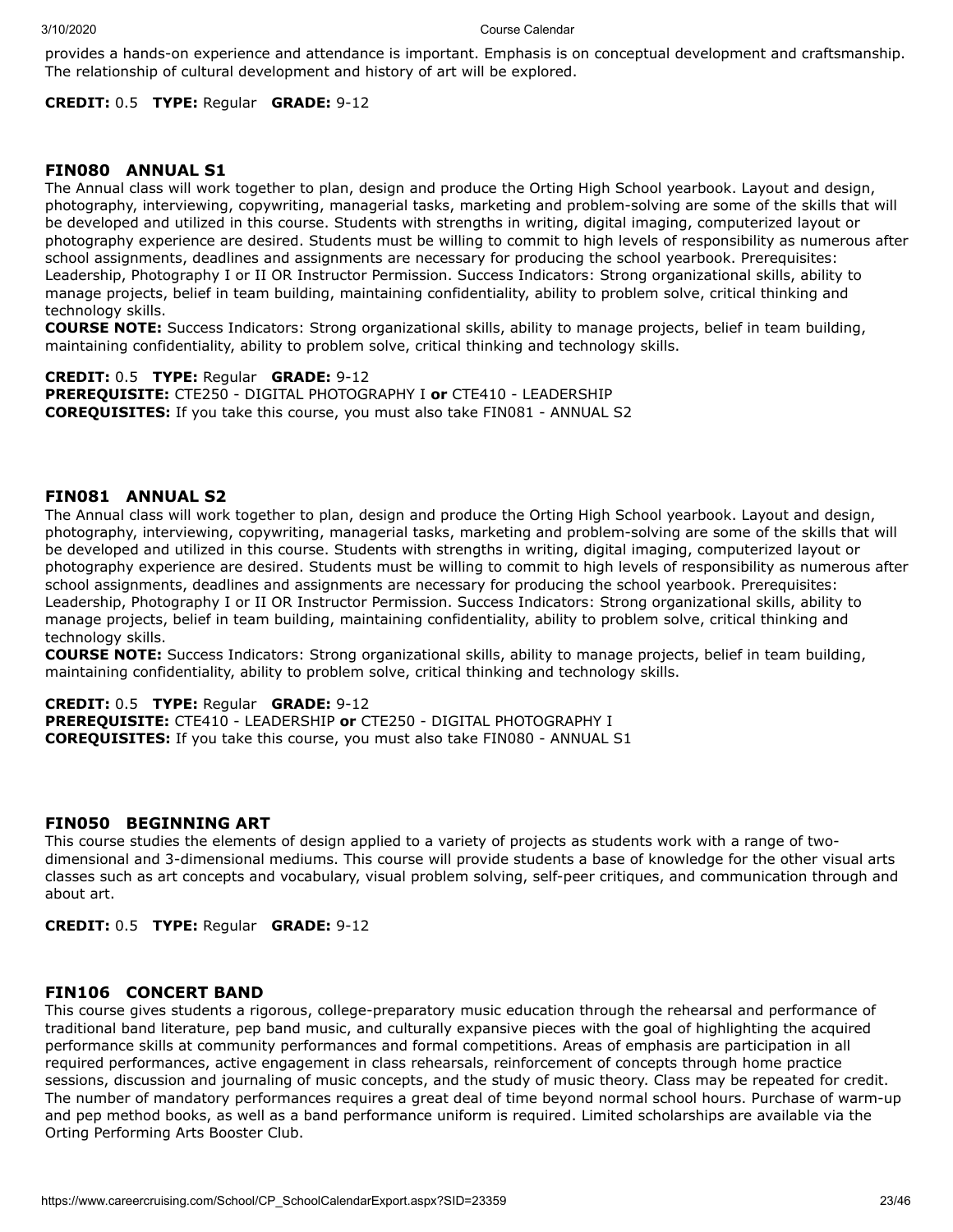## **CREDIT:** 0.5 **TYPE:** Regular **GRADE:** 9-12

**PREREQUISITE:** Two years instrumental music or director's approval. ASB card required for club participation. Purchase of performance attire required.

**COREQUISITES:** If you take this course, you must also take FIN107 - CONCERT BAND

## **FIN107 CONCERT BAND**

This course gives students a rigorous, college-preparatory music education through the rehearsal and performance of traditional band literature, pep band music, and culturally expansive pieces with the goal of highlighting the acquired performance skills at community performances and formal competitions. Areas of emphasis are participation in all required performances, active engagement in class rehearsals, reinforcement of concepts through home practice sessions, discussion and journaling of music concepts, and the study of music theory. Class may be repeated for credit. The number of mandatory performances requires a great deal of time beyond normal school hours. Purchase of warm-up and pep method books, as well as a band performance uniform is required. Limited scholarships are available via the Orting Performing Arts Booster Club.

## **CREDIT:** 0.5 **TYPE:** Regular **GRADE:** 9-12

**PREREQUISITE:** Two years instrumental music or director's approval. ASB card required for club participation. Purchase of performance attire required.

**COREQUISITES:** If you take this course, you must also take FIN106 - CONCERT BAND

#### **FIN100 CONCERT CHOIR**

This course will expose students to a wide variety of musical styles such as Traditional Secular and Sacred, Jazz, Rock and Contemporary. Students will learn the basic rudiments of music theory and have the opportunity to perform in concerts, honor choir, large group contest, and solo and ensemble contests and in the community. Students will be required to participate in all concerts and league contests. Concert dress is required. This class may be repeated for credit.

#### **CREDIT:** 0.5 **TYPE:** Regular **GRADE:** 9-12

**PREREQUISITE:** ASB card required for club participation. **COREQUISITES:** If you take this course, you must also take FIN101 - CONCERT CHOIR

## **FIN101 CONCERT CHOIR**

This course will expose students to a wide variety of musical styles such as Traditional Secular and Sacred, Jazz, Rock and Contemporary. Students will learn the basic rudiments of music theory and have the opportunity to perform in concerts, honor choir, large group contest, and solo and ensemble contests and in the community. Students will be required to participate in all concerts and league contests. Concert dress is required. This class may be repeated for credit.

## **CREDIT:** 0.5 **TYPE:** Regular **GRADE:** 9-12

**PREREQUISITE:** ASB card required for club participation. **COREQUISITES:** If you take this course, you must also take FIN100 - CONCERT CHOIR

## **CTE250 DIGITAL PHOTOGRAPHY I**

In this course students are introduced to the techniques and technology of journalistic, fine art and graphic design digital photography. Students will create color and black and white digital prints and digital portfolios. This course includes a study of the elements and principles of art. Artistic vision is encouraged through class discussion and critiques.

**CREDIT:** 0.5 **TYPE:** Regular **GRADE:** 9-12

## **CTE251 DIGITAL PHOTOGRAPHY II**

In this course students continue developing the skill of journalistic, fine art and digital photography, and will explore industrial photography, studio photography and photo stitching.

## **CREDIT:** 0.5 **TYPE:** Regular **GRADE:** 9-12

**PREREQUISITE:** Successful completion of Digital Photography I.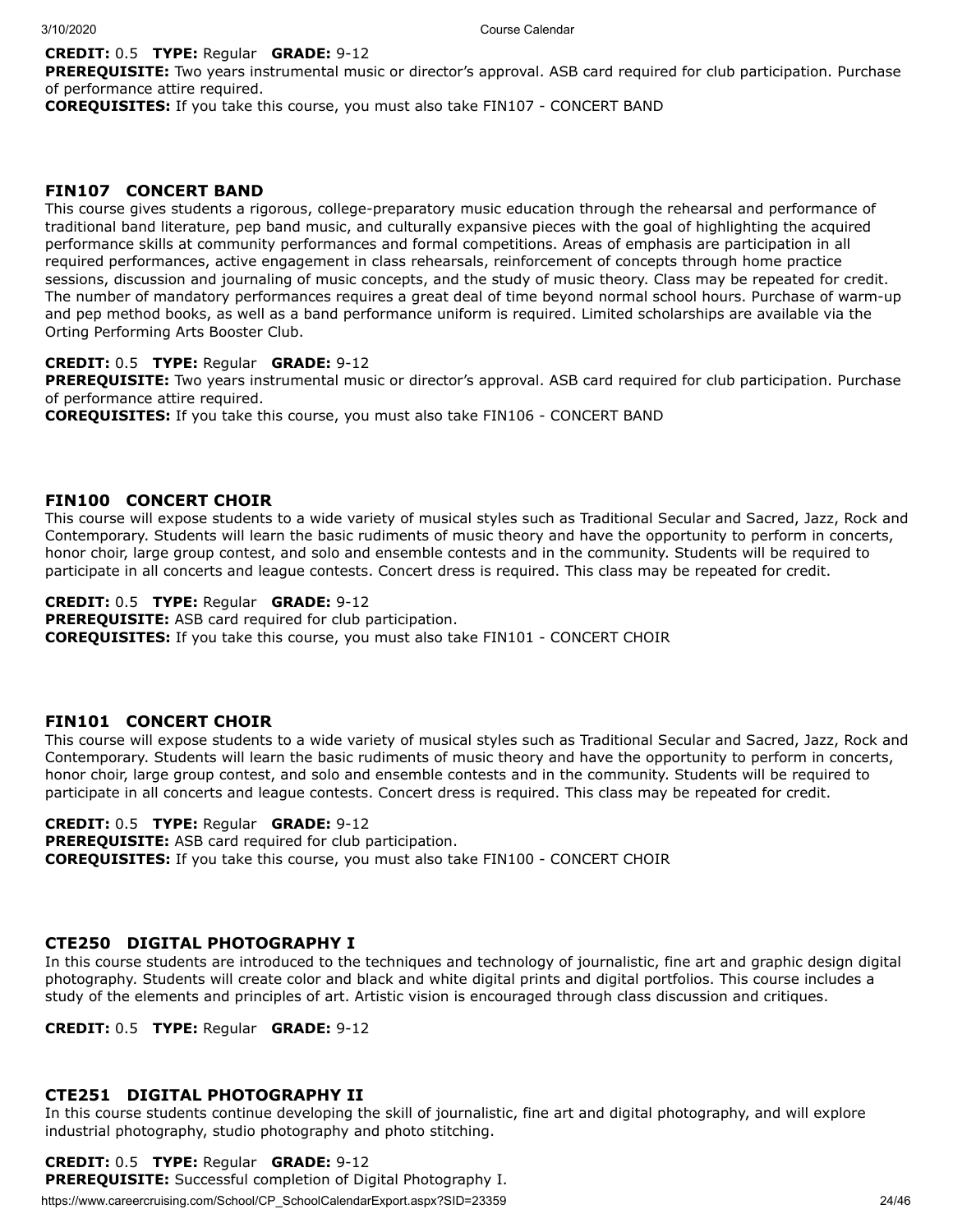## **FIN075 DRAMA**

This class introduces the student to beginning acting techniques and improvisation. In this class students will learn: theatre appreciation, stage movement, stage voice, play analysis, acting, character analysis, performance, scene work, theatre vocabulary, theater history, and play reviews.

**CREDIT:** 0.5 **TYPE:** Regular **GRADE:** 9-12

## **FIN051 DRAWING**

This course focuses on working with mediums such as charcoal, ink, pencil, oil pastels, chalk and crayon. Figure drawing and still life will be the focus of this course.

**CREDIT:** 0.5 **TYPE:** Regular **GRADE:** 9-12 **PREREQUISITE:** BEGINNING ART RECOMMENDED.

## **CTE254 ELECTRONIC MUSIC PRODUCTION I**

Using professional DJ software and controllers, you will learn to create seamless mixes in multiple genres, with transitions and effects. Using industry standard Ableton Live 9 software, you will learn to create your own music, and learn the components of a good song. You will also learn the components of a sound system, how to run a sound board, and how to design and run the lighting systems for live shows. We will focus on how each of these techniques translates to various career opportunities, and give you the skills to start exploring various career paths in music production and engineering.

### **CREDIT:** 0.5 **TYPE:** Regular **GRADE:** 9-12

## **CTE253 ELECTRONIC MUSIC PRODUCTION II**

Take your DJ skills to the next level! Learn scratching techniques, advanced mixing and effects, and how to re-mix on the fly. Using the Lauchpad controllers, you will learn advanced beat-making techniques as we focus on building songs and loops from the ground up. Dig deeper into song production techniques in Ableton Live 9, and learn how to master a track for submission to a label or download site. We will analyze techniques from top DJ's and producers in the industry and learn how to replicate them in our own music production.

**CREDIT:** 0.5 **TYPE:** Regular **GRADE:** 9-12

## **FIN118 JAZZ BAND**

This course offers an intense music education experience through the study of various jazz styles and improvisation as well as an exposure to a traditional, college-preparatory music program. Students will display their high-level musical skill through a variety of community performances and formal competitions. Areas of emphasis are participation in all required performances, active engagement in class rehearsals, reinforcement of concepts through home practice sessions, discussion and journaling of music concepts, the study of music theory, and the study of jazz artists, styles, and improvisation. The number of mandatory performances requires a great deal of time beyond normal school hours. Purchase of warm-up and pep method books, as well as a band performance uniform is required. Limited scholarships are available via the Orting Performing Arts Booster Club.

#### **CREDIT:** 0.5 **TYPE:** Regular **GRADE:** 9-12

**PREREQUISITE:** One year Concert Band and/or director's approval. ASB card required for club participation. Purchase of performance attire required.

**COREQUISITES:** If you take this course, you must also take FIN119 - JAZZ BAND

## **FIN119 JAZZ BAND**

This course offers an intense music education experience through the study of various jazz styles and improvisation as well as an exposure to a traditional, college-preparatory music program. Students will display their high-level musical skill through a variety of community performances and formal competitions. Areas of emphasis are participation in all required performances, active engagement in class rehearsals, reinforcement of concepts through home practice sessions, discussion and journaling of music concepts, the study of music theory, and the study of jazz artists, styles, and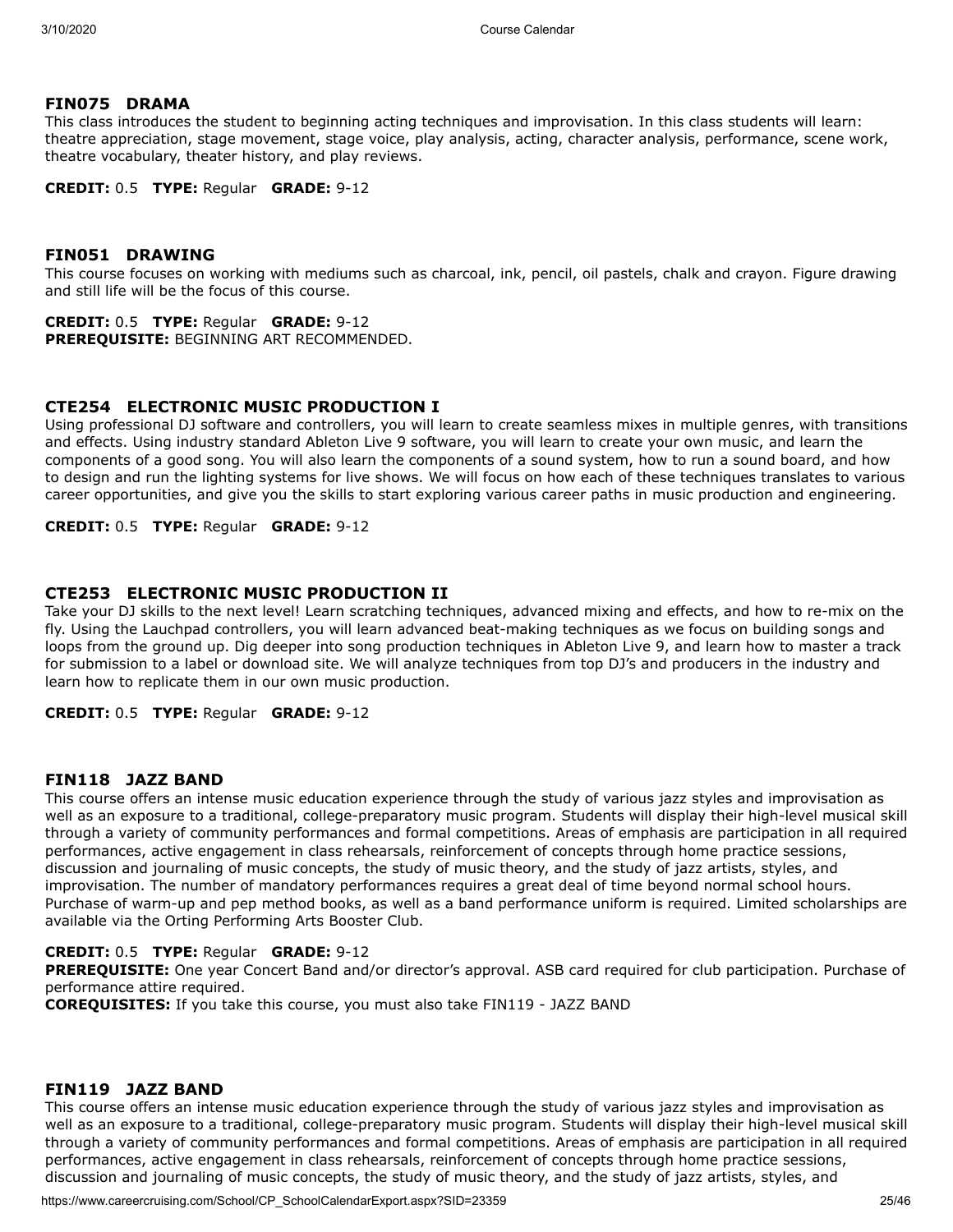improvisation. The number of mandatory performances requires a great deal of time beyond normal school hours. Purchase of warm-up and pep method books, as well as a band performance uniform is required. Limited scholarships are available via the Orting Performing Arts Booster Club.

## **CREDIT:** 0.5 **TYPE:** Regular **GRADE:** 9-12

**PREREQUISITE:** One year Concert Band and/or director's approval. ASB card required for club participation. Purchase of performance attire required.

**COREQUISITES:** If you take this course, you must also take FIN118 - JAZZ BAND

## **FIN250 PERCUSSION ENSEMBLE**

This course gives students a rigorous, college-preparatory music education through the rehearsal and performance of traditional band literature, pep band music, and culturally expansive pieces with the goal of highlighting the acquired performance skills at community performances and formal competitions. Areas of emphasis are participation in all required performances, active engagement in class rehearsals, reinforcement of concepts through home practice sessions, discussion and journaling of music concepts, the study of music theory, self-assessment and musical growth through personal goal setting/monitoring, and honing of self-discipline in regards to independent percussion studies. Class may be repeated for credit. The number of mandatory performances requires a great deal of time beyond normal school hours. Purchase of warm-up and pep method books, as well as a band performance uniform is required. Limited scholarships are available via the Orting Performing Arts Booster Club.

### **CREDIT:** 0.5 **TYPE:** Regular **GRADE:** 9-12

**PREREQUISITE:** Two years of instrumental music or director's approval. ASB card required for club participation. Purchase of performance attire required.

**COREQUISITES:** If you take this course, you must also take FIN251 - PERCUSSION ENSEMBLE

## **FIN251 PERCUSSION ENSEMBLE**

This course gives students a rigorous, college-preparatory music education through the rehearsal and performance of traditional band literature, pep band music, and culturally expansive pieces with the goal of highlighting the acquired performance skills at community performances and formal competitions. Areas of emphasis are participation in all required performances, active engagement in class rehearsals, reinforcement of concepts through home practice sessions, discussion and journaling of music concepts, the study of music theory, self-assessment and musical growth through personal goal setting/monitoring, and honing of self-discipline in regards to independent percussion studies. Class may be repeated for credit. The number of mandatory performances requires a great deal of time beyond normal school hours. Purchase of warm-up and pep method books, as well as a band performance uniform is required. Limited scholarships are available via the Orting Performing Arts Booster Club.

## **CREDIT:** 0.5 **TYPE:** Regular **GRADE:** 9-12

**PREREQUISITE:** Two years of instrumental music or director's approval. ASB card required for club participation. Purchase of performance attire required.

**COREQUISITES:** If you take this course, you must also take FIN250 - PERCUSSION ENSEMBLE

## **FIN102 SELECT CHOIR**

This course is for students that have been in concert choir for at least one term or demonstrated outstanding abilities to waive this prerequisite. Students will be required to attend all scheduled performances and must have excellent daily attendance. Music selections will range from classic to mellow rock.

## **CREDIT:** 0.5 **TYPE:** Regular **GRADE:** 9-12

**PREREQUISITE:** ASB card required for club participation. Audition required. **COREQUISITES:** If you take this course, you must also take FIN103 - SELECT CHOIR

## **FIN103 SELECT CHOIR**

This course is for students that have been in concert choir for at least one term or demonstrated outstanding abilities to waive this prerequisite. Students will be required to attend all scheduled performances and must have excellent daily attendance. Music selections will range from classic to mellow rock.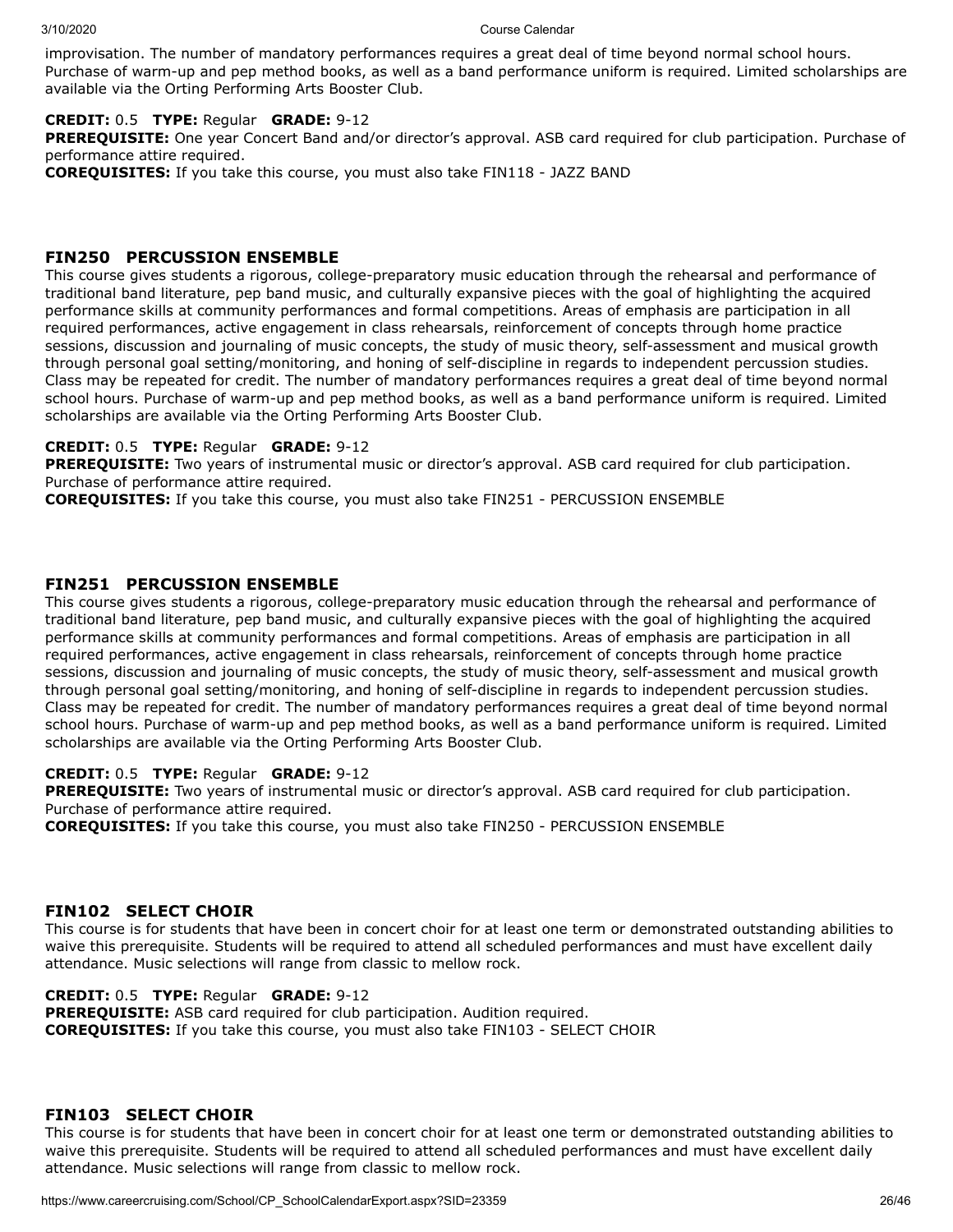## **CREDIT:** 0.5 **TYPE:** Regular **GRADE:** 9-12

**PREREQUISITE:** ASB card required for club participation. Audition required. **COREQUISITES:** If you take this course, you must also take FIN102 - SELECT CHOIR

## **FIN217 AP STUDIO ART**

This course is designed for highly motivated high school students to do college level work. Students will spend the school year completing a portfolio of two-dimensional work through class and homework assignments that may be submitted to the College Board in May as their AP test. Success in this class will depend greatly on the students' ability to work independently and ask for help when needed. In addition to class work, students will be required to turn in one concentration every two weeks. Career opportunities are explored throughout the year.

#### **CREDIT:** 0.5 **TYPE:** Advanced Placement **GRADE:** 10-12

**COREQUISITES:** If you take this course, you must also take FIN218 - AP STUDIO ART

## **FIN218 AP STUDIO ART**

This course is designed for highly motivated high school students to do college level work. Students will spend the school year completing a portfolio of two-dimensional work through class and homework assignments that may be submitted to the College Board in May as their AP test. Success in this class will depend greatly on the students' ability to work independently and ask for help when needed. In addition to class work, students will be required to turn in one concentration every two weeks. Career opportunities are explored throughout the year.

**CREDIT:** 0.5 **TYPE:** Advanced Placement **GRADE:** 10-12 **COREQUISITES:** If you take this course, you must also take FIN217 - AP STUDIO ART

#### **FIN053 STUDIO ART**

This course provides the advanced art student with a continued exploration of the visual arts with individualized instruction. Students will engage in self-directed study as well as instructor directed projects in advanced concepts and techniques. The emphasis is on individual development of creativity, interest and skills.

**CREDIT:** 0.5 **TYPE:** Regular **GRADE:** 10-12

## **FIN108 WIND ENSEMBLE**

No description available

**CREDIT:** 0.5 **TYPE:** Advanced **GRADE:** 10-12 **COREQUISITES:** If you take this course, you must also take FIN109 - WIND ENSEMBLE

#### **FIN109 WIND ENSEMBLE**

No description available

**CREDIT:** 0.5 **TYPE:** Advanced **GRADE:** 10-12 **COREQUISITES:** If you take this course, you must also take FIN108 - WIND ENSEMBLE

#### **CTE248 DIGITAL PHOTOGRAPHY 3/COMMERCIAL PHOTOGRAPHY**

In this course students continue developing the skill of journalistic, fine art and digital photography, and will explore industrial photography, studio photography and photo stitching. Emphasis is placed on individual projects, portfolios and personal time management. This course includes a study of the elements and principles of art. Artistic vision is encouraged through class discussion and critiques.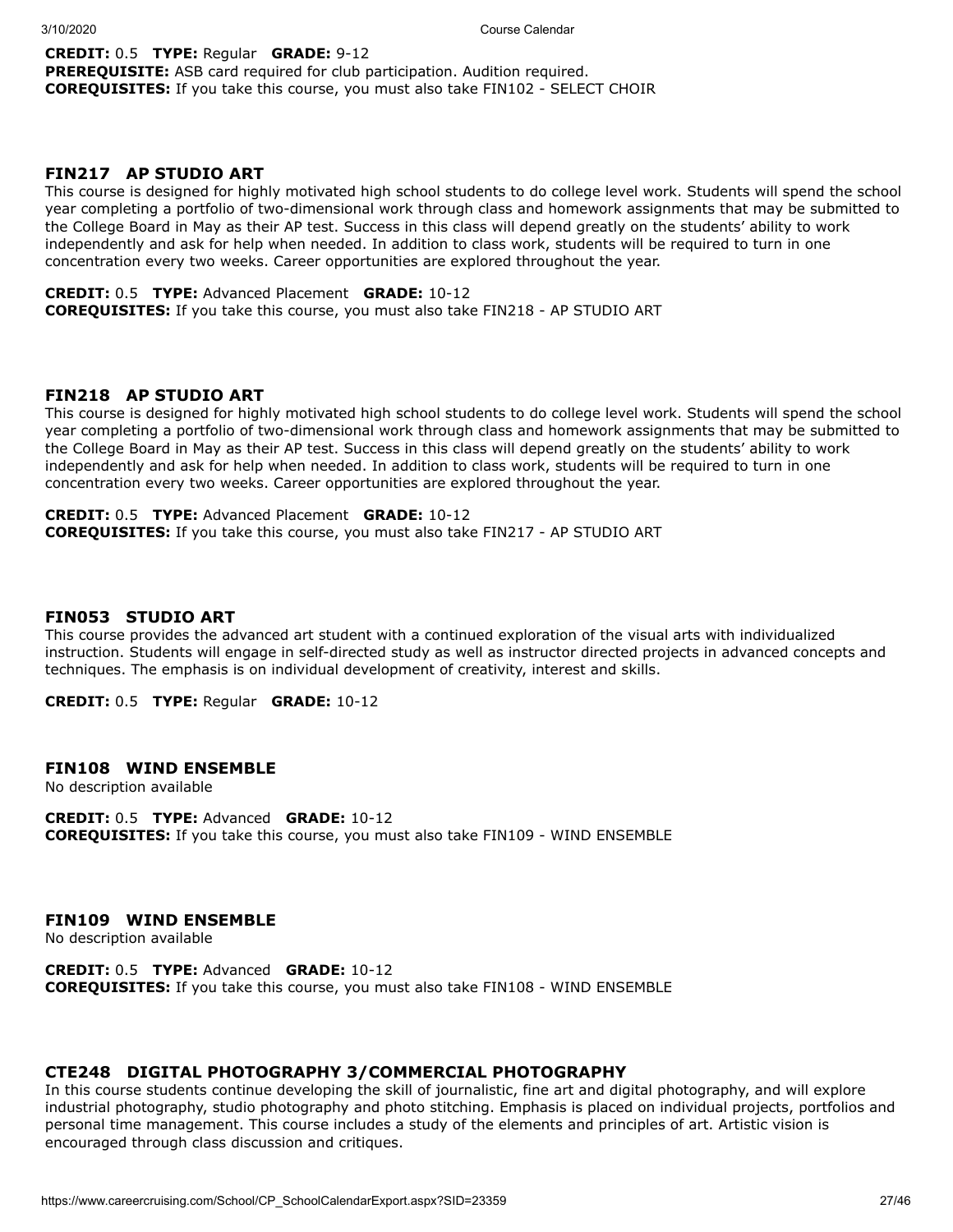## **CREDIT:** 0.5 **TYPE:** Regular **GRADE:** 11-12 **PREREQUISITE:** CTE250 - DIGITAL PHOTOGRAPHY I **or** CTE251 - DIGITAL PHOTOGRAPHY II

## **HEALTH AND FITNESS**

### **PED163 HEALTH AND FITNESS**

Health topics covered in the class are alcohol, tobacco and other drug prevention, injury prevention, nutrition, physical activity, family health and sexuality, community and environmental health, mental health, and personal and consumer health. Skills addressed in the lessons include, self-management, analyzing influences, accessing information and services, making decisions, setting goals, developing interpersonal communications and advocacy skills. Physical Education content covered in this course are concepts and activities with an emphasis on lifelong fitness. A variety of games, sports, and fitness activities will be taught to students so that they may identify fitness activities that suit their personal needs. Students will be regularly assessed to determine their current level of health and fitness, and to track their individual goals for progress during the semester.

#### **CREDIT:** 0.5 **TYPE:** Regular **GRADE:** 9

**COREQUISITES:** If you take this course, you must also take PED164 - HEALTH AND FITNESS

### **PED164 HEALTH AND FITNESS**

Health topics covered in the class are alcohol, tobacco and other drug prevention, injury prevention, nutrition, physical activity, family health and sexuality, community and environmental health, mental health, and personal and consumer health. Skills addressed in the lessons include, self-management, analyzing influences, accessing information and services, making decisions, setting goals, developing interpersonal communications and advocacy skills. Physical Education content covered in this course are concepts and activities with an emphasis on lifelong fitness. A variety of games, sports, and fitness activities will be taught to students so that they may identify fitness activities that suit their personal needs. Students will be regularly assessed to determine their current level of health and fitness, and to track their individual goals for progress during the semester.

#### **CREDIT:** 0.5 **TYPE:** Regular **GRADE:** 9

**COREQUISITES:** If you take this course, you must also take PED163 - HEALTH AND FITNESS

## **CTE338 INTRODUCTION TO MEDICAL CAREERS**

This course provides students the opportunity to explore careers in health care. Instruction includes history of health care, in-depth study ad exposure to health careers, career planning, employability skills, medical terminology, ethics, wellness vs. illness, and safety. This class also offers First Aid and CPR/AED training and certification. **COURSE NOTE:** Success Indicators: Has interest in the medical field, enjoys hands on learning

**CREDIT:** 0.5 **TYPE:** Regular **GRADE:** 9-12

## **CTE344 NUTRITION AND WELLNESS**

Learn about the role nutrition plays in your overall health. Topics covered include nutritional needs, diet analysis, planning balanced meals, the digestive system, and nutrition careers. Students will analyze food choices and physical activities to make recommendations for a healthy life-style. During the course students will also analyze knowledge about long range impact of drugs, alcohol and tobacco use. Success Indicators: Works well in groups (food labs), computer skills, and time management skills.

**COURSE NOTE:** Succes Indicators: Works well in groups (food labs), computer skills, time management skills

**CREDIT:** 0.5 **TYPE:** Regular **GRADE:** 9-12

### **CTE335 SPORTS MEDICINE I**

This course will provide students with an overview of the field of sports medicine. The course is specifically geared for students who have a special interest in athletics, and/or who may be interested in pursuing a career in sports medicine,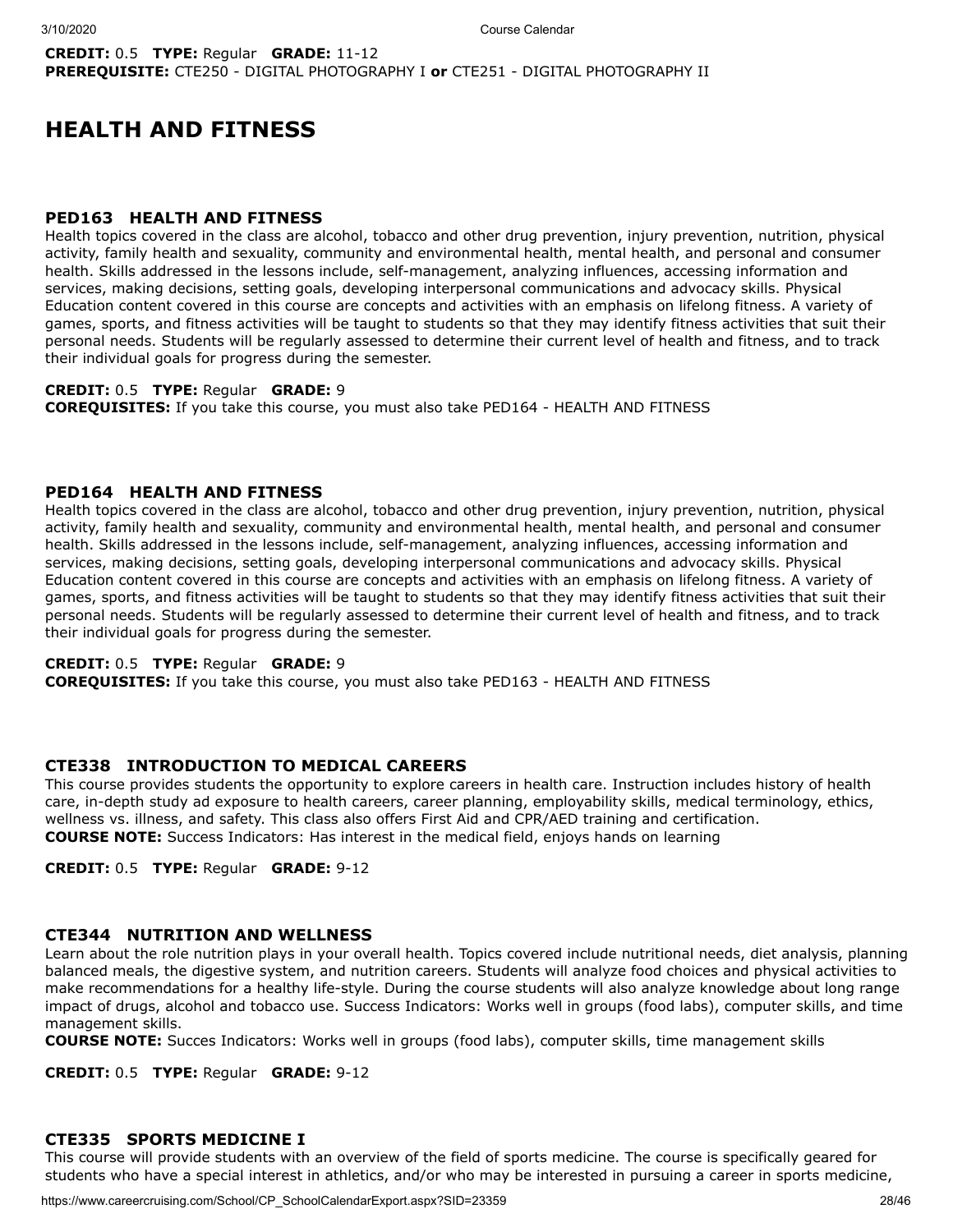physical therapy, athletic training or other health related fields. Success Indicators: Has an interest in the medical field, and enjoys hands-on learning and works well in groups.

**COURSE NOTE:** Success Indicators: Has interest in the medical field, enjoys hands on learning, works well in groups

## **CREDIT:** 0.5 **TYPE:** Regular **GRADE:** 9-12

**COREQUISITES:** If you take this course, you must also take CTE337 - SPORTS MEDICINE I

## **CTE337 SPORTS MEDICINE I**

This course will provide students with an overview of the field of sports medicine. The course is specifically geared for students who have a special interest in athletics, and/or who may be interested in pursuing a career in sports medicine, physical therapy, athletic training or other health related fields. Success Indicators: Has an interest in the medical field, and enjoys hands-on learning and works well in groups.

## **CREDIT:** 0.5 **TYPE:** Regular **GRADE:** 9-12

**COREQUISITES:** If you take this course, you must also take CTE335 - SPORTS MEDICINE I

## **CTE099 ANATOMY AND PHYSIOLOGY**

In this course, students will study the structure and function of the 11 body systems. This course is recommended for students interested in medical, dental, veterinary, or physical education careers. Success Indicators: Students should have an interest in the medical field, strong study habits, and works well in groups.

**CREDIT:** 0.5 **TYPE:** Regular **GRADE:** 10-12

## **PED160 ANYTIME FITNESS**

This course meets at Anytime Fitness on Mondays and Wednesdays, and is designed for the motivated OHS fitness student. Community gym etiquette, cardio-respiratory endurance, muscular strength and endurance, flexibility, body composition and fitness goal setting will be the major focus in this course. Court and field sports are also included.

**CREDIT:** 0.5 **TYPE:** Regular **GRADE:** 10-12

## **PED165 SPORTS AND RECREATION**

The goal of this course is to promote physical fitness through a variety of fitness activities and sport units. Team sports will be a main focus. Skill development, teamwork, and knowledge of the sport will be a priority. Fitness activities may include aerobics, team activities, weight training, yoga, and other group exercises. Sport units may include badminton, basketball, flag football, pickleball, softball,handball, rugby, ultimate frisbee, hockey and volleyball. Sport education and fitness components will be discussed and reviewed in detail.

**CREDIT:** 0.5 **TYPE:** Regular **GRADE:** 10-12

## **CTE340 SPORTS MEDICINE II**

This is an advanced course for students who are interested in the career field of sports medicine. This course is specifically geared for students who have a special interest in athletics, and/or who may be interested in pursuing a career in sports medicine, physical therapy, athletic training or other health-related fields. Success Indicators: Has interest in the medical field, enjoys hands-on learning, and works well in groups.

**COURSE NOTE:** Success Indicators: Has interest in the medical field, enjoys hands on learning, works well in groups

## **CREDIT:** 0.5 **TYPE:** Regular **GRADE:** 10-12

**PREREQUISITE:** Sports Medicine I or instructor permission.

**COREQUISITES:** If you take this course, you must also take CTE342 - SPORTS MEDICINE II

## **CTE342 SPORTS MEDICINE II**

This is an advanced course for students who are interested in the career field of sports medicine. This course is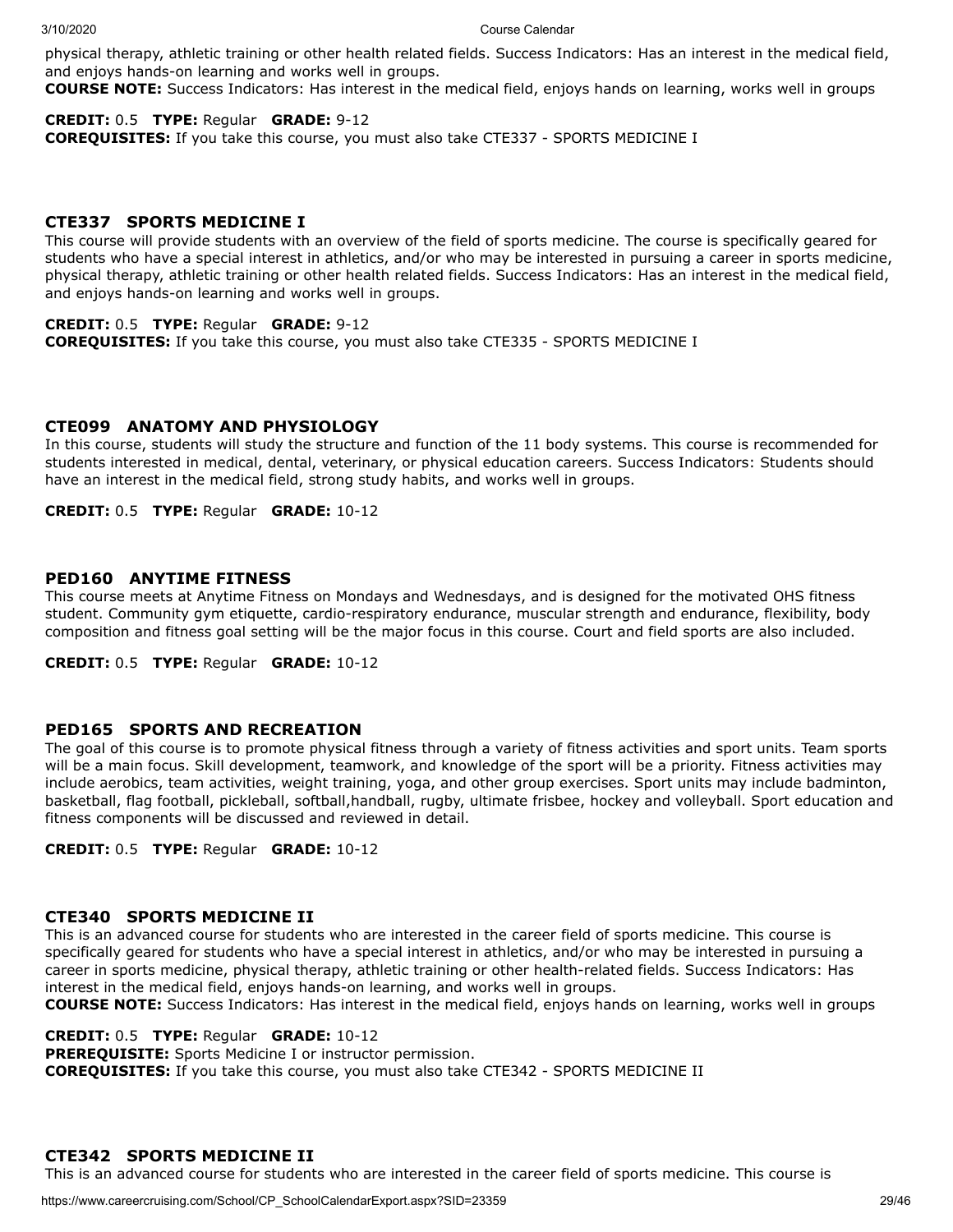specifically geared for students who have a special interest in athletics, and/or who may be interested in pursuing a career in sports medicine, physical therapy, athletic training or other health-related fields. Success Indicators: Has interest in the medical field, enjoys hands-on learning, and works well in groups.

## **CREDIT:** 0.5 **TYPE:** Regular **GRADE:** 10-12

**COREQUISITES:** If you take this course, you must also take CTE340 - SPORTS MEDICINE II

### **PED152 WEIGHTS AND FITNESS**

This course introduces students to basic weight training with the program Bigger, Faster, Stronger. Cardio respiratory principles, court and field games, safety principals, human physiology, muscle power, flexibility, and endurance are used in planning personal fitness goals for each student.

**CREDIT:** 0.5 **TYPE:** Regular **GRADE:** 10-12

#### **PED153 ZERO HOUR WEIGHTS**

This course introduces students to basic weight training with the program Bigger, Faster, Stronger. Cardio respiratory principles, court and field games, safety principals, human physiology, muscle power, flexibility, and endurance are used in planning personal fitness goals for each student.

**CREDIT:** 0.5 **TYPE:** Regular **GRADE:** 10-12

## **MATHEMATICS**

#### **MTH111 INT MATH I S1**

In Integrated Mathematics I, students will study linear and exponential equations and functions. Students will use linear regression and perform data analysis. They will also learn about geometry topics such as simple proofs, congruence, and transformations.

#### **CREDIT:** 0.5 **TYPE:** Regular **GRADE:** 9-10

**COREQUISITES:** If you take this course, you must also take MTH112 - INT MATH I S2

### **MTH113 INT MATH II S1**

Integrated Mathematics II expands into quadratic, absolute value, and other functions. Students will also explore polynomial equations and factoring, and probability and its applications. Coverage of geometry topics extends to polygon relationships, proofs, similarity, trigonometry, circles, and three-dimensional figures.

## **CREDIT:** 0.5 **TYPE:** Regular **GRADE:** 9-11

**COREQUISITES:** If you take this course, you must also take MTH114 - INT MATH II S2

## **MTH114 INT MATH II S2**

Integrated Mathematics II expands into quadratic, absolute value, and other functions. Students will also explore polynomial equations and factoring, and probability and its applications. Coverage of geometry topics extends to polygon relationships, proofs, similarity, trigonometry, circles, and three-dimensional figures.

#### **CREDIT:** 0.5 **TYPE:** Regular **GRADE:** 9-11

**COREQUISITES:** If you take this course, you must also take MTH113 - INT MATH II S1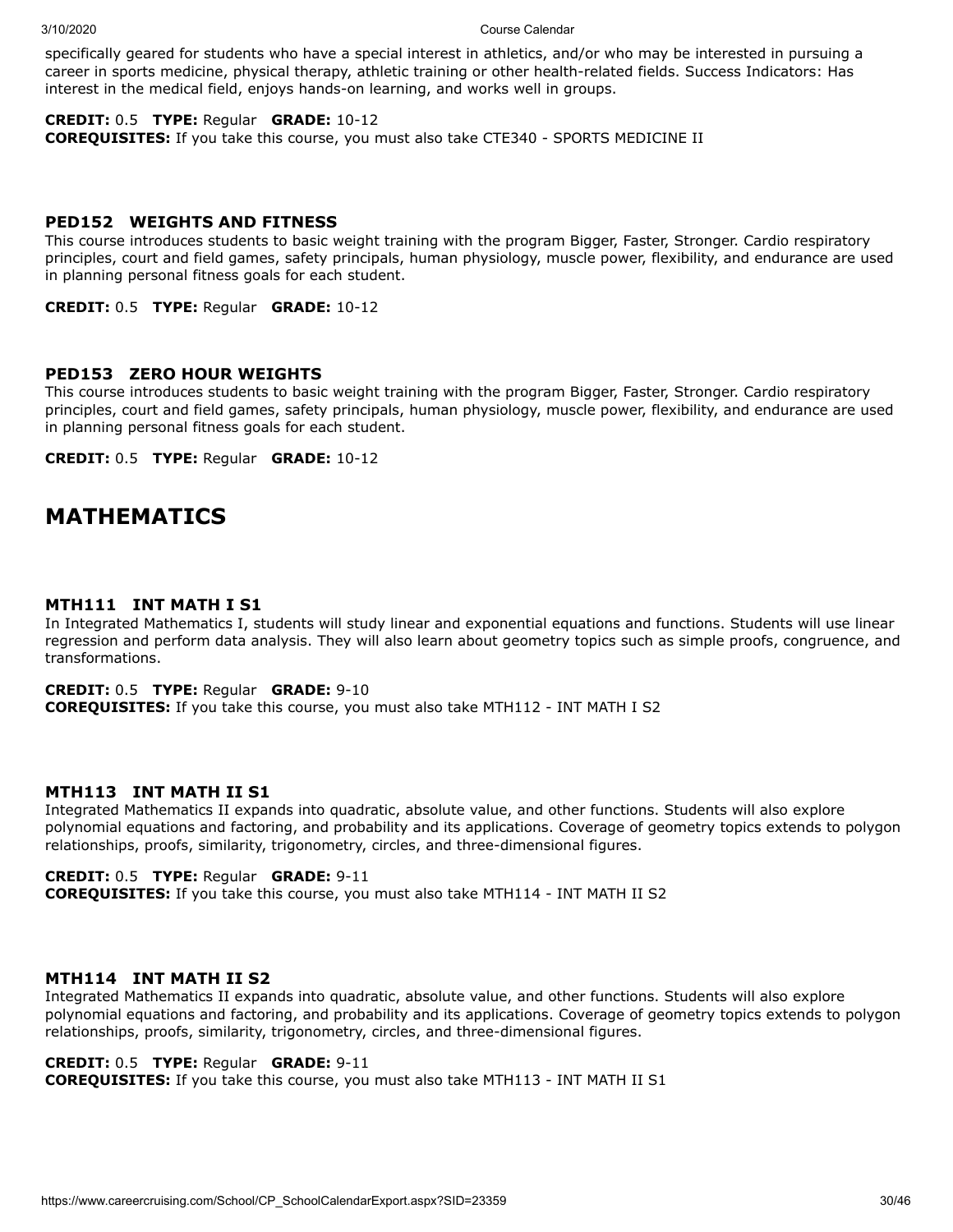## **MTH112 INT MATH I S2**

In Integrated Mathematics I, students will study linear and exponential equations and functions. Students will use linear regression and perform data analysis. They will also learn about geometry topics such as simple proofs, congruence, and transformations.

## **CREDIT:** 0.5 **TYPE:** Regular **GRADE:** 9-12

**COREQUISITES:** If you take this course, you must also take MTH111 - INT MATH I S1

## **MTH117 INTEGRATED MATH III S1**

In Integrated Mathematics III, students will expand their understanding of area and volume with geometric modeling, which students will apply throughout the course as they learn new types of functions. Students will study polynomial, radical, logarithmic, rational, and trigonometric functions. They will also learn how visual displays and statistics relate to different types of data and probability distributions.

### **CREDIT:** 0.5 **TYPE:** Regular **GRADE:** 9-12

**COREQUISITES:** If you take this course, you must also take MTH118 - INTEGRATED MATH III S2

## **MTH118 INTEGRATED MATH III S2**

In Integrated Mathematics III, students will expand their understanding of area and volume with geometric modeling, which students will apply throughout the course as they learn new types of functions. Students will study polynomial, radical, logarithmic, rational, and trigonometric functions. They will also learn how visual displays and statistics relate to different types of data and probability distributions.

## **CREDIT:** 0.5 **TYPE:** Regular **GRADE:** 9-12

**COREQUISITES:** If you take this course, you must also take MTH117 - INTEGRATED MATH III S1

## **MTH106 PRE-CALCULUS**

This course is designed for college-bound students. Topics covered include linear equations, functions, polynomial and rational functions, exponential and logarithmic functions, and trigonometry (functions, analytic and applications). Scientific, engineering and business applications will be stressed. If time allows, the class will end with an introduction into calculus through limits and derivatives. A graphing calculator is required; a TI-83, TI-84 or TI-89 is recommended. If you are unable to obtain a graphing calculator, you may be able to check one out for term, based on availability.

**CREDIT:** 0.5 **TYPE:** Regular **GRADE:** 10-12 **PREREQUISITE:** MTH102 - ALGEBRA II **COREQUISITES:** If you take this course, you must also take MTH107 - PRE-CALCULUS

## **MTH107 PRE-CALCULUS**

This course is designed for college-bound students. Topics covered include linear equations, functions, polynomial and rational functions, exponential and logarithmic functions, and trigonometry (functions, analytic and applications). Scientific, engineering and business applications will be stressed. If time allows, the class will end with an introduction into calculus through limits and derivatives. A graphing calculator is required; a TI-83, TI-84 or TI-89 is recommended. If you are unable to obtain a graphing calculator, you may be able to check one out for term, based on availability.

## **CREDIT:** 0.5 **TYPE:** Regular **GRADE:** 10-12

**COREQUISITES:** If you take this course, you must also take MTH106 - PRE-CALCULUS

## **MTH115 AP CALCULUS AB**

This class is designed for college-bound students. Students will continue the study of functions, especially business, economics and science applications. Topics include functions and their graphs, differential and integral calculus of functions of a single variable, exponential and logarithmic functions, and partial derivatives. We will study standard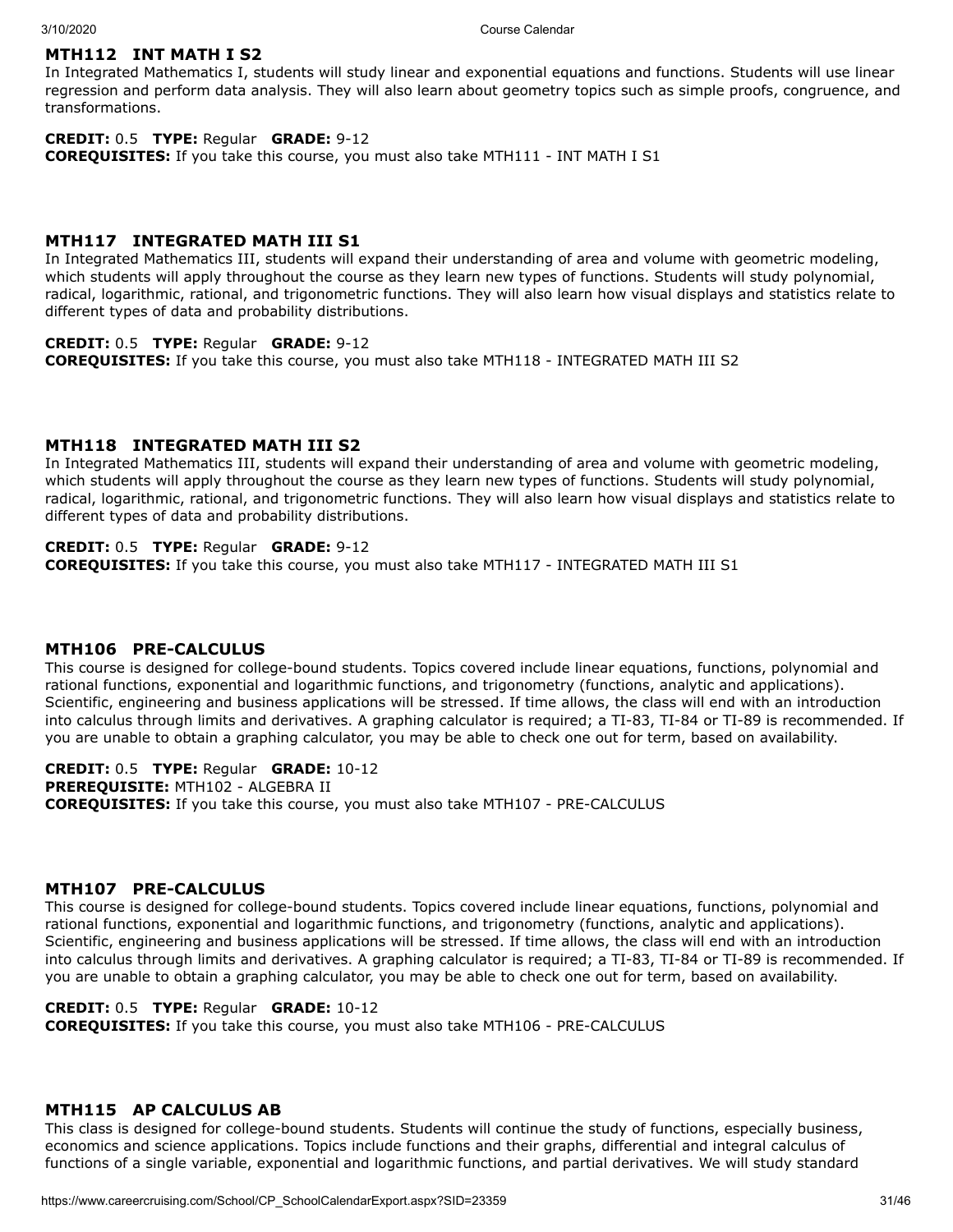applications of optimization, related rates, volumes of solids and rotation, and separable differential equations. A graphic calculator is required; a TI-83, TI-84, TI-89 is recommended. . If you are unable to obtain a graphing calculator, you may be able to check one out for term, based on availability Students may take the AP exam at end of course in which college credit may be earned (test fee applies).

**COURSE NOTE:** SUCCESS INDICATORS: ABILITY TO COMPLETE HOMEWORK WITH REGULARITY; ENJOYS MATH. \$7/WORKBOOK.

**CREDIT:** 0.5 **TYPE:** Advanced Placement **GRADE:** 11-12 **PREREQUISITE:** MTH106 - PRE-CALCULUS **COREQUISITES:** If you take this course, you must also take MTH116 - AP CALCULUS AB

## **MTH116 AP CALCULUS AB**

This class is designed for college-bound students. Students will continue the study of functions, especially business, economics and science applications. Topics include functions and their graphs, differential and integral calculus of functions of a single variable, exponential and logarithmic functions, and partial derivatives. We will study standard applications of optimization, related rates, volumes of solids and rotation, and separable differential equations. A graphic calculator is required; a TI-83, TI-84, TI-89 is recommended. . If you are unable to obtain a graphing calculator, you may be able to check one out for term, based on availability Students may take the AP exam at end of course in which college credit may be earned (test fee applies).

**COURSE NOTE:** SUCCESS INDICATORS: ABILITY TO COMPLETE HOMEWORK WITH REGULARITY; ENJOYS MATH.\$7/WORKBOOK.

**CREDIT:** 0.5 **TYPE:** Advanced Placement **GRADE:** 11-12 **COREQUISITES:** If you take this course, you must also take MTH115 - AP CALCULUS AB

## **CTE003 CONSUMER MATH III S1**

This course focuses on the application of mathematics and statistics to the finance industry, including the development, critique, and use of various financial models. The course includes instruction in probability theory; statistical analysis; and numerical, computation, and simulation methods. Students will learn about stochastic processes, economics, financial literacy, financial markets, and financial applications.

## **CREDIT:** 0.5 **TYPE:** Regular **GRADE:** 11-12

**COREQUISITES:** If you take this course, you must also take CTE004 - CONSUMER MATH III S2

## **CTE004 CONSUMER MATH III S2**

This course focuses on the application of mathematics and statistics to the finance industry, including the development, critique, and use of various financial models. The course includes instruction in probability theory; statistical analysis; and numerical, computation, and simulation methods. Students will learn about stochastic processes, economics, financial literacy, financial markets, and financial applications.

## **CREDIT:** 0.5 **TYPE:** Regular **GRADE:** 11-12

**COREQUISITES:** If you take this course, you must also take CTE003 - CONSUMER MATH III S1

## **MTH160 COLLEGE READY ALGEBRA S1**

This course is for 12th grade students who want to pursue math to prepare for the transition to college or community college, but may not feel ready for Pre-Calculus or AP Stats. Students who take this class will work on skill building to be successful in Math101 at the college level. Students will work toward mastery of Algebra concepts in order to improve confidence during the first year of college. This course does fulfill a 3rd year math requirement, but students must complete Algebra 2 prior to taking.

## **CREDIT:** 0.5 **TYPE:** Regular **GRADE:** 12

**PREREQUISITE:** MTH102 - ALGEBRA II **or** MTH103 - ALGEBRA II **or** CTE005 - APPLIED MATH ALGEBRA 2 S1 **or** CTE006 - APPLIED MATH ALGEBRA 2 S2

**COREQUISITES:** If you take this course, you must also take MTH161 - COLLEGE READY ALGEBRA S2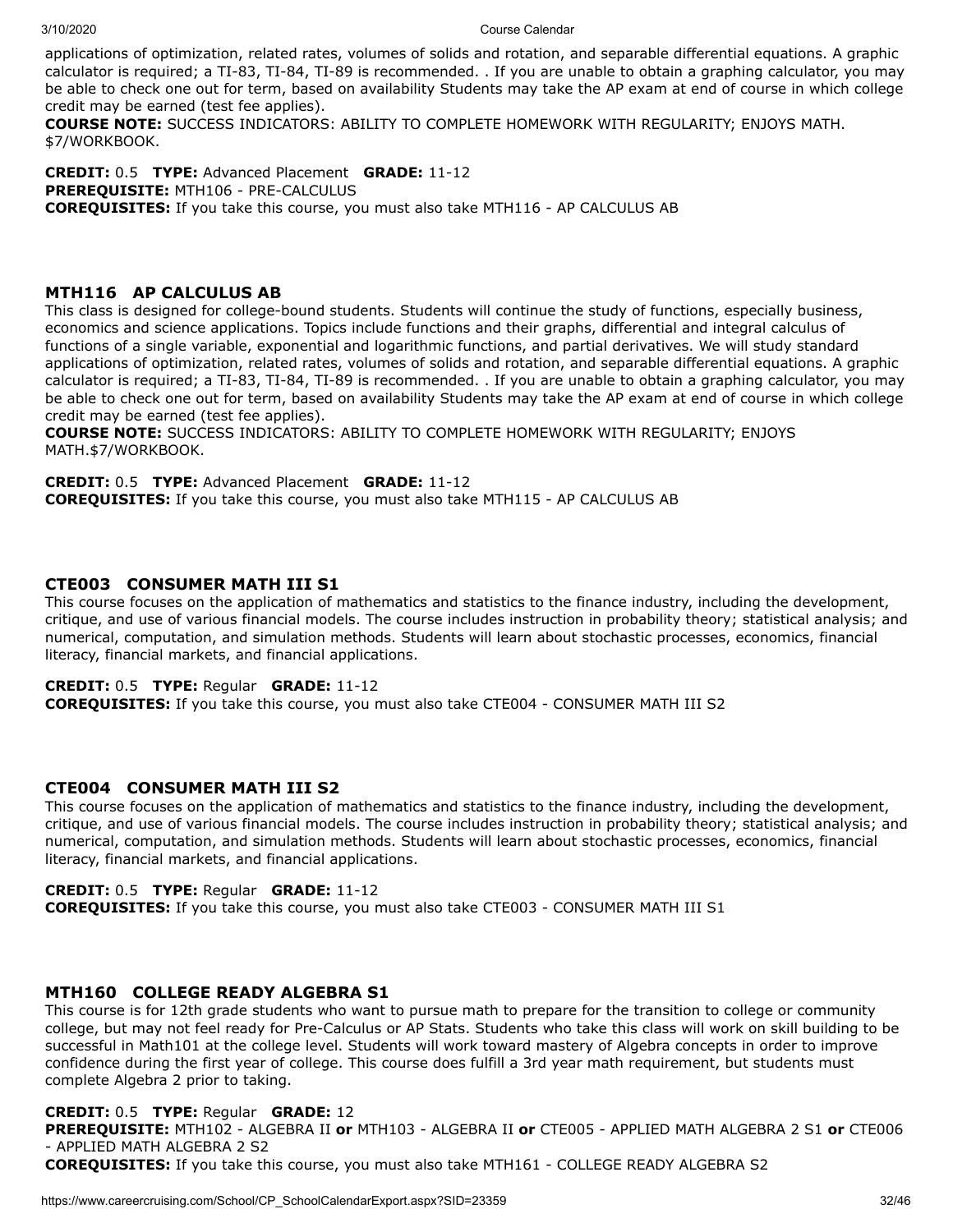## **MTH161 COLLEGE READY ALGEBRA S2**

No description available

**CREDIT:** 0.5 **TYPE:** Regular **GRADE:** 12 **COREQUISITES:** If you take this course, you must also take MTH160 - COLLEGE READY ALGEBRA S1

## **OTHER**

These courses do not satisfy a CTE graduation requirement and count toward one of the four general elective spots a student can take toward the 24 credit graduation requirement.

## **ELE120 COUNSELING CENTER AIDE**

Each student aide position has its own criteria and requirements. You must have a 2.0 accumulated GPA and not have more than three TA positions during your junior and senior year. Attendance is critical, more than 10 days absent per term constitutes a failing grade. Aides receive a pass/fail grade. **COURSE NOTE:** BY APPROVAL ONLY

**CREDIT:** 0.5 **TYPE:** Regular **GRADE:** 11-12 **PREREQUISITE:** Application Process Required.

## **CTE414 EARLY CHILDHOOD EDUCATION EXPERIENCE**

This class is for people who are considering a career in education. Students are placed within classroom setting in which the peer tutor excels. Peer tutors will be interacting and working with students in completing coursework and classroom based tasks. Students will be required to complete coursework in preparation of the Praxis® ParaPro certification exam.

**CREDIT:** 0.5 **TYPE:** Regular **GRADE:** 11-12

#### **ELE104 LIBRARY AIDE**

Student aides assist the library staff in functioning of library/media services. Aides are expected to provide efficient and courteous service to all students, staff members, and visitors. Duties may include checking out/checking in library materials, re-shelving books and magazines, preparing new materials, and repairing damaged books and magazines. Attendance is critical, more than 10 days absent per term constitutes a failing grade. Aides receive a pass/fail grade. **COURSE NOTE:** BY APPROVAL ONLY

**CREDIT:** 0.5 **TYPE:** Regular **GRADE:** 11-12

**PREREQUISITE:** Application Process Required.

## **ELE108 OFFICE AIDE**

Each student aide position has its own criteria and requirements. You must have a 2.0 accumulated GPA and not have more than three TA positions during your junior and senior year. Attendance is critical, more than 10 days absent per term constitutes a failing grade. Aides receive a pass/fail grade. **COURSE NOTE:** BY APPROVAL ONLY

**CREDIT:** 0.5 **TYPE:** Regular **GRADE:** 11-12 **PREREQUISITE:** Application Process Required.

## **ELE800 WORK BASED LEARNING**

Students must be employed or have and be 16 years old when they register for a work-based learning experience. A learning plan, agreement, application, and documentation of new employee orientation are required. Students must provide their own transportation to their job site and employers must adhere to state and federal laws. Students must complete 180 hours of paid work for each .5 credit.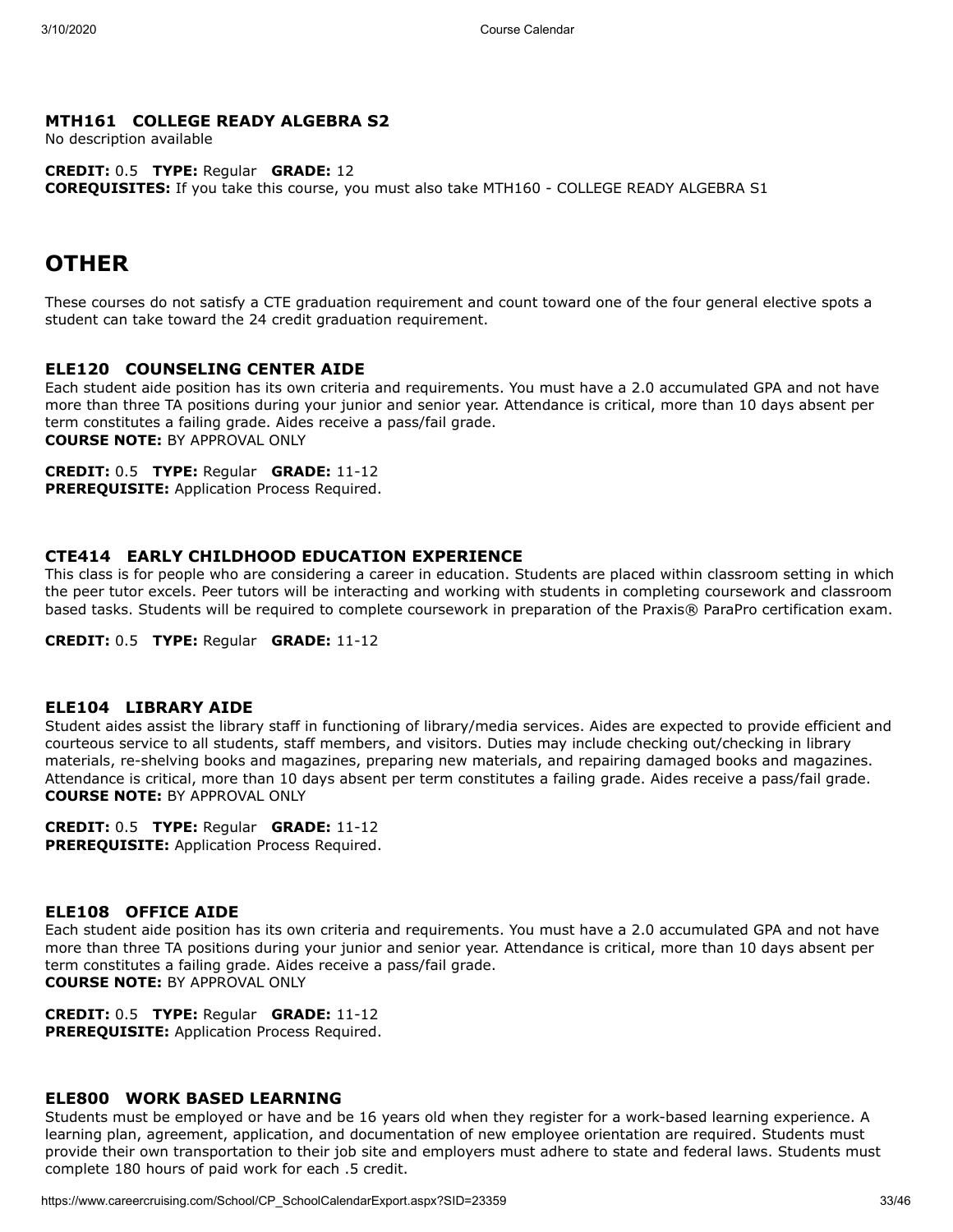## **SCIENCE**

### **SCI004 PHYSICAL SCIENCE**

This course will study non-living matter and how it relates to chemistry, physics, earth's processes, space and atmosphere, as well as the mathematics involved. Students will be exposed to methods of science, the SI system, careers in science, basic laws of energy and motion, matter and its behaviors, waves, properties of sound and light, electricity, magnetism, physical study of the earth, and non-living natural resources.

## **CREDIT:** 0.5 **TYPE:** Regular **GRADE:** 9

**COREQUISITES:** If you take this course, you must also take SCI005 - PHYSICAL SCIENCE

## **SCI005 PHYSICAL SCIENCE**

This course will study non-living matter and how it relates to chemistry, physics, earth's processes, space and atmosphere, as well as the mathematics involved. Students will be exposed to methods of science, the SI system, careers in science, basic laws of energy and motion, matter and its behaviors, waves, properties of sound and light, electricity, magnetism, physical study of the earth, and non-living natural resources.

## **CREDIT:** 0.5 **TYPE:** Regular **GRADE:** 9

**COREQUISITES:** If you take this course, you must also take SCI004 - PHYSICAL SCIENCE

## **CTE071 AP COMPUTER SCIENCE PRINCIPLES**

This full year course prepares students for the AP® test in computer science. Topics covered will include Java programming language, search, sorting, object oriented programming, program implementation, program analysis and standard algorithms.

**CREDIT:** 0.5 **TYPE:** Advanced Placement **GRADE:** 9-12 **COREQUISITES:** If you take this course, you must also take CTE072 - AP COMPUTER SCIENCE PRINCIPLES

## **CTE072 AP COMPUTER SCIENCE PRINCIPLES**

This full year course prepares students for the AP® test in computer science. Topics covered will include Java programming language, search, sorting, object oriented programming, program implementation, program analysis and standard algorithms.

## **CREDIT:** 0.5 **TYPE:** Advanced Placement **GRADE:** 9-12

**COREQUISITES:** If you take this course, you must also take CTE071 - AP COMPUTER SCIENCE PRINCIPLES

#### **SCI155 AP ENVIRONMENTAL SCIENCE**

This course is a rigorous, college level course and requires higher levels of thinking and work load. Completion of the Advanced Placement Exam is expected. Advanced Placement Environmental Science provides students with the scientific principles, concepts, and methodologies required to understand the interrelationships of the natural world, to identify and analyze environmental problems (both natural and human- made), to evaluate the relative risks associated with these problems and to examine alternative solutions for resolving or preventing them. **COURSE NOTE:** Success Criteria: Strong Study Habits

## **CREDIT:** 0.5 **TYPE:** Advanced Placement **GRADE:** 9-12

**PREREQUISITE:** Commitment to invest the time necessary to perform at a rigorous academic level. **COREQUISITES:** If you take this course, you must also take SCI156 - AP ENVIRONMENTAL SCIENCE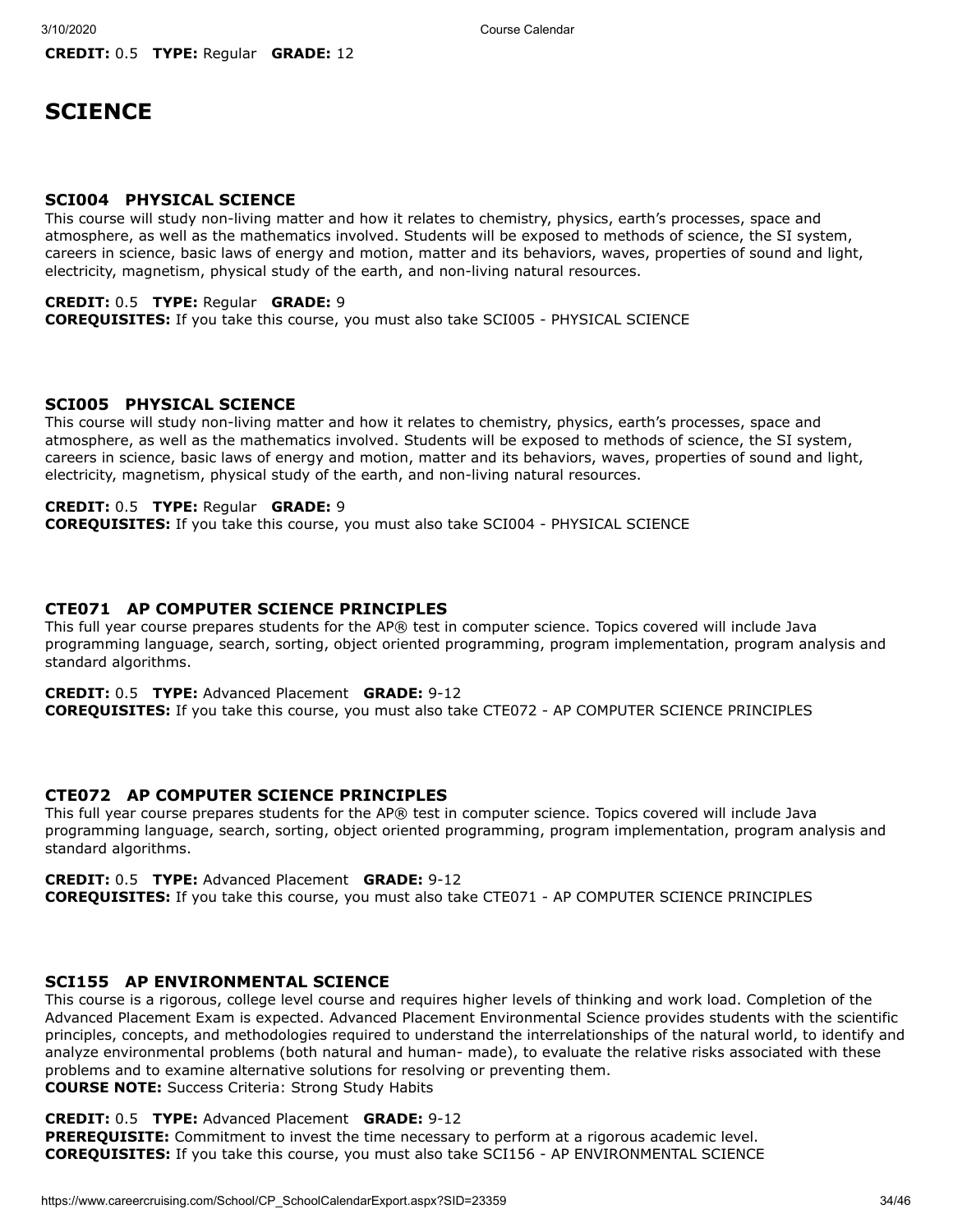## **SCI156 AP ENVIRONMENTAL SCIENCE**

This course is a rigorous, college level course and requires higher levels of thinking and work load. Completion of the Advanced Placement Exam is expected. Advanced Placement Environmental Science provides students with the scientific principles, concepts, and methodologies required to understand the interrelationships of the natural world, to identify and analyze environmental problems (both natural and human- made), to evaluate the relative risks associated with these problems and to examine alternative solutions for resolving or preventing them. **COURSE NOTE:** Success Indicators: Strong Study Habits.

#### **CREDIT:** 0.5 **TYPE:** Advanced Placement **GRADE:** 9-12

**PREREQUISITE:** Commitment to invest the time necessary to perform at a rigorous academic level. **COREQUISITES:** If you take this course, you must also take SCI155 - AP ENVIRONMENTAL SCIENCE

## **CTE038 GREENHOUSE SCIENCE S1**

This introductory horticulture course focuses on the scientific principles related to the cultivation of garden and ornamental plants. Includes instruction in specific types of plants; various propagation techniques for different horticultural plant varieties; physiology of horticultural species; and the management of plant development and production. The course is project based with hands on activities both in and out of the classroom including work in the greenhouses and garden plots.

## **CREDIT:** 0.5 **TYPE:** Regular **GRADE:** 9-12

**COREQUISITES:** If you take this course, you must also take CTE039 - GREENHOUSE SCIENCE S2

## **CTE039 GREENHOUSE SCIENCE S2**

This introductory horticulture course focuses on the scientific principles related to the cultivation of garden and ornamental plants. Includes instruction in specific types of plants; various propagation techniques for different horticultural plant varieties; physiology of horticultural species; and the management of plant development and production. The course is project based with hands on activities both in and out of the classroom including work in the greenhouses and garden plots.

### **CREDIT:** 0.5 **TYPE:** Regular **GRADE:** 9-12

**COREQUISITES:** If you take this course, you must also take CTE038 - GREENHOUSE SCIENCE S1

## **CTE406 STEM 1**

STEM 1 is designed to provide a common entry point into a pre-engineering pathway for students interested in careers in aerospace, robotics, CAD, CNC, manufacturing, machining, electronics, architecture, fabrication, engineering and other STEM related fields. In this introductory course, students will build foundational skills such as precision measurement, technical drawing, engineering design, computer aided drafting, 3-D printing and design, simple electronics, programming video analysis and safe tool use while completing a variety of projects from many different STEM fields. Students will learn and apply the basics of 3-D printing, laser engraving, soldering, hand tool use and materials science as needed to prototype designs. \*\*\*\*If you have previously taken any of the following courses: Aerospace, Rocketry or Robotics 1 or 2, Register for STEM 2 instead of this course

**COURSE NOTE:** If you have previously taken any of the following courses: Aerospace, Rocketry or Robotics 1 or 2, Register for STEM 2 instead of this course

**CREDIT:** 0.5 **TYPE:** Regular **GRADE:** 9-12

## **CTE407 STEM 2**

STEM 2 is designed to provide STEM pathway students an opportunity to deepen their understanding of the science behind mechanical systems. In STEM 2 students will use project based learning to explore how a system (i.e. robot, rocket, aircraft, electronic circuit) behaves and then apply this knowledge to solving related engineering problems. Some potential phenomena are torque, friction, momentum, stability, mechanical advantage, electrical resistance and efficiency. In addition, students will continue to build upon the skills learned in STEM 1 such as precision measurement, technical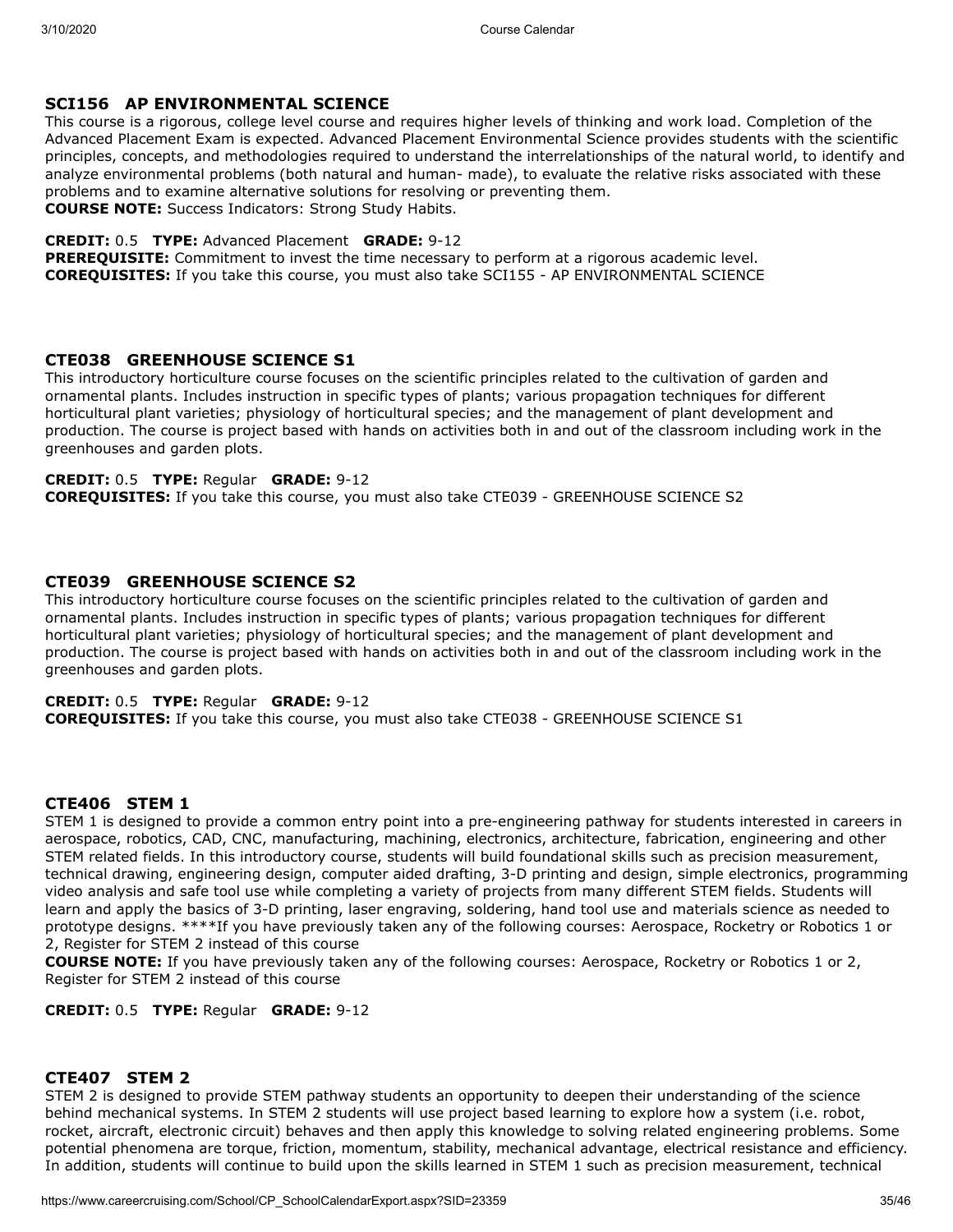drawing, engineering design, computer aided drafting, 3-D printing and design, simple electronics, programming video analysis and safe tool use. \*\*\*\*If you have previously taken 2 or more of the following courses: Aerospace, Rocketry or Robotics 1 or 2, Register for STEM 3 instead of this course.

**COURSE NOTE:** If you have previously taken 1 or more of the following courses: Aerospace, Rocketry or Robotics 1 or 2, you can take this course.

## **CREDIT:** 0.5 **TYPE:** Regular **GRADE:** 9-12

**PREREQUISITE:** CTE066 - INTRODUCTION TO ROBOTICS **or** CTE067 - ROBOTICS I **or** CTE070 - ROBOTICS II **or** CTE354 - INTRODUCTION TO AEROSPACE TECHNOLOGY **or** CTE355 - INTRODUCTION TO AEROSPACE TECHNOLOGY **or** CTE406 - STEM 1

## **SCI006 BIOLOGY**

The course objective is to develop an understanding of biological concepts. The concepts are developed through observation, inquiry, problem solving, and interpretation of data. Areas of study include cell structure and function, cellular reproduction, biochemistry, diversity of life, genetics, general ecology and environmental issues. Skills in problem solving, use of the microscope, basic observation, and identification along with computations, as well as some graphing will be developed. Note: This course is a laboratory science class, which fulfills both high school graduation and college entrance requirements.

### **CREDIT:** 0.5 **TYPE:** Regular **GRADE:** 10

**PREREQUISITE:** PHYSICAL SCIENCE RECOMMENDED. **COREQUISITES:** If you take this course, you must also take SCI007 - BIOLOGY

## **SCI007 BIOLOGY**

The course objective is to develop an understanding of biological concepts. The concepts are developed through observation, inquiry, problem solving, and interpretation of data. Areas of study include cell structure and function, cellular reproduction, biochemistry, diversity of life, genetics, general ecology and environmental issues. Skills in problem solving, use of the microscope, basic observation, and identification along with computations, as well as some graphing will be developed. Note: This course is a laboratory science class, which fulfills both high school graduation and college entrance requirements.

## **CREDIT:** 0.5 **TYPE:** Regular **GRADE:** 10

**COREQUISITES:** If you take this course, you must also take SCI006 - BIOLOGY

## **CTE099 ANATOMY AND PHYSIOLOGY**

In this course, students will study the structure and function of the 11 body systems. This course is recommended for students interested in medical, dental, veterinary, or physical education careers. Success Indicators: Students should have an interest in the medical field, strong study habits, and works well in groups.

**CREDIT:** 0.5 **TYPE:** Regular **GRADE:** 10-12

## **SCI122 AP BIOLOGY**

This course is designed to be the equivalent of a college level introductory Biology course. A student who earns a score of 4 or 5 on the AP exam may earn up to 1 year of college biology or elective credit. Students who are successful in AP biology exhibit the following characteristics: a desire to pursue a STEM career (Science, Technology, Engineering, Math), ability to read a minimum of two chapters of a college textbook per week, good organization and time management skills, and a willingness to ask for help when needed. This course will have a WA State required end of course assessment for all 10th grade students. Two main goals of AP Biology are to develop a firm foundational knowledge of modern biological concepts such as organization, regulation, interdependence, and evolution of living things AND mastery of a variety of laboratory techniques required for success in college science classes. Students who sign up for AP Biology are agreeing to complete a summer reading assignment and commit to completion of the curriculum. **COURSE NOTE:** Success Criteria: Strong Study Habits

## **CREDIT:** 0.5 **TYPE:** Advanced Placement **GRADE:** 10-12

**PREREQUISITE:** Commitment to invest the time necessary to perform at a rigorous academic level. Minimum two chapters of college text reading per week.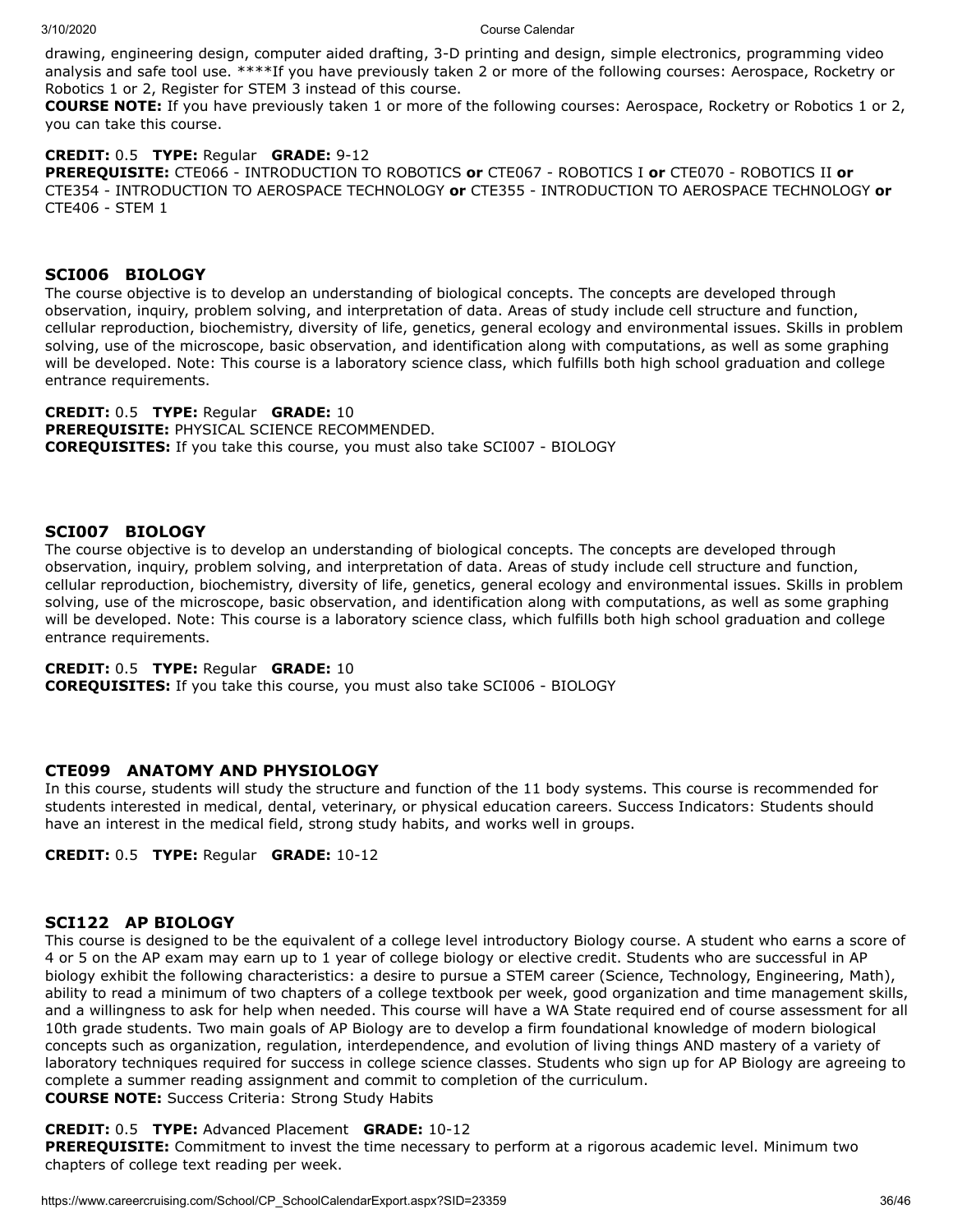**COREQUISITES:** If you take this course, you must also take SCI123 - AP BIOLOGY

## **SCI123 AP BIOLOGY**

This course is designed to be the equivalent of a college level introductory Biology course. A student who earns a score of 4 or 5 on the AP exam may earn up to 1 year of college biology or elective credit. Students who are successful in AP biology exhibit the following characteristics: a desire to pursue a STEM career (Science, Technology, Engineering, Math), ability to read a minimum of two chapters of a college textbook per week, good organization and time management skills, and a willingness to ask for help when needed. This course will have a WA State required end of course assessment for all 10th grade students. Two main goals of AP Biology are to develop a firm foundational knowledge of modern biological concepts such as organization, regulation, interdependence, and evolution of living things AND mastery of a variety of laboratory techniques required for success in college science classes. Students who sign up for AP Biology are agreeing to complete a summer reading assignment and commit to completion of the curriculum. **COURSE NOTE:** Success Indicators: Strong Study Habits

**CREDIT:** 0.5 **TYPE:** Advanced Placement **GRADE:** 10-12

**PREREQUISITE:** Commitment to invest the time necessary to perform at a rigorous academic level. Minimum two chapters of college text reading per week.

**COREQUISITES:** If you take this course, you must also take SCI122 - AP BIOLOGY

## **CTE402 AP COMPUTER SCIENCE A**

In Computer Science A, we will explore the Java object oriented programming language and how programs actually work. We will create our own programs ranging from basic calculators to simple graphics-based games. Motivated students will be prepared to take the Advanced Placement A exam at the end of the year. Credit from this course can be applied to Career and Technical Education and Math. Please note that cross-crediting DOES NOT APPLY FOR MEETING MINIMUM CORE REQUIREMENTS FOR COLLEGES. In addition to earning high school credit, students can receive advanced standing or college credit by earning a qualifying score on the AP exam administered in May. This test costs approximately \$103, although financial assistance is available for those on free or reduced lunch. AP credit transfers to most public and private colleges and universities.

#### **COURSE NOTE:** Success Criteria:

Willingness to work outside of class on projects

Desire for a career in technology, game design, electronic device design, science, mathematics, robotics, engineering, computer modeling, economics, e-commerce, space exploration, medical devises or manufacturing. Ability to overcome frustration and persevere to solve a problem—not afraid to make a mistake. Willingness to work individually and in groups with attention to details while also keeping in mind the overall

**CREDIT:** 0.5 **TYPE:** Advanced Placement **GRADE:** 10-12 **COREQUISITES:** If you take this course, you must also take CTE403 - AP COMPUTER SCIENCE A

## **CTE403 AP COMPUTER SCIENCE A**

In Computer Science A, we will explore the Java object oriented programming language and how programs actually work. We will create our own programs ranging from basic calculators to simple graphics-based games. Motivated students will be prepared to take the Advanced Placement A exam at the end of the year. Credit from this course can be applied to Career and Technical Education and Math. Please note that cross-crediting DOES NOT APPLY FOR MEETING MINIMUM CORE REQUIREMENTS FOR COLLEGES. In addition to earning high school credit, students can receive advanced standing or college credit by earning a qualifying score on the AP exam administered in May. This test costs approximately \$103, although financial assistance is available for those on free or reduced lunch. AP credit transfers to most public and private colleges and universities.

## **CREDIT:** 0.5 **TYPE:** Advanced Placement **GRADE:** 10-12

**COREQUISITES:** If you take this course, you must also take CTE402 - AP COMPUTER SCIENCE A

## **CTE041 GREENHOUSE MANAGEMENT S1**

This course introduces students to the use of a greenhouse and related equipment to manipulate the environment in the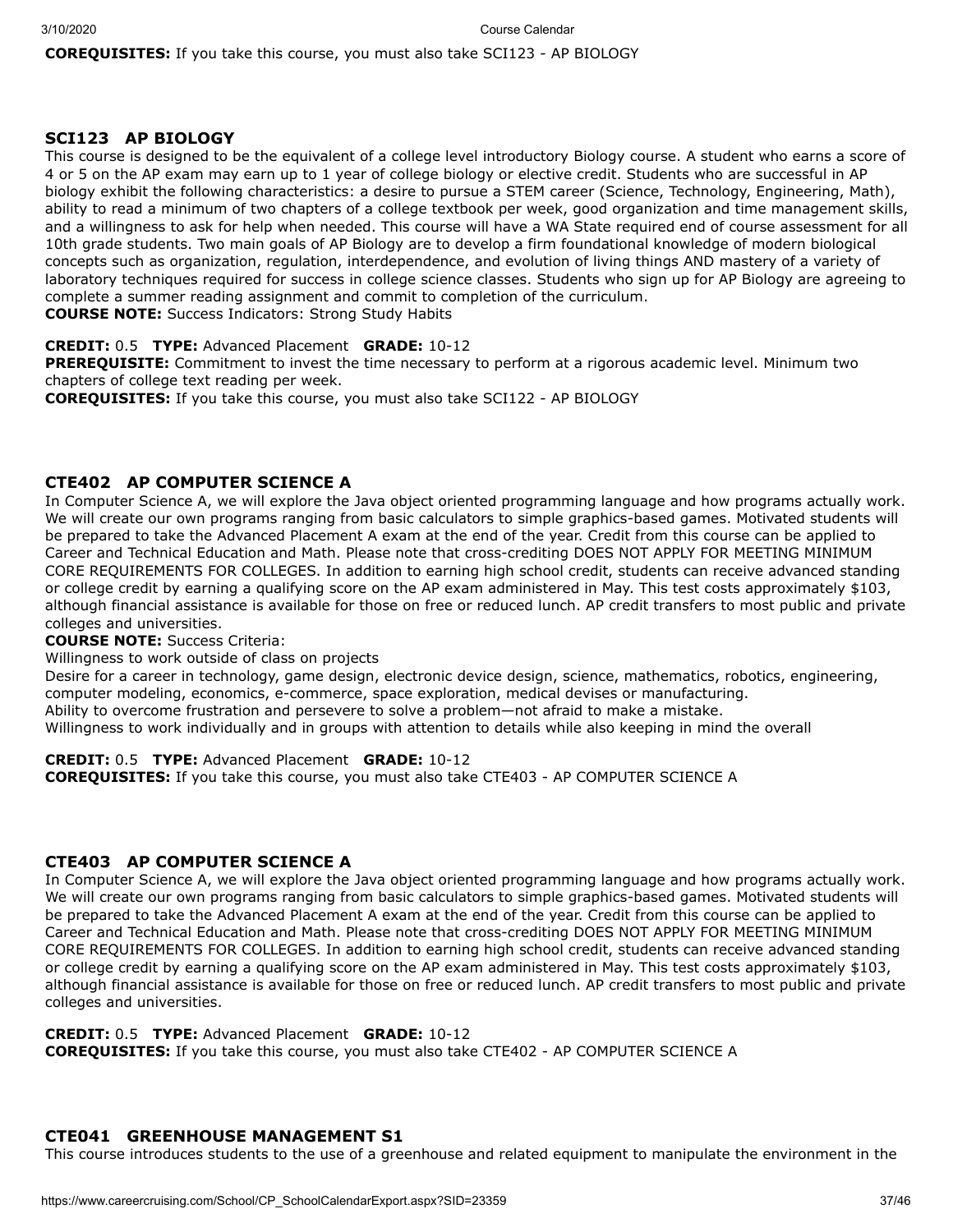production of greenhouse crops: flowers, vegetables, and household plants. Attention is also given to the entrepreneurial business and retailing of crops grown.

## **CREDIT:** 0.5 **TYPE:** Regular **GRADE:** 10-12

**COREQUISITES:** If you take this course, you must also take CTE042 - GREENHOUSE MANAGEMENT S2

## **CTE042 GREENHOUSE MANAGEMENT S2**

This course introduces students to the use of a greenhouse and related equipment to manipulate the environment in the production of greenhouse crops: flowers, vegetables, and household plants. Attention is also given to the entrepreneurial business and retailing of crops grown.

## **CREDIT:** 0.5 **TYPE:** Regular **GRADE:** 10-12

**COREQUISITES:** If you take this course, you must also take CTE041 - GREENHOUSE MANAGEMENT S1

### **CTE408 STEM 3**

STEM 3 represents the capstone of the STEM pathway. Students in STEM 3 should have a strong idea of their career field of interest and as a result will spend the year engaged in topic specific research, engineering design, prototyping and testing. Students in STEM 3 should be prepared to work in a small group, or individually depending on the topic of interest. Students in STEM 3 will build advanced skills in problem solving, engineering design, tool use, prototyping and testing as well as research, technical writing, citing sources and keeping an engineering notebook. Students in STEM 3 are expected to showcase their projects through competition in a regional STEM competition and will be required to work with an industry mentor. (Students will be assisted in finding mentors) \*\*\*\*You should only register for this course if you have previously taken 2 or more of the following courses: Aerospace, Rocketry or Robotics 1 or 2. Success Indicators: For STEM 1, 2 and 3 - To be successful in STEM 3, students should have a strong desire for a career in a STEM related field, be willing to learn from mistakes, like solving problems, and enjoy learning new skills like soldering, computer aided drafting and working with hand tools. In addition, students in STEM 3 should like working in teams, be capable of working independently and be willing to communicate ideas through both written reports and oral presentations. Lastly, students should expect to adhere to all health and safety regulations and classroom rules

**COURSE NOTE:** You should only register for this course if you have previously taken 2 or more of the following courses: Aerospace, Rocketry or Robotics 1 or 2.

**CREDIT:** 0.5 **TYPE:** Regular **GRADE:** 10-12

**PREREQUISITE:** CTE067 - ROBOTICS I **or** CTE070 - ROBOTICS II **or** CTE354 - INTRODUCTION TO AEROSPACE TECHNOLOGY **or** CTE355 - INTRODUCTION TO AEROSPACE TECHNOLOGY **or** CTE407 - STEM 2 **COREQUISITES:** If you take this course, you must also take CTE409 - STEM 3

## **CTE409 STEM 3**

STEM 3 represents the capstone of the STEM pathway. Students in STEM 3 should have a strong idea of their career field of interest and as a result will spend the year engaged in topic specific research, engineering design, prototyping and testing. Students in STEM 3 should be prepared to work in a small group, or individually depending on the topic of interest. Students in STEM 3 will build advanced skills in problem solving, engineering design, tool use, prototyping and testing as well as research, technical writing, citing sources and keeping an engineering notebook. Students in STEM 3 are expected to showcase their projects through competition in a regional STEM competition and will be required to work with an industry mentor. (Students will be assisted in finding mentors) \*\*\*\*You should only register for this course if you have previously taken 2 or more of the following courses: Aerospace, Rocketry or Robotics 1 or 2. Success Indicators: For STEM 1, 2 and 3 - To be successful in STEM 3, students should have a strong desire for a career in a STEM related field, be willing to learn from mistakes, like solving problems, and enjoy learning new skills like soldering, computer aided drafting and working with hand tools. In addition, students in STEM 3 should like working in teams, be capable of working independently and be willing to communicate ideas through both written reports and oral presentations. Lastly, students should expect to adhere to all health and safety regulations and classroom rules

**COURSE NOTE:** You should only register for this course if you have previously taken 2 or more of the following courses: Aerospace, Rocketry or Robotics 1 or 2.

#### **CREDIT:** 0.5 **TYPE:** Regular **GRADE:** 10-12

**PREREQUISITE:** CTE066 - INTRODUCTION TO ROBOTICS **or** CTE067 - ROBOTICS I **or** CTE070 - ROBOTICS II **or** CTE354 - INTRODUCTION TO AEROSPACE TECHNOLOGY **or** CTE355 - INTRODUCTION TO AEROSPACE TECHNOLOGY **COREQUISITES:** If you take this course, you must also take CTE408 - STEM 3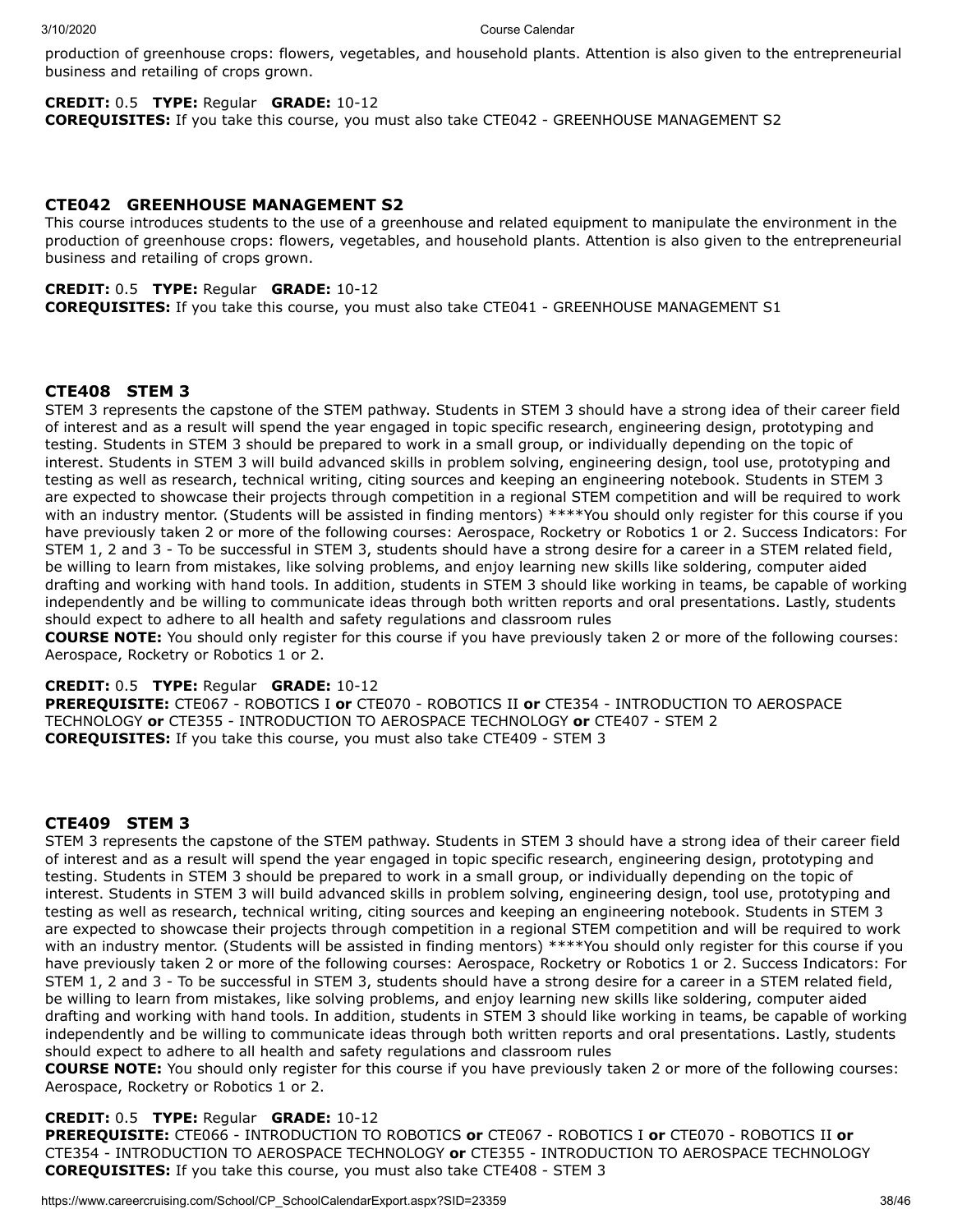## **CTE353 BIOTECHNOLOGY S1**

This course will explore the world of biotechnology. Students will dig into the properties of DNA to understand forensics, cloning, genetic engineering and microbiology. Hands on laboratory activities will show students how these topics are used in many biomedical professions and explore the interest areas of CSI (crime scene investigation) and genetics research. Students will have the opportunity to join the Technology Student organization. This organization is dedicated to helping young people prepare for future career opportunities.

**CREDIT:** 0.5 **TYPE:** Regular **GRADE:** 11-12 **PREREQUISITE:** Biology **COREQUISITES:** If you take this course, you must also take CTE351 - BIOTECHNOLOGY S2

## **CTE351 BIOTECHNOLOGY S2**

This course will explore the world of biotechnology. Students will dig into the properties of DNA to understand forensics, cloning, genetic engineering and microbiology. Hands on laboratory activities will show students how these topics are used in many biomedical professions and explore the interest areas of CSI (crime scene investigation) and genetics research. Students will have the opportunity to join the Technology Student organization. This organization is dedicated to helping young people prepare for future career opportunities.

## **CREDIT:** 0.5 **TYPE:** Regular **GRADE:** 11-12

**COREQUISITES:** If you take this course, you must also take CTE353 - BIOTECHNOLOGY S1

## **SCI101 CHEMISTRY**

This course is recommended for college-bound students. Students will study of the structure and properties of matter. Topics covered include measurements and calculations, atomic structure, periodic table, chemical bonding, chemical equations and reactions, stoichiometry, gases, solutions, acids and bases, and organic chemistry. This course is a laboratory science class, which fulfills both high school graduation and college entrance requirements. A scientific calculator is required.

## **CREDIT:** 0.5 **TYPE:** Regular **GRADE:** 11-12

**COREQUISITES:** If you take this course, you must also take SCI102 - CHEMISTRY

## **SCI102 CHEMISTRY**

This course is recommended for college-bound students. Students will study of the structure and properties of matter. Topics covered include measurements and calculations, atomic structure, periodic table, chemical bonding, chemical equations and reactions, stoichiometry, gases, solutions, acids and bases, and organic chemistry. This course is a laboratory science class, which fulfills both high school graduation and college entrance requirements. A scientific calculator is required.

## **CREDIT:** 0.5 **TYPE:** Regular **GRADE:** 11-12

**COREQUISITES:** If you take this course, you must also take SCI101 - CHEMISTRY

## **SCI109 PHYSICS**

This course is recommended for college-bound students. Students will study energy and the relations it has to matter. Topics include motion, vectors, forces, work, energy, momentum, gravity, fluid mechanics, heat, thermodynamics, waves, sound, light optics, electricity and circuits. This course is math intensive. A scientific calculator is required.

**CREDIT:** 0.5 **TYPE:** Regular **GRADE:** 11-12 **PREREQUISITE:** ALGEBRA II AND CHEMISTRY. **COREQUISITES:** If you take this course, you must also take SCI110 - PHYSICS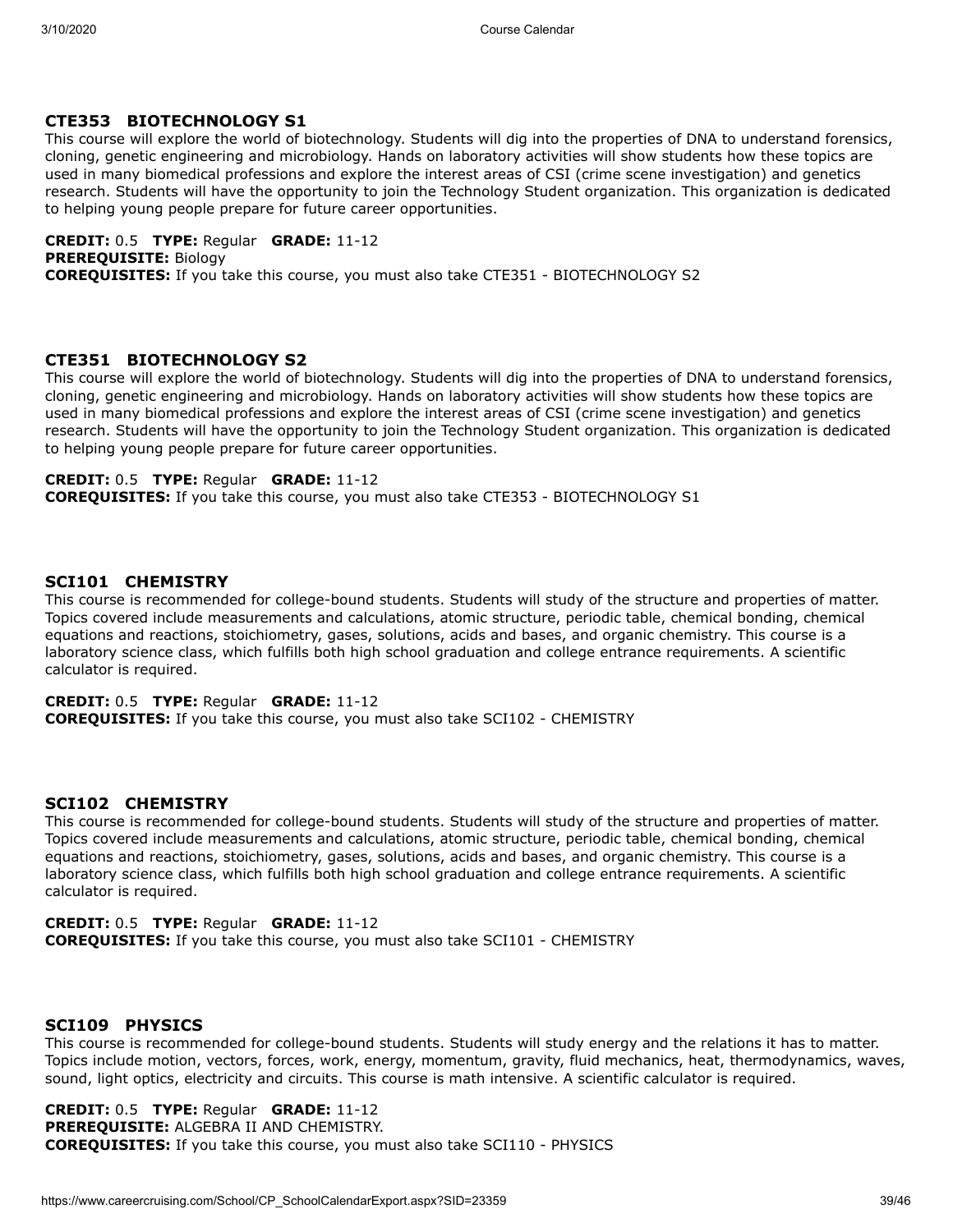## **SCI110 PHYSICS**

This course is recommended for college-bound students. Students will study energy and the relations it has to matter. Topics include motion, vectors, forces, work, energy, momentum, gravity, fluid mechanics, heat, thermodynamics, waves, sound, light optics, electricity and circuits. This course is math intensive. A scientific calculator is required.

**CREDIT:** 0.5 **TYPE:** Regular **GRADE:** 11-12 **COREQUISITES:** If you take this course, you must also take SCI109 - PHYSICS

## **SOCIAL STUDIES**

## **SOC010 AP WORLD HISTORY**

AP World History is designed to be the equivalent of a two-semester introductory college or university world history course. In AP World History students investigate significant events, individuals, developments, and processes in six historical periods from approximately 8000 B.C.E. to the present. Students develop and use the same skills, practices, and methods employed by historians: analyzing primary and secondary sources; developing historical arguments; making historical comparisons; and utilizing reasoning about contextualization, causation, and continuity and change over time. The course provides five themes that students explore throughout the course in order to make connections among historical developments in different times and places: interaction between humans and the environment; development and interaction of cultures; state building, expansion, and conflict; creation, expansion, and interaction of economic systems; and development and transformation of social structures.

**COURSE NOTE:** Success Indicators: Regardless of grade level or GPA, successful AP Social Studies students should have the ability to read college level text, a willingness to work hard, take constructive criticism, and have the capacity to organize and manage the increased workload.

**CREDIT:** 0.5 **TYPE:** Advanced Placement **GRADE:** 10 **COREQUISITES:** If you take this course, you must also take SOC011 - AP WORLD HISTORY

## **SOC011 AP WORLD HISTORY**

AP World History is designed to be the equivalent of a two-semester introductory college or university world history course. In AP World History students investigate significant events, individuals, developments, and processes in six historical periods from approximately 8000 B.C.E. to the present. Students develop and use the same skills, practices, and methods employed by historians: analyzing primary and secondary sources; developing historical arguments; making historical comparisons; and utilizing reasoning about contextualization, causation, and continuity and change over time. The course provides five themes that students explore throughout the course in order to make connections among historical developments in different times and places: interaction between humans and the environment; development and interaction of cultures; state building, expansion, and conflict; creation, expansion, and interaction of economic systems; and development and transformation of social structures.

**COURSE NOTE:** Success Indicators: Regardless of grade level or GPA, successful AP Social Studies students should have the ability to read college level text, a willingness to work hard, take constructive criticism, and have the capacity to organize and manage the increased workload.

**CREDIT:** 0.5 **TYPE:** Advanced Placement **GRADE:** 10 **COREQUISITES:** If you take this course, you must also take SOC010 - AP WORLD HISTORY

## **SOC050 WORLD HISTORY**

This course is a thorough survey course covering the time frame between the industrial revolution to modern times, both western and non-western worlds. Topics include: a study of regions, nations, and physical features of the world; the themes of world history; the industrial revolution; imperialism; the growth of democracy and nationalism; and the two world wars.

#### **CREDIT:** 0.5 **TYPE:** Regular **GRADE:** 10 **COREQUISITES:** If you take this course, you must also take SOC051 - WORLD HISTORY

https://www.careercruising.com/School/CP\_SchoolCalendarExport.aspx?SID=23359 40/46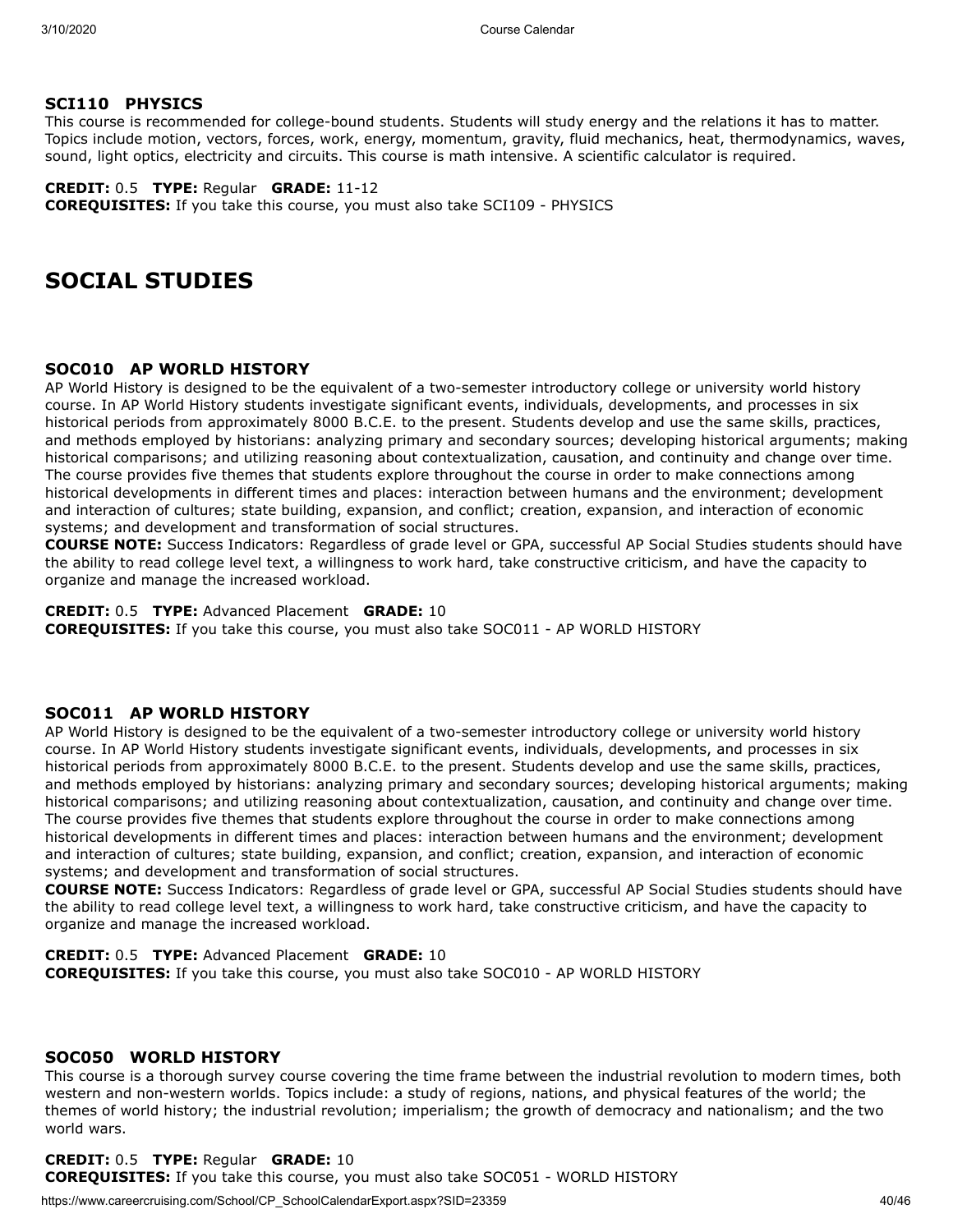## **SOC051 WORLD HISTORY**

This course is a thorough survey course covering the time frame between the industrial revolution to modern times, both western and non-western worlds. Topics include: a study of regions, nations, and physical features of the world; the themes of world history; the industrial revolution; imperialism; the growth of democracy and nationalism; and the two world wars.

## **CREDIT:** 0.5 **TYPE:** Regular **GRADE:** 10

**COREQUISITES:** If you take this course, you must also take SOC050 - WORLD HISTORY

## **SOC060 AP U.S. HISTORY**

AP U.S. History is designed to be the equivalent of a two-semester introductory college or university U.S. history course. In AP U.S. History students investigate significant events, individuals, developments, and processes in nine historical periods from approximately 1491 to the present. Students develop and use the same skills, practices, and methods employed by historians: analyzing primary and secondary sources; developing historical arguments; making historical comparisons; and utilizing reasoning about contextualization, causation, and continuity and change over time. The course also provides seven themes that students explore throughout the course in order to make connections among historical developments in different times and places: American and national identity; migration and settlement; politics and power; work, exchange, and technology; America in the world; geography and the environment; and culture and society. **COURSE NOTE:** Success Indicators: Regardless of grade level or GPA, successful AP Social Studies students should have the ability to read college level text, a willingness to work hard, take constructive criticism, and have the capacity to organize and manage the increased workload.

#### **CREDIT:** 0.5 **TYPE:** Advanced Placement **GRADE:** 11 **COREQUISITES:** If you take this course, you must also take SOC061 - AP U.S. HISTORY

## **SOC061 AP U.S. HISTORY**

AP U.S. History is designed to be the equivalent of a two-semester introductory college or university U.S. history course. In AP U.S. History students investigate significant events, individuals, developments, and processes in nine historical periods from approximately 1491 to the present. Students develop and use the same skills, practices, and methods employed by historians: analyzing primary and secondary sources; developing historical arguments; making historical comparisons; and utilizing reasoning about contextualization, causation, and continuity and change over time. The course also provides seven themes that students explore throughout the course in order to make connections among historical developments in different times and places: American and national identity; migration and settlement; politics and power; work, exchange, and technology; America in the world; geography and the environment; and culture and society. **COURSE NOTE:** Success Indicators: Regardless of grade level or GPA, successful AP Social Studies students should have the ability to read college level text, a willingness to work hard, take constructive criticism, and have the capacity to organize and manage the increased workload.

**CREDIT:** 0.5 **TYPE:** Advanced Placement **GRADE:** 11 **COREQUISITES:** If you take this course, you must also take SOC060 - AP U.S. HISTORY

## **SOC055 US HISTORY**

In this course our focus will be to identify and analyze major concepts, people and events in U.S. History from Civil War and Reconstruction to the present. Topics include: review of the Civil War and Reconstruction; the rise of business and industry; immigration, urbanization, and reform; imperialism; US involvement in global conflicts; US economic prosperity and Depression; and others. By the end of the course students will be able to identify eras and themes, make connections to the world today, and be able to defend historical claims with evidence, and reasoning.

## **CREDIT:** 0.5 **TYPE:** Regular **GRADE:** 11

**COREQUISITES:** If you take this course, you must also take SOC056 - US HISTORY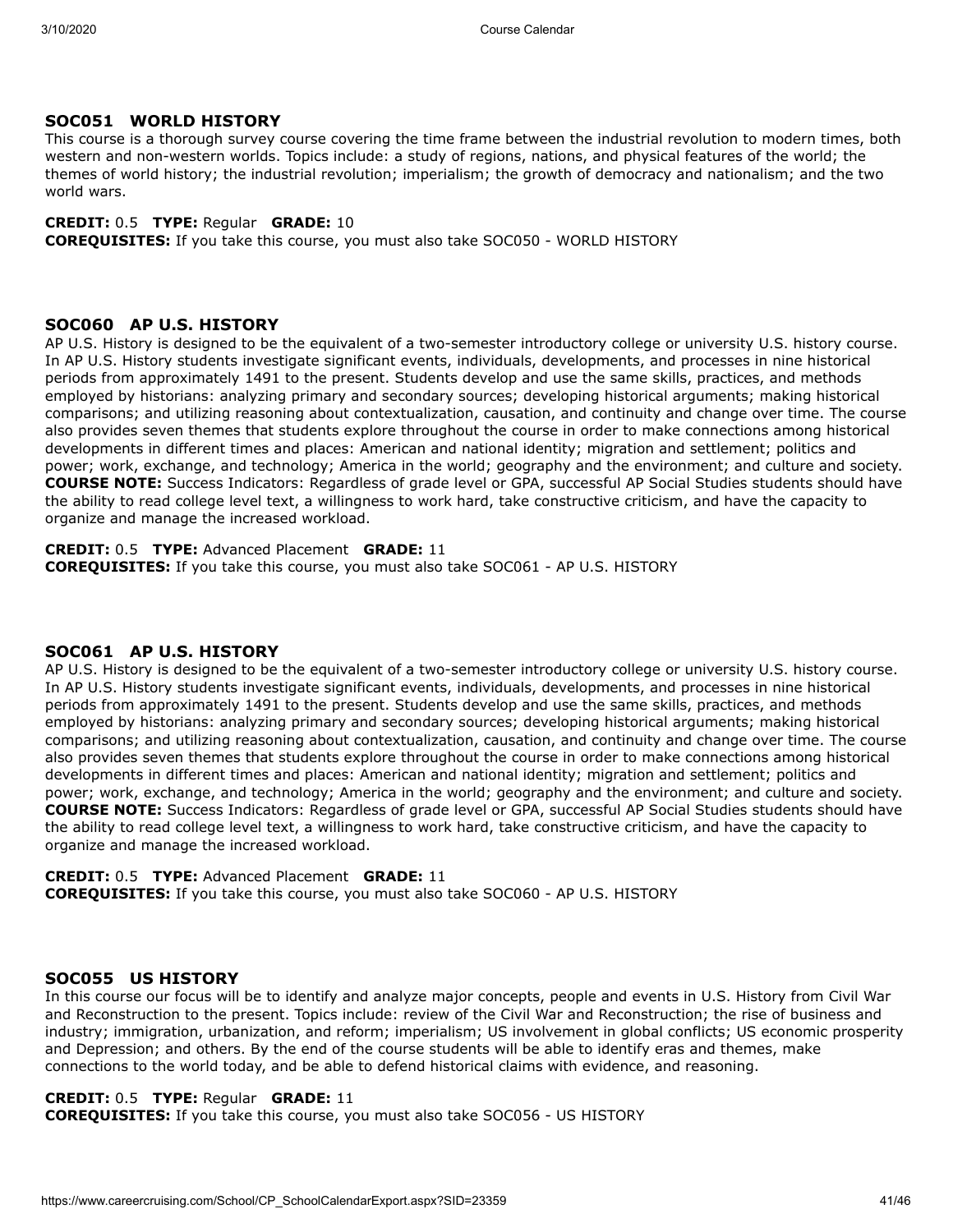## **SOC056 US HISTORY**

In this course our focus will be to identify and analyze major concepts, people and events in U.S. History from Civil War and Reconstruction to the present. Topics include: review of the Civil War and Reconstruction; the rise of business and industry; immigration, urbanization, and reform; imperialism; US involvement in global conflicts; US economic prosperity and Depression; and others. By the end of the course students will be able to identify eras and themes, make connections to the world today, and be able to defend historical claims with evidence, and reasoning.

## **CREDIT:** 0.5 **TYPE:** Regular **GRADE:** 11

**COREQUISITES:** If you take this course, you must also take SOC055 - US HISTORY

## **SOC125 AP US GOVERNMENT AND POLITICS**

A well-designed AP course in United States Government and Politics will give students an analytical perspective on government and politics in the United States. This course includes both the study of general concepts used to interpret U.S. government and politics and the analysis of specific examples. It also requires familiarity with the various institutions, groups, beliefs, and ideas that constitute U.S. government and politics. While there is no single approach that an AP United States Government and Politics course must follow, students should become acquainted with the variety of theoretical perspectives and explanations for various behaviors and outcomes. Students are expected to take the AP exam in May.

**COURSE NOTE:** Success Indicators: Regardless of grade level or GPA, successful AP Social Studies students should have the ability to read college level text, a willingness to work hard, take constructive criticism, and have the capacity to organize and manage the increased workload.

## **CREDIT:** 0.5 **TYPE:** Advanced Placement **GRADE:** 12

**COREQUISITES:** If you take this course, you must also take SOC126 - AP US GOVERNMENT AND POLITICS

## **SOC126 AP US GOVERNMENT AND POLITICS**

A well-designed AP course in United States Government and Politics will give students an analytical perspective on government and politics in the United States. This course includes both the study of general concepts used to interpret U.S. government and politics and the analysis of specific examples. It also requires familiarity with the various institutions, groups, beliefs, and ideas that constitute U.S. government and politics. While there is no single approach that an AP United States Government and Politics course must follow, students should become acquainted with the variety of theoretical perspectives and explanations for various behaviors and outcomes. Students are expected to take the AP exam in May.

**COURSE NOTE:** Success Indicators: Regardless of grade level or GPA, successful AP Social Studies students should have the ability to read college level text, a willingness to work hard, take constructive criticism, and have the capacity to organize and manage the increased workload.

#### **CREDIT:** 0.5 **TYPE:** Advanced Placement **GRADE:** 12

**COREQUISITES:** If you take this course, you must also take SOC125 - AP US GOVERNMENT AND POLITICS

## **SOC100 CIVICS**

This course provides students with an understanding of the U.S. Government, its political system and current events to prepare them as active and informed citizens upon graduation. The course investigates foundations of systems of government then moves on to the U.S. Constitution and the principles of American democracy. Each branch of the federal government is studied and students share their understanding of concepts and their opinions through writing, presentations and classroom discussion. Important current events and issues are reviewed to increase student awareness of the challenges facing our government and society.

## **CREDIT:** 0.5 **TYPE:** Regular **GRADE:** 12

**COREQUISITES:** If you take this course, you must also take CTE411 - ECONOMICS

## **CTE411 ECONOMICS**

A course that focuses on what an Economy is and how it works. It addresses the study of the production, conservation and allocation of resources. This courses organizational frameworks include in economic theory, micro- and macro-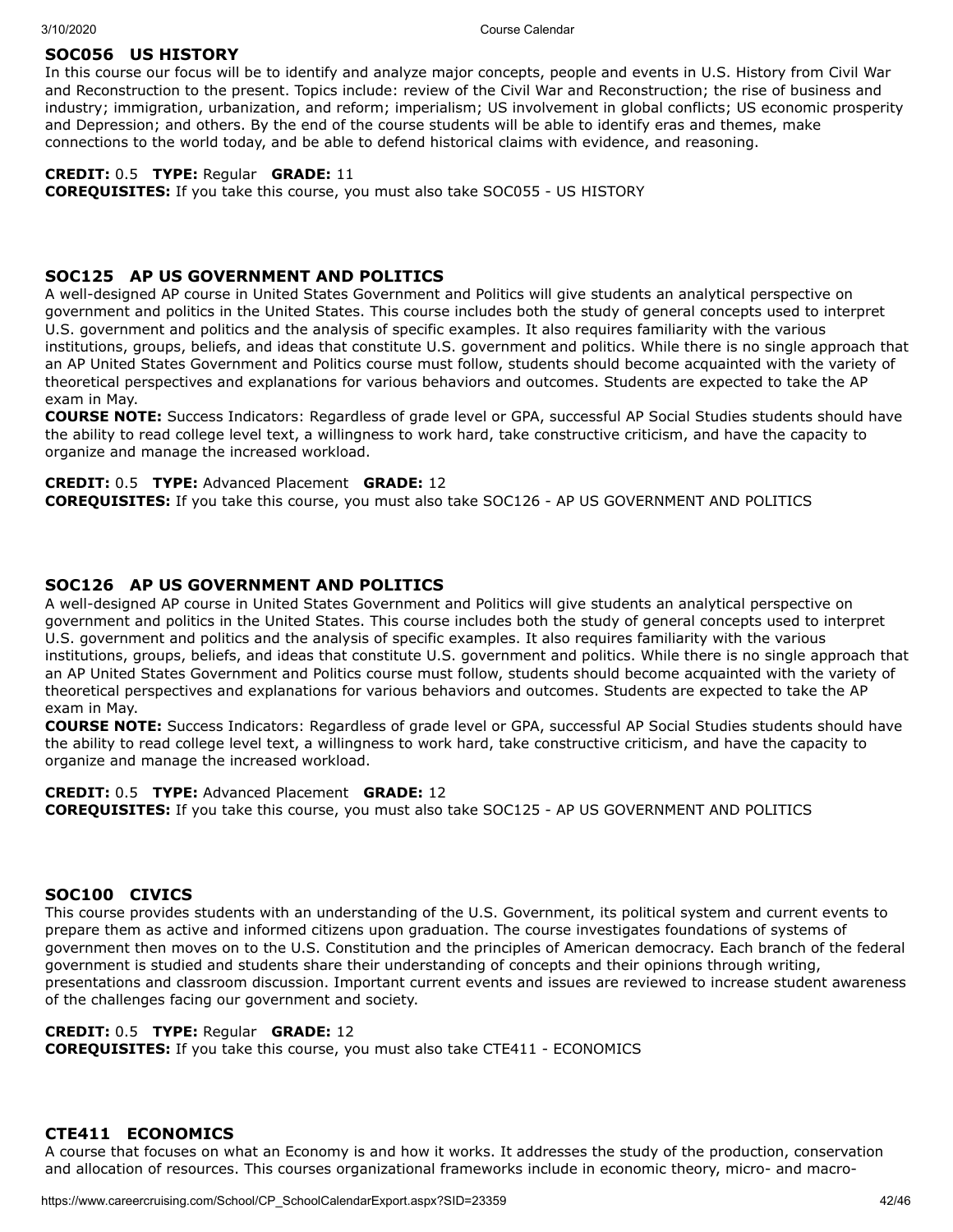economics, comparative economic systems, money and banking systems and international economics. Economics is designed to give students the real world skills necessary to be informed and successful after high school.

**CREDIT:** 0.5 **TYPE:** Regular **GRADE:** 12 **COREQUISITES:** If you take this course, you must also take SOC100 - CIVICS

## **WORLD LANGUAGE**

## **FOR110 AMERICAN SIGN LANGUAGE I**

This course introduces students to the language and culture of deaf people. It will cover the study of basic expressive and receptive signing skills essential for communicating with Deaf and hard-of-hearing individuals. Students will learn grammar, signing parameters, vocabulary, sign choices, affect and idioms. Culture and history as well as Deaf norms will be covered. Students who qualify have the ability to receive 5 college credits through SCCC (fee applies).

## **CREDIT:** 0.5 **TYPE:** Regular **GRADE:** 9-12

**COREQUISITES:** If you take this course, you must also take FOR111 - AMERICAN SIGN LANGUAGE I

## **FOR111 AMERICAN SIGN LANGUAGE I**

This course introduces students to the language and culture of deaf people. It will cover the study of basic expressive and receptive signing skills essential for communicating with Deaf and hard-of-hearing individuals. Students will learn grammar, signing parameters, vocabulary, sign choices, affect and idioms. Culture and history as well as Deaf norms will be covered. Students who qualify have the ability to receive 5 college credits through SCCC (fee applies).

## **CREDIT:** 0.5 **TYPE:** Regular **GRADE:** 9-12

**COREQUISITES:** If you take this course, you must also take FOR110 - AMERICAN SIGN LANGUAGE I

## **FOR120 SPANISH I**

This course teaches student to comprehend ad produce both oral and written Spanish language. The course focuses primarily on basic uses of the language, including basic conversation, the present tense, likes and dislikes, and personal characteristics. Cultural focus is basic geography of Spanish speaking countries. It will also cover major holidays, traditions and customs, as well as an introduction to art and history of the Spanish-speaking world.

**CREDIT:** 0.5 **TYPE:** Regular **GRADE:** 9-12 **COREQUISITES:** If you take this course, you must also take FOR121 - SPANISH I

## **FOR121 SPANISH I**

This course teaches student to comprehend ad produce both oral and written Spanish language. The course focuses primarily on basic uses of the language, including basic conversation, the present tense, likes and dislikes, and personal characteristics. Cultural focus is basic geography of Spanish speaking countries. It will also cover major holidays, traditions and customs, as well as an introduction to art and history of the Spanish-speaking world.

## **CREDIT:** 0.5 **TYPE:** Regular **GRADE:** 9-12

**COREQUISITES:** If you take this course, you must also take FOR120 - SPANISH I

#### **FOR112 AMERICAN SIGN LANGUAGE II**

This course is a continuation of ASL I with greater emphasis on ASL grammar and concentrated effort to develop the student's expressive and receptive skills. Students will continue to explore general information about Deaf norms, culture and history. Students who qualify have the ability to receive 5 college credits through SCCC (fee applies).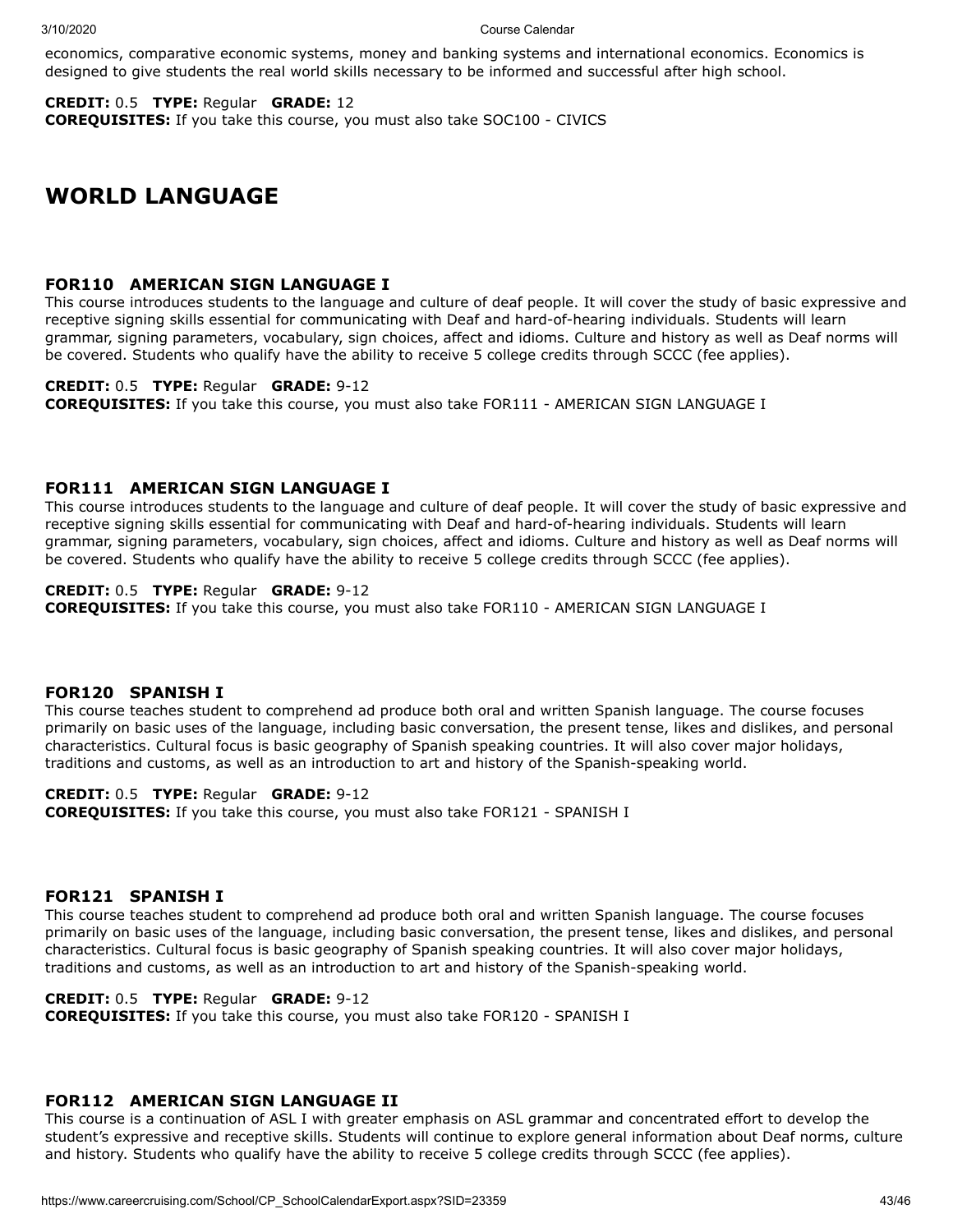## **CREDIT:** 0.5 **TYPE:** Regular **GRADE:** 10-12 **PREREQUISITE:** FOR110 - AMERICAN SIGN LANGUAGE I **COREQUISITES:** If you take this course, you must also take FOR113 - AMERICAN SIGN LANGUAGE II

## **FOR113 AMERICAN SIGN LANGUAGE II**

This course is a continuation of ASL I with greater emphasis on ASL grammar and concentrated effort to develop the student's expressive and receptive skills. Students will continue to explore general information about Deaf norms, culture and history. Students who qualify have the ability to receive 5 college credits through SCCC (fee applies).

#### **CREDIT:** 0.5 **TYPE:** Regular **GRADE:** 10-12

**COREQUISITES:** If you take this course, you must also take FOR112 - AMERICAN SIGN LANGUAGE II

## **FOR122 SPANISH II**

This course expands on the basic uses of the language found in Spanish I, and includes a review of the present tense, reflexive constructions, preterit tense, commands, use of object pronouns, and an introduction to the imperfect. Themes covered include school and extracurricular activities, daily routines, shopping, communities, childhood, and medical problems. Culture will be tied to the vocabulary themes.

**CREDIT:** 0.5 **TYPE:** Regular **GRADE:** 10-12 **PREREQUISITE:** FOR120 - SPANISH I **COREQUISITES:** If you take this course, you must also take FOR123 - SPANISH II

## **FOR123 SPANISH II**

This course expands on the basic uses of the language found in Spanish I, and includes a review of the present tense, reflexive constructions, preterit tense, commands, use of object pronouns, and an introduction to the imperfect. Themes covered include school and extracurricular activities, daily routines, shopping, communities, childhood, and medical problems. Culture will be tied to the vocabulary themes.

## **CREDIT:** 0.5 **TYPE:** Regular **GRADE:** 10-12

**COREQUISITES:** If you take this course, you must also take FOR122 - SPANISH II

## **FOR114 AMERICAN SIGN LANGUAGE III**

This course is a continuation of ASL II with more in-depth study of American Sign Language and Deaf culture, as well as grammatical understanding and interpreting skills. Greater attention is given to sign inflection, production, idiomatic conventions through meaningful conversation and context.

## **CREDIT:** 0.5 **TYPE:** Regular **GRADE:** 11-12

**PREREQUISITE:** FOR112 - AMERICAN SIGN LANGUAGE II **COREQUISITES:** If you take this course, you must also take FOR115 - AMERICAN SIGN LANGUAGE III

#### **FOR115 AMERICAN SIGN LANGUAGE III**

This course is a continuation of ASL II with more in-depth study of American Sign Language and Deaf culture, as well as grammatical understanding and interpreting skills. Greater attention is given to sign inflection, production, idiomatic conventions through meaningful conversation and context.

#### **CREDIT:** 0.5 **TYPE:** Regular **GRADE:** 11-12

**COREQUISITES:** If you take this course, you must also take FOR114 - AMERICAN SIGN LANGUAGE III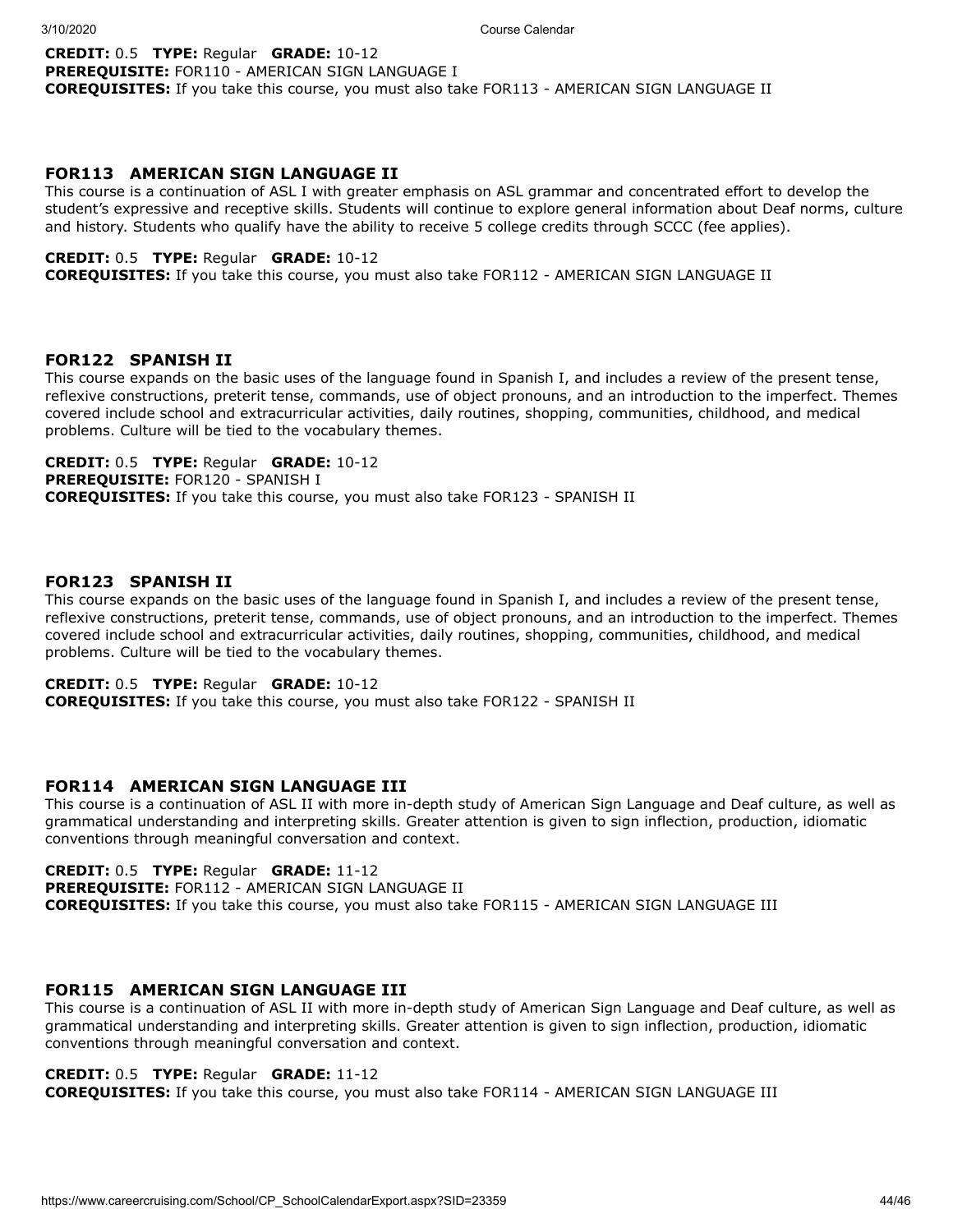## **FOR124 SPANISH III**

This course expands on the basic uses of the language found in Spanish I and Spanish II, and includes the use of the subjective, conditional, future and perfect tenses. Themes covered include food and cooking, social relations, personality, science, and nature. Cultural focus is on beginning level literature, with special emphasis on human interactions from throughout the Spanish-speaking world.

**CREDIT:** 0.5 **TYPE:** Regular **GRADE:** 11-12 **PREREQUISITE:** FOR122 - SPANISH II **COREQUISITES:** If you take this course, you must also take FOR125 - SPANISH III

### **FOR125 SPANISH III**

This course expands on the basic uses of the language found in Spanish I and Spanish II, and includes the use of the subjective, conditional, future and perfect tenses. Themes covered include food and cooking, social relations, personality, science, and nature. Cultural focus is on beginning level literature, with special emphasis on human interactions from throughout the Spanish-speaking world.

**CREDIT:** 0.5 **TYPE:** Regular **GRADE:** 11-12 **COREQUISITES:** If you take this course, you must also take FOR124 - SPANISH III

## **FOR116 AMERICAN SIGN LANGUAGE IV**

This course is a continuation of ASL III with more in-depth study and understanding of American Sign Language and Deaf culture. Students continue to learn how to express abstract concepts in ASL. This course is designed to continue building student vocabulary, develop greater fluency in expressive signing, and develop confidence in receptive skills. ASL IV has a large interpreting component in addition to other studies.

## **CREDIT:** 0.5 **TYPE:** Regular **GRADE:** 12

**PREREQUISITE:** FOR114 - AMERICAN SIGN LANGUAGE III **COREQUISITES:** If you take this course, you must also take FOR117 - AMERICAN SIGN LANGUAGE IV

## **FOR117 AMERICAN SIGN LANGUAGE IV**

This course is a continuation of ASL III with more in-depth study and understanding of American Sign Language and Deaf culture. Students continue to learn how to express abstract concepts in ASL. This course is designed to continue building student vocabulary, develop greater fluency in expressive signing, and develop confidence in receptive skills. ASL IV has a large interpreting component in addition to other studies.

## **CREDIT:** 0.5 **TYPE:** Regular **GRADE:** 12

**COREQUISITES:** If you take this course, you must also take FOR116 - AMERICAN SIGN LANGUAGE IV

## **FOR126 SPANISH IV**

This course focuses on subtleties within the Spanish language. It includes present, past and future tenses, in all moods and in combination. Particular attention is paid to the use of pronouns and prepositions. Cultural focus is on current political, social, and economic issues relevant to Spanish-speaking countries.

**CREDIT:** 0.5 **TYPE:** Regular **GRADE:** 12 **PREREQUISITE:** FOR124 - SPANISH III **COREQUISITES:** If you take this course, you must also take FOR127 - SPANISH IV

## **FOR127 SPANISH IV**

This course focuses on subtleties within the Spanish language. It includes present, past and future tenses, in all moods and in combination. Particular attention is paid to the use of pronouns and prepositions. Cultural focus is on current political, social, and economic issues relevant to Spanish-speaking countries.